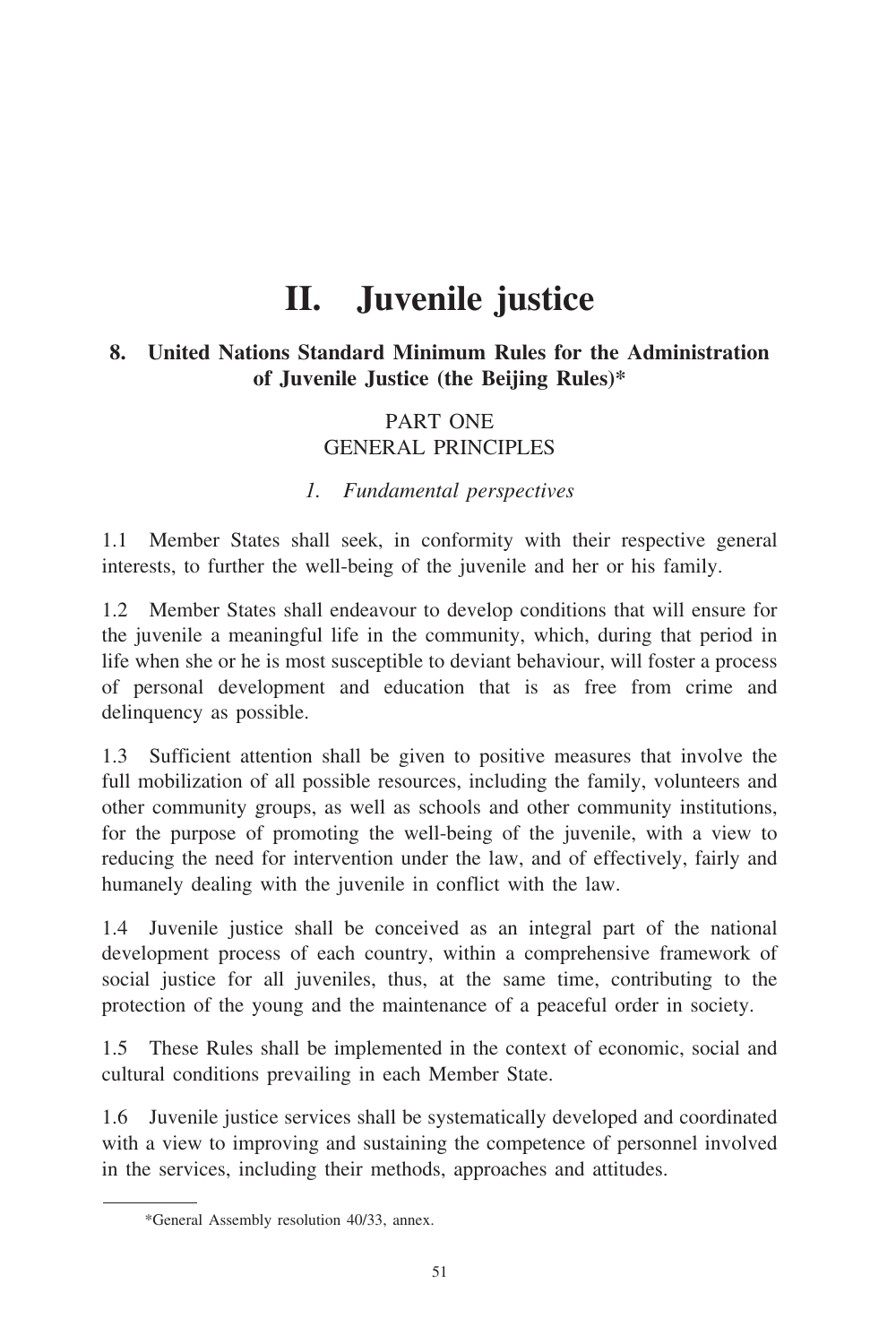### *Commentary*

These broad fundamental perspectives refer to comprehensive social policy in general and aim at promoting juvenile welfare to the greatest possible extent, which will minimize the necessity of intervention by the juvenile justice system, and in turn, will reduce the harm that may be caused by any intervention. Such care measures for the young, before the onset of delinquency, are basic policy requisites designed to obviate the need for the application of the Rules.

Rules 1.1 to 1.3 point to the important role that a constructive social policy for juveniles will play, inter alia, in the prevention of juvenile crime and delinquency. Rule 1.4 defines juvenile justice as an integral part of social justice for juveniles, while rule 1.6 refers to the necessity of constantly improving juvenile justice, without falling behind in the development of progressive social policy for juveniles in general and bearing in mind the need for consistent improvement of staff services.

Rule 1.5 seeks to take account of existing conditions in Member States which would cause the manner of implementation of particular rules necessarily to be different from the manner adopted in other States.

# *2. Scope of the Rules and definitions used*

2.1 The following Standard Minimum Rules shall be applied to juvenile offenders impartially, without distinction of any kind, for example as to race, colour, sex, language, religion, political or other opinions, national or social origin, property, birth or other status.

2.2 For purposes of these Rules, the following definitions shall be applied by Member States in a manner which is compatible with their respective legal systems and concepts:

*(a)* A juvenile is a child or young person who, under the respective legal systems, may be dealt with for an offence in a manner which is different from an adult;

*(b)* An offence is any behaviour (act or omission) that is punishable by law under the respective legal systems;

*(c)* A juvenile offender is a child or young person who is alleged to have committed or who has been found to have committed an offence.

2.3 Efforts shall be made to establish, in each national jurisdiction, a set of laws, rules and provisions specifically applicable to juvenile offenders and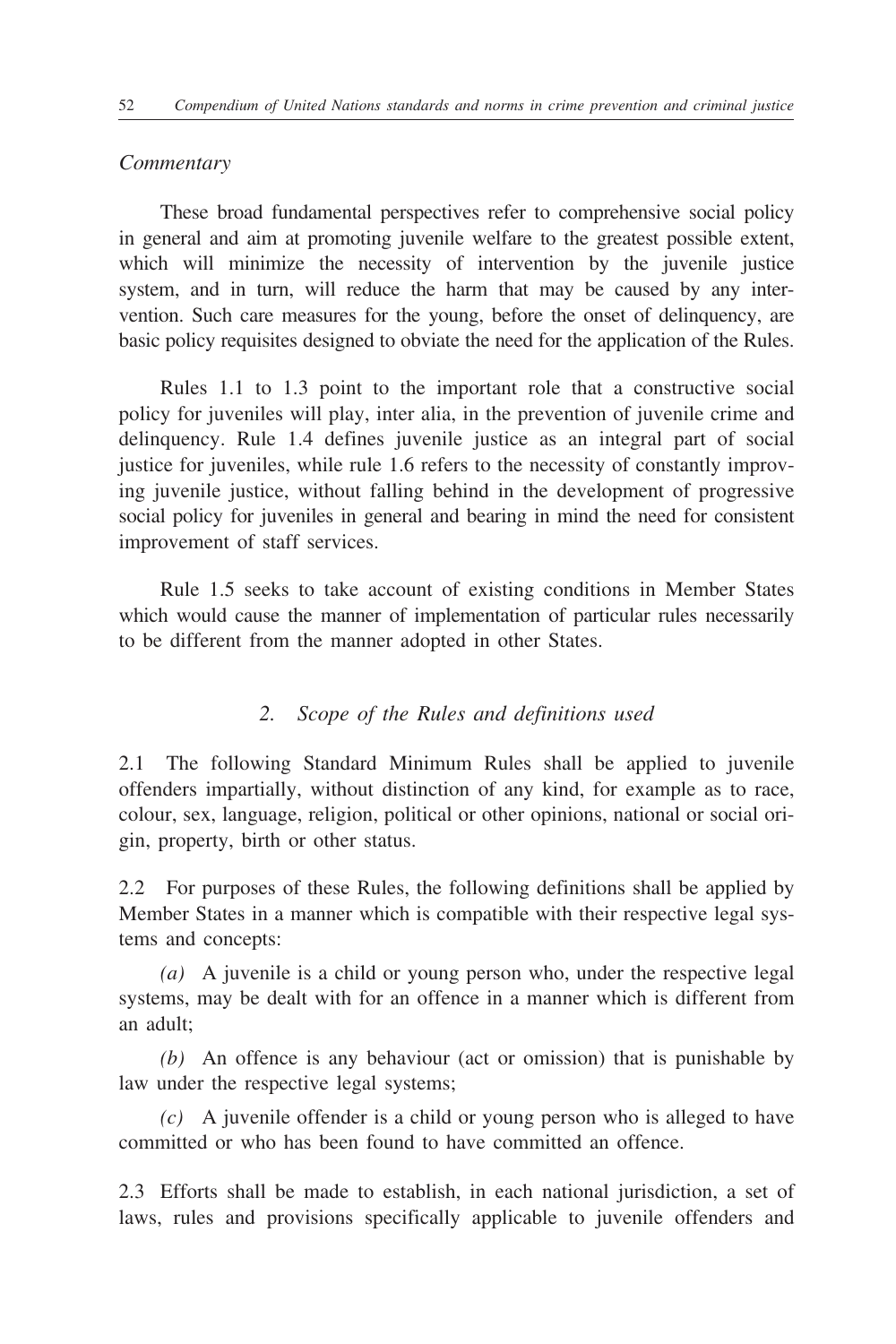institutions and bodies entrusted with the functions of the administration of juvenile justice and designed:

*(a)* To meet the varying needs of juvenile offenders, while protecting their basic rights;

- *(b)* To meet the needs of society;
- *(c)* To implement the following rules thoroughly and fairly.

#### *Commentary*

The Standard Minimum Rules are deliberately formulated so as to be applicable within different legal systems and, at the same time, to set some minimum standards for the handling of juvenile offenders under any definition of a juvenile and under any system of dealing with juvenile offenders. The Rules are always to be applied impartially and without distinction of any kind.

Rule 2.1 therefore stresses the importance of the Rules always being applied impartially and without distinction of any kind. The rule follows the formulation of principle 2 of the Declaration of the Rights of the Child.<sup>1</sup>

Rule 2.2 defines "juvenile" and "offence" as the components of the notion of the "juvenile offender", who is the main subject of these Standard Minimum Rules (see, however, also rules 3 and 4). It should be noted that age limits will depend on, and are explicitly made dependent on, each respective legal system, thus fully respecting the economic, social, political, cultural and legal systems of Member States. This makes for a wide variety of ages coming under the definition of "juvenile", ranging from 7 years to 18 years or above. Such a variety seems inevitable in view of the different national legal systems and does not diminish the impact of these Standard Minimum Rules.

Rule 2.3 is addressed to the necessity of specific national legislation for the optimal implementation of these Standard Minimum Rules, both legally and practically.

<sup>1</sup> Resolution 1386 (XIV). See also the Convention on the Elimination of All Forms of Discrimination against Women (resolution 34/180, annex); the Declaration of the World Conference to Combat Racism and Racial Discrimination (*Report of the World Conference to Combat Racism and Racial Discrimination, Geneva, 14-25 August 1978* (United Nations publication, Sales No. E.79.XIV.2), chap. II); the Declaration on the Elimination of All Forms of Intolerance and of Discrimination Based on Religion or Belief (resolution 36/55); the Standard Minimum Rules for the Treatment of Prisoners; the Caracas Declaration (resolution 35/171, annex); and rule 9.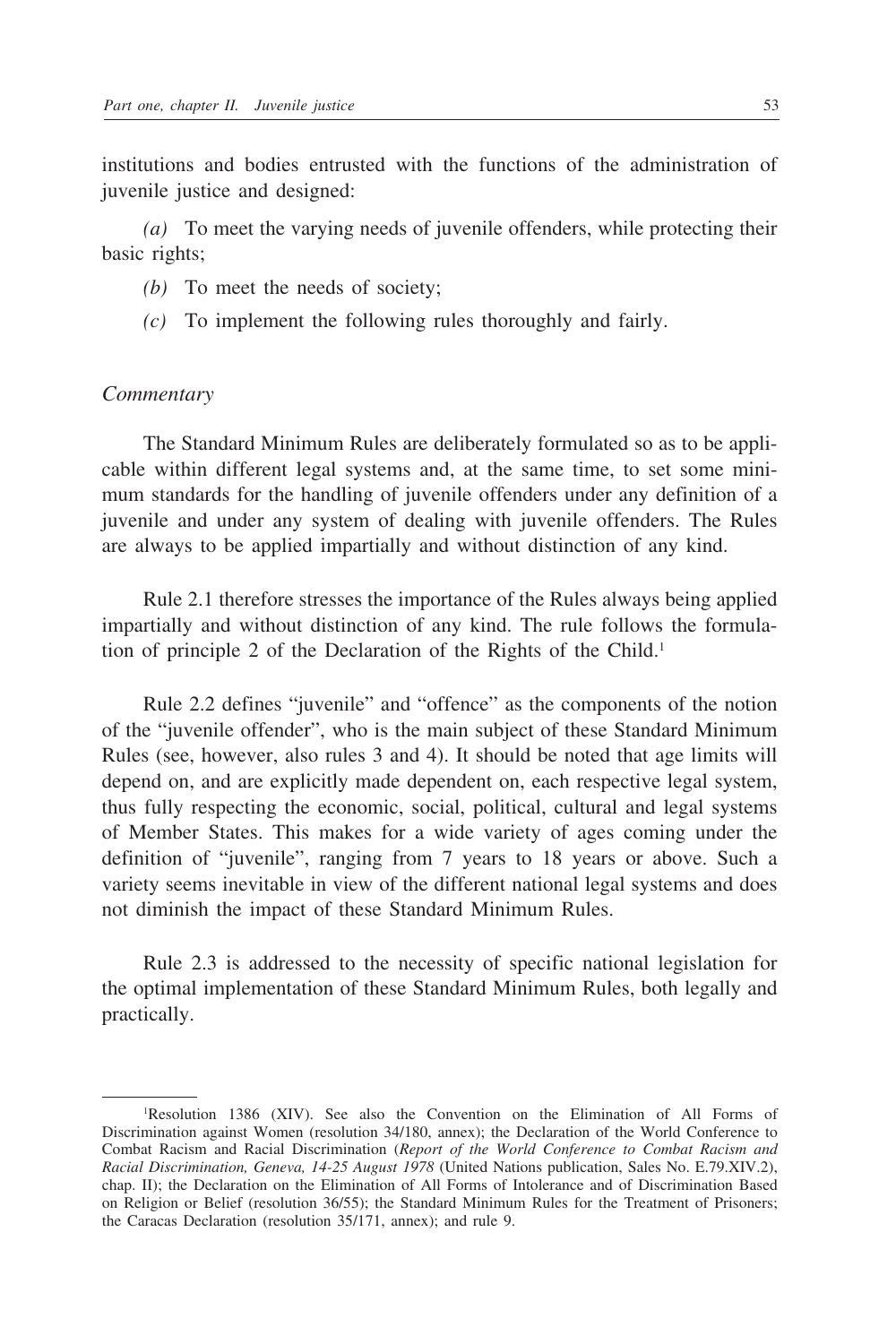### *3. Extension of the Rules*

3.1 The relevant provisions of the Rules shall be applied not only to juvenile offenders but also to juveniles who may be proceeded against for any specific behaviour that would not be punishable if committed by an adult.

3.2 Efforts shall be made to extend the principles embodied in the Rules to all juveniles who are dealt with in welfare and care proceedings.

3.3 Efforts shall also be made to extend the principles embodied in the Rules to young adult offenders.

### *Commentary*

Rule 3 extends the protection afforded by the Standard Minimum Rules for the Administration of Juvenile Justice to cover:

*(a)* The so-called "status offences" prescribed in various national legal systems where the range of behaviour considered to be an offence is wider for juveniles than it is for adults (for example, truancy, school and family disobedience, public drunkenness, etc.) (rule 3.1);

*(b)* Juvenile welfare and care proceedings (rule 3.2);

*(c)* Proceedings dealing with young adult offenders, depending of course on each given age limit (rule 3.3).

The extension of the Rules to cover these three areas seems to be justified. Rule 3.1 provides minimum guarantees in those fields, and rule 3.2 is considered a desirable step in the direction of more fair, equitable and humane justice for all juveniles in conflict with the law.

### *4. Age of criminal responsibility*

4.1 In those legal systems recognizing the concept of the age of criminal responsibility for juveniles, the beginning of that age shall not be fixed at too low an age level, bearing in mind the facts of emotional, mental and intellectual maturity.

### *Commentary*

The minimum age of criminal responsibility differs widely owing to history and culture. The modern approach would be to consider whether a child can live up to the moral and psychological components of criminal responsibility;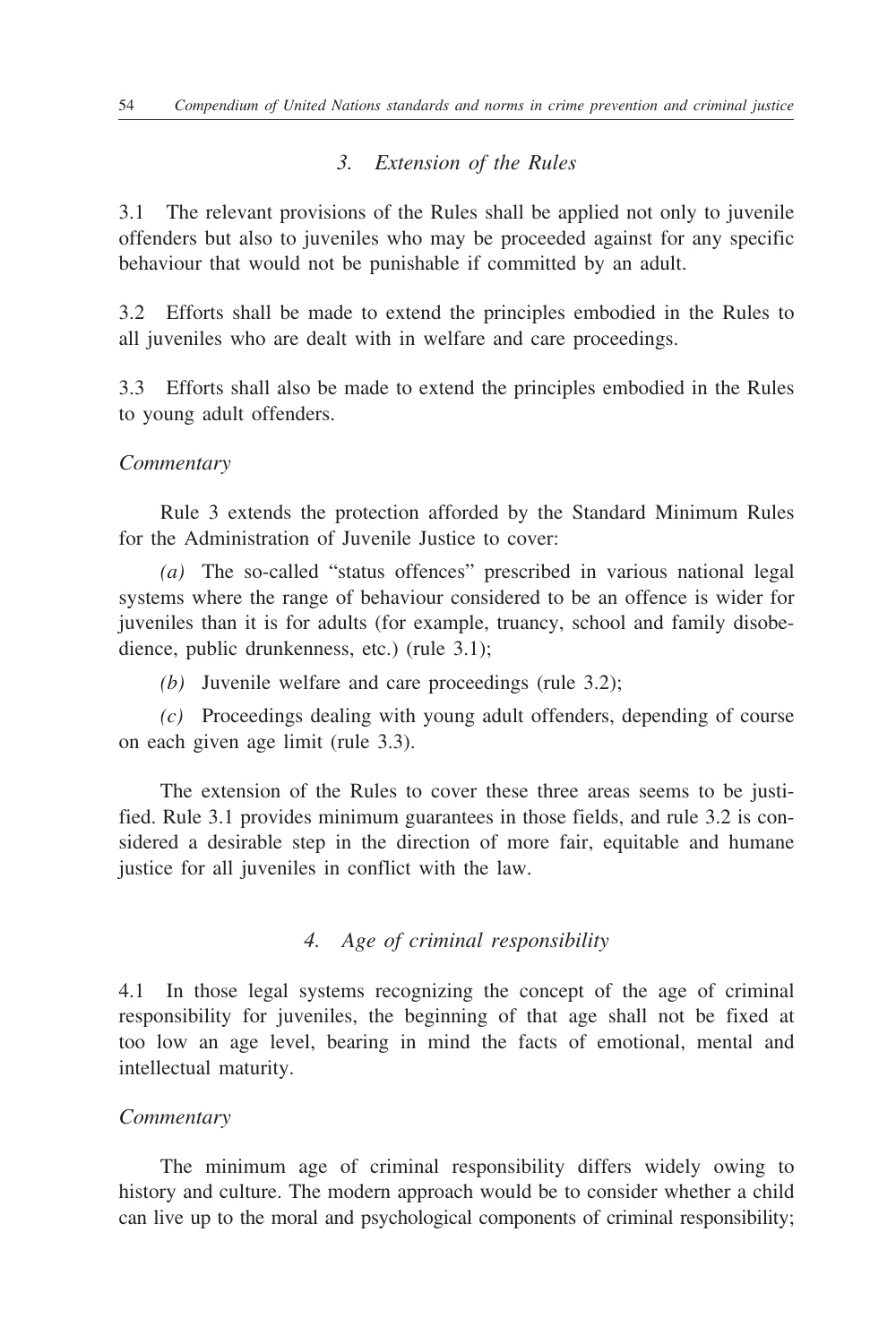that is, whether a child, by virtue of her or his individual discernment and understanding, can be held responsible for essentially antisocial behaviour. If the age of criminal responsibility is fixed too low or if there is no lower age limit at all, the notion of responsibility would become meaningless. In general, there is a close relationship between the notion of responsibility for delinquent or criminal behaviour and other social rights and responsibilities (such as marital status, civil majority, etc.).

Efforts should therefore be made to agree on a reasonable lowest age limit that is applicable internationally.

### *5. Aims of juvenile justice*

5.1 The juvenile justice system shall emphasize the well-being of the juvenile and shall ensure that any reaction to juvenile offenders shall always be in proportion to the circumstances of both the offenders and the offence.

#### *Commentary*

Rule 5 refers to two of the most important objectives of juvenile justice. The first objective is the promotion of the well-being of the juvenile. This is the main focus of those legal systems in which juvenile offenders are dealt with by family courts or administrative authorities, but the well-being of the juvenile should also be emphasized in legal systems that follow the criminal court model, thus contributing to the avoidance of merely punitive sanctions. (See also rule 14.)

The second objective is "the principle of proportionality". This principle is well-known as an instrument for curbing punitive sanctions, mostly expressed in terms of just desert in relation to the gravity of the offence. The response to young offenders should be based on the consideration not only of the gravity of the offence but also of personal circumstances. The individual circumstances of the offender (for example social status, family situation, the harm caused by the offence or other factors affecting personal circumstances) should influence the proportionality of the reaction (for example by having regard to the offender's endeavour to indemnify the victim or to her or his willingness to turn to a wholesome and useful life).

By the same token, reactions aiming to ensure the welfare of the young offender may go beyond necessity and therefore infringe upon the fundamental rights of the young individual, as has been observed in some juvenile justice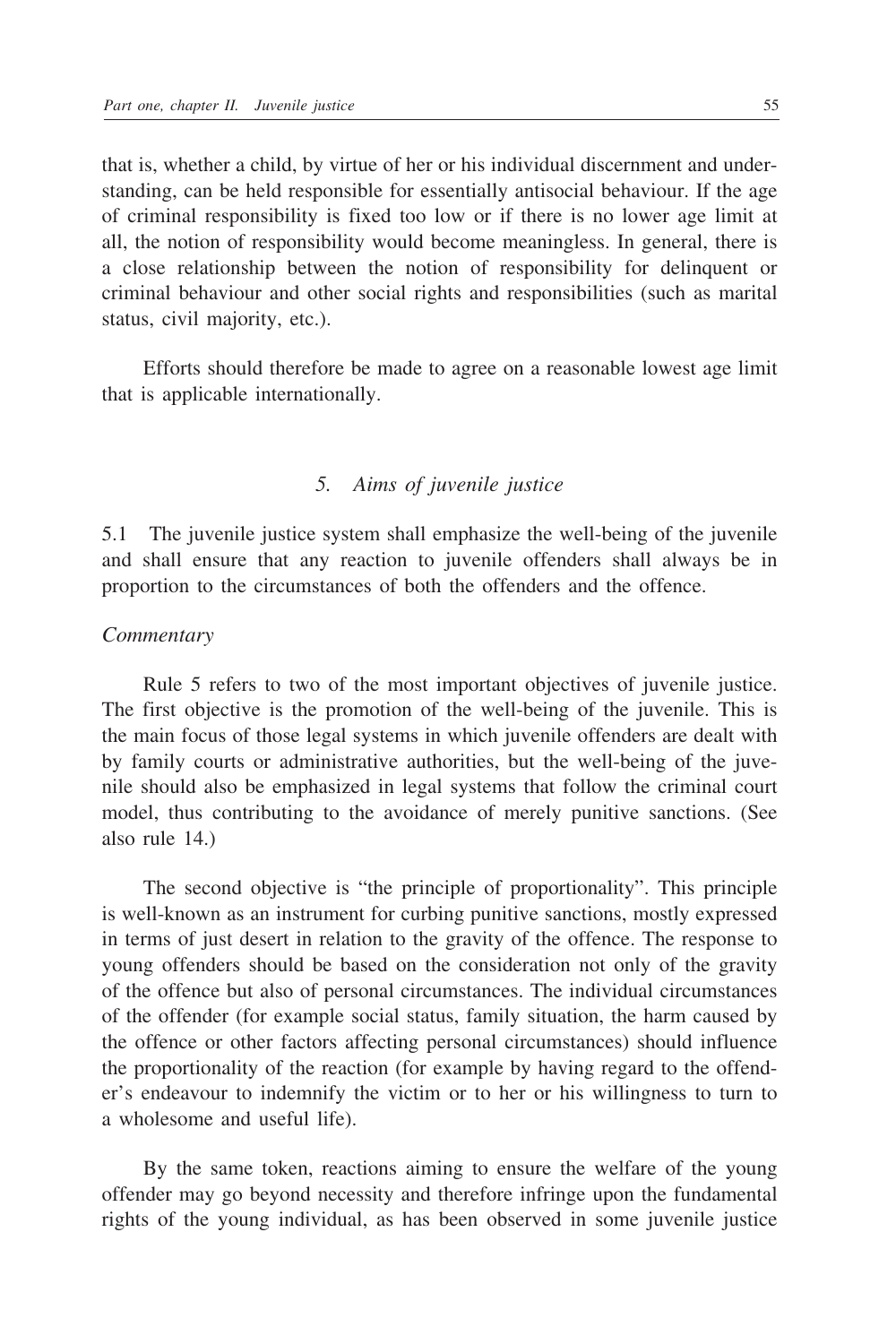systems. Here, too, the proportionality of the reaction to the circumstances of both the offender and the offence, including the victim, should be safeguarded.

In essence, rule 5 calls for no less and no more than a fair reaction in any given cases of juvenile delinquency and crime. The issues combined in the rule may help to stimulate development in both regards: new and innovative types of reactions are as desirable as precautions against any undue widening of the net of formal social control over juveniles.

### *6. Scope of discretion*

6.1 In view of the varying special needs of juveniles as well as the variety of measures available, appropriate scope for discretion shall be allowed at all stages of proceedings and at the different levels of juvenile justice administration, including investigation, prosecution, adjudication and the follow-up of dispositions.

6.2 Efforts shall be made, however, to ensure sufficient accountability at all stages and levels in the exercise of any such discretion.

6.3 Those who exercise discretion shall be specially qualified or trained to exercise it judiciously and in accordance with their functions and mandates.

### *Commentary*

Rules 6.1, 6.2 and 6.3 combine several important features of effective, fair and humane juvenile justice administration: the need to permit the exercise of discretionary power at all significant levels of processing so that those who make determinations can take the actions deemed to be most appropriate in each individual case; and the need to provide checks and balances in order to curb any abuses of discretionary power and to safeguard the rights of the young offender. Accountability and professionalism are instruments best apt to curb broad discretion. Thus, professional qualifications and expert training are emphasized here as a valuable means of ensuring the judicious exercise of discretion in matters of juvenile offenders. (See also rules 1.6 and 2.2.) The formulation of specific guidelines on the exercise of discretion and the provision of systems of review, appeal and the like in order to permit scrutiny of decisions and accountability are emphasized in this context. Such mechanisms are not specified here, as they do not easily lend themselves to incorporation into international standard minimum rules, which cannot possibly cover all differences in justice systems.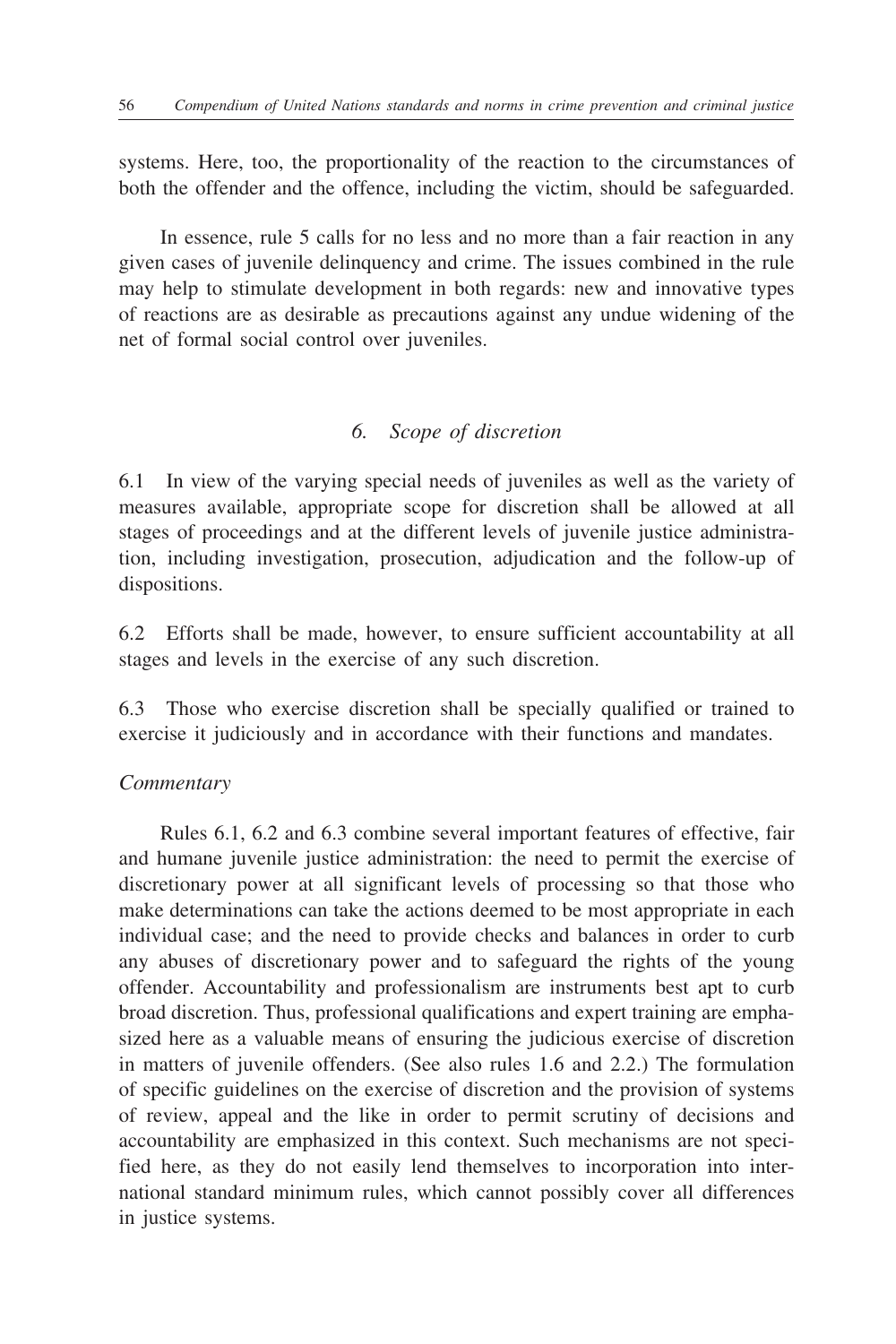# *7. Rights of juveniles*

7.1 Basic procedural safeguards such as the presumption of innocence, the right to be notified of the charges, the right to remain silent, the right to counsel, the right to the presence of a parent or guardian, the right to confront and cross-examine witnesses and the right to appeal to a higher authority shall be guaranteed at all stages of proceedings.

#### *Commentary*

Rule 7.1 emphasizes some important points that represent essential elements for a fair and just trial and that are internationally recognized in existing human rights instruments. (See also rule 14.) The presumption of innocence, for instance, is also to be found in article 11 of the Universal Declaration of Human Rights<sup>2</sup> and in article 14, paragraph 2, of the International Covenant on Civil and Political Rights.3

Rules 14 *seq*. of these Standard Minimum Rules specify issues that are important for proceedings in juvenile cases, in particular, while rule 7.1 affirms the most basic procedural safeguards in a general way.

### *8. Protection of privacy*

8.1 The juvenile's right to privacy shall be respected at all stages in order to avoid harm being caused to her or him by undue publicity or by the process of labelling.

8.2 In principle, no information that may lead to the identification of a juvenile offender shall be published.

### *Commentary*

Rule 8 stresses the importance of the protection of the juvenile's right to privacy. Young persons are particularly susceptible to stigmatization. Criminological research into labelling processes has provided evidence of the detrimental effects (of different kinds) resulting from the permanent identification of young persons as "delinquent" or "criminal".

<sup>2</sup> General Assembly resolution 217 A (III).

<sup>3</sup> See General Assembly resolution 2200 A (XXI), annex.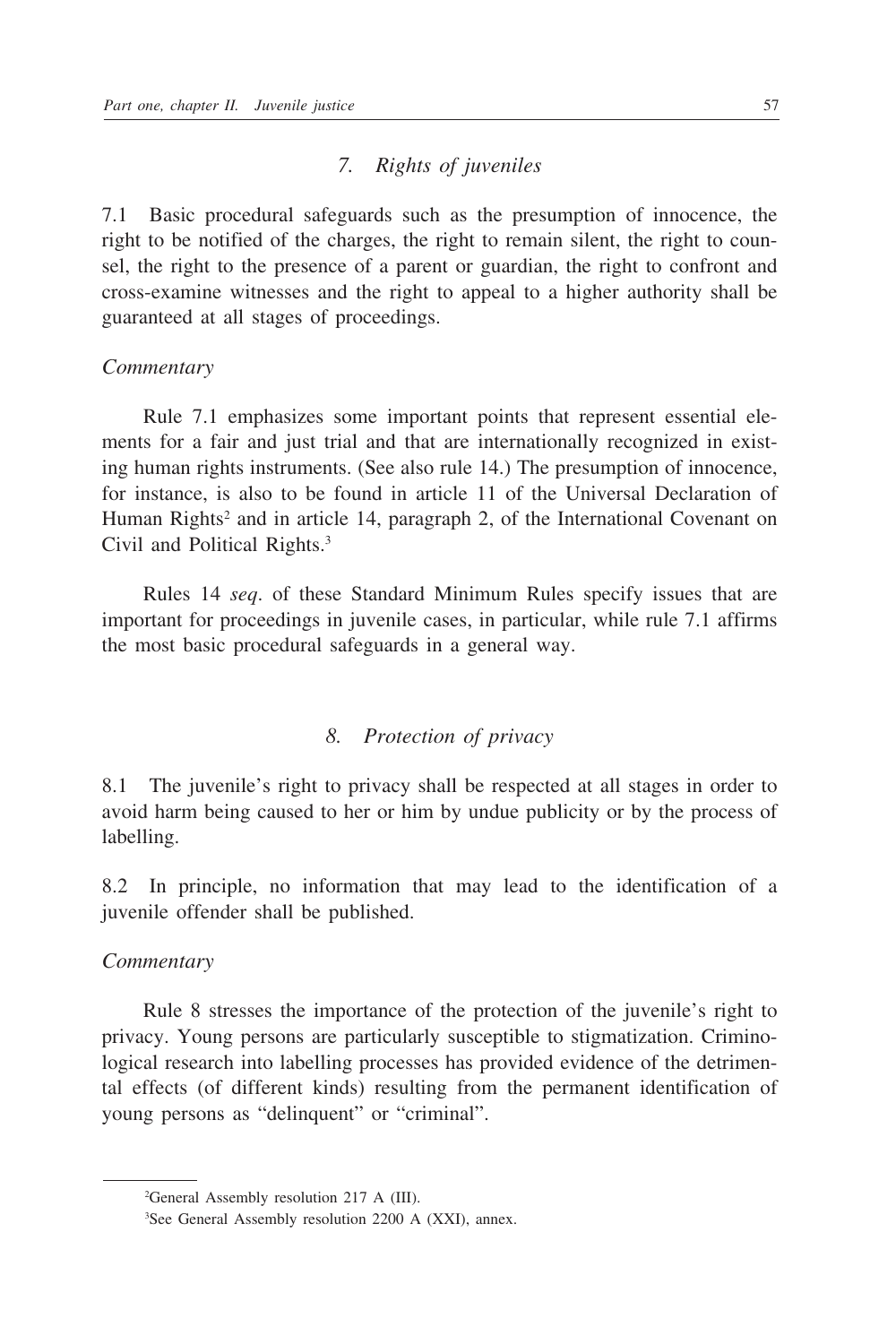Rule 8 also stresses the importance of protecting the juvenile from the adverse effects that may result from the publication in the mass media of information about the case (for example the names of young offenders, alleged or convicted). The interest of the individual should be protected and upheld, at least in principle. (The general contents of rule 8 are further specified in rule 2.1.)

### *9. Saving clause*

9.1 Nothing in these Rules shall be interpreted as precluding the application of the Standard Minimum Rules for the Treatment of Prisoners<sup>4</sup> adopted by the United Nations and other human rights instruments and standards recognized by the international community that relate to the care and protection of the young.

### *Commentary*

Rule 9 is meant to avoid any misunderstanding in interpreting and implementing the present Rules in conformity with principles contained in relevant existing or emerging international human rights instruments and standards such as the Universal Declaration of Human Rights,<sup>2</sup> the International Covenant on Economic, Social and Cultural Rights<sup>3</sup> and the International Covenant on Civil and Political Rights, $3$  and the Declaration of the Rights of the Child<sup>1</sup> and the draft convention on the rights of the child.<sup>5</sup> It should be understood that the application of the present Rules is without prejudice to any such international instruments which may contain provisions of wider application.4 (See also rule 27.)

# PART TWO INVESTIGATION AND PROSECUTION

### *10. Initial contact*

10.1 Upon the apprehension of a juvenile, her or his parents or guardian shall be immediately notified of such apprehension, and, where such immediate notification is not possible, the parents or guardian shall be notified within the shortest possible time thereafter.

<sup>4</sup> See *Human Rights: A Compilation of International Instruments* (United Nations publication, Sales No. E.83.XIV.1).

<sup>5</sup> See Economic and Social Council resolution 1985/42.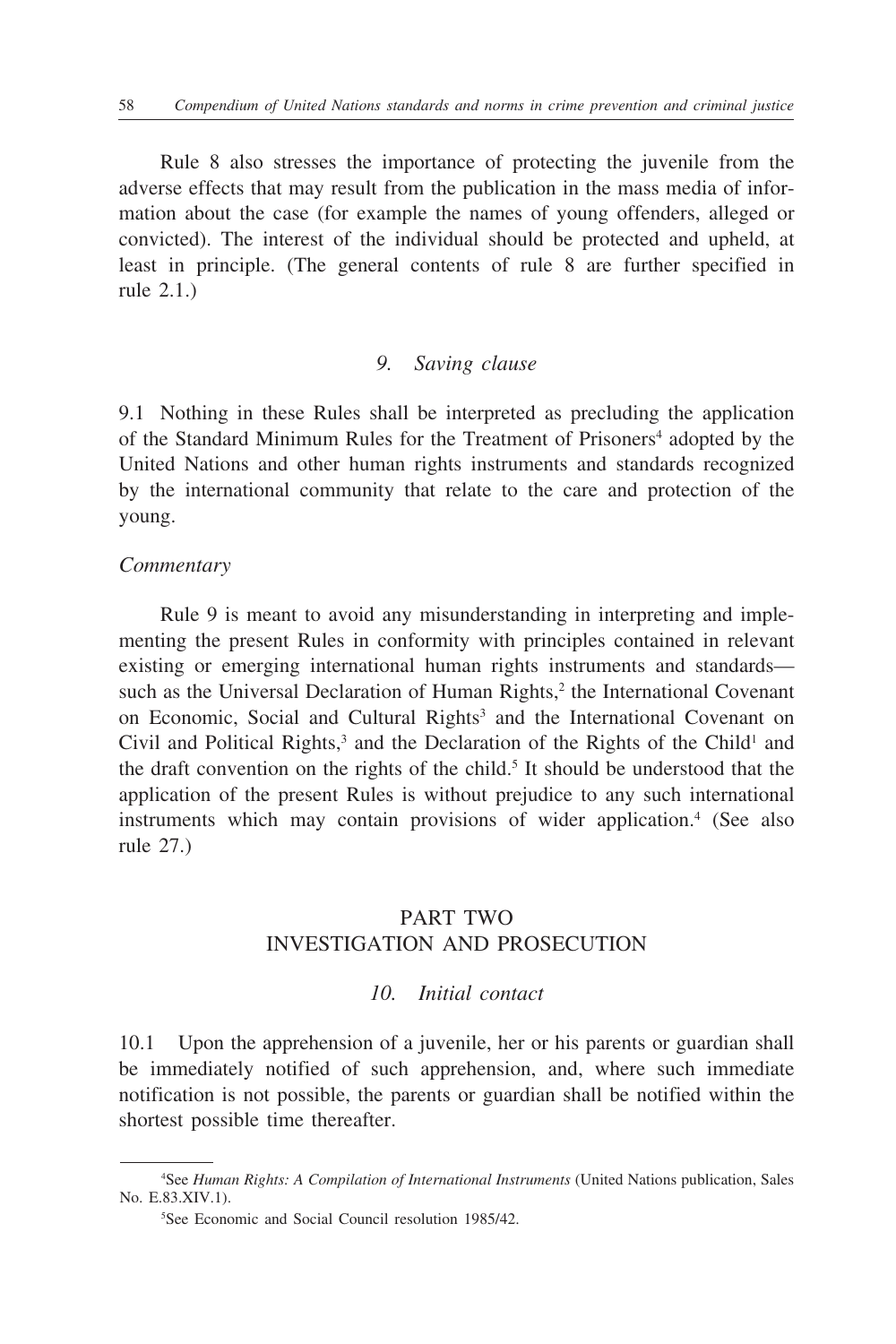10.2 A judge or other competent official or body shall, without delay, consider the issue of release.

10.3 Contacts between the law enforcement agencies and a juvenile offender shall be managed in such a way as to respect the legal status of the juvenile, promote the well-being of the juvenile and avoid harm to her or him, with due regard to the circumstances of the case.

#### *Commentary*

Rule 10.1 is in principle contained in rule 92 of the Standard Minimum Rules for the Treatment of Prisoners.6

The question of release (rule 10.2) shall be considered without delay by a judge or other competent official. The latter refers to any person or institution in the broadest sense of the term, including community boards or police authorities having power to release an arrested person. (See also the International Covenant on Civil and Political Rights, article 9, paragraph 3.<sup>3</sup>)

Rule 10.3 deals with some fundamental aspects of the procedures and behaviour on the part of the police and other law enforcement officials in cases of juvenile crime. To "avoid harm" is admittedly flexible wording and covers many features of possible interaction (for example the use of harsh language, physical violence or exposure to the environment). Involvement in juvenile justice processes in itself can be "harmful" to juveniles; the term "avoid harm" should be broadly interpreted, therefore, as doing the least harm possible to the juvenile in the first instance, as well as any additional or undue harm. This is especially important in the initial contact with law enforcement agencies, which might profoundly influence the juvenile's attitude towards the State and society. Moreover, the success of any further intervention is largely dependent on such initial contacts. Compassion and kind firmness are important in these situations.

<sup>6</sup> The Standard Minimum Rules for the Treatment of Prisoners and related recommendations were adopted in 1955 (see *First United Nations Congress on the Prevention of Crime and the Treatment of Offenders, Geneva, 22 August-3 September 1955: report prepared by the Secretariat (United Nations* publication, Sales No. 1956.IV.4). In its resolution 663 C (XXIV) of 31 July 1957, the Economic and Social Council approved the Standard Minimum Rules and endorsed, inter alia, the recommendations on the selection and training of personnel for penal and correctional institutions and on open penal and correctional institutions. The Council recommended that Governments should give favourable consideration to the adoption and application of the Standard Minimum Rules and should take the other two groups of recommendations as fully as possible into account in the administration of penal and correctional institutions. The inclusion of a new rule, rule 95, was authorized by the Economic and Social Council in its resolution 2076 (LXII) of 13 May 1977.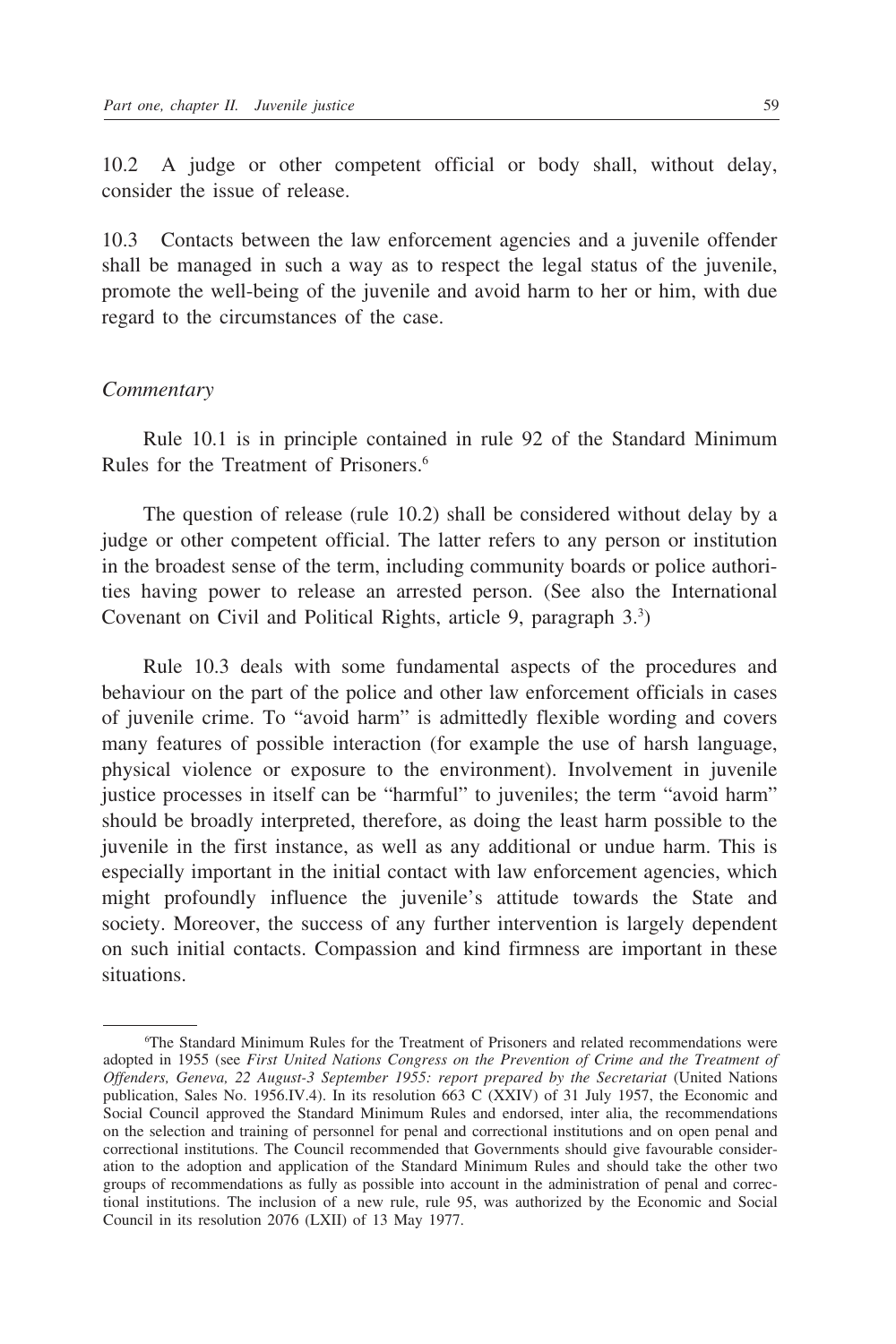### *11. Diversion*

11.1 Consideration shall be given, wherever appropriate, to dealing with juvenile offenders without resorting to formal trial by the competent authority, referred to in rule 14.1 below.

11.2 The police, the prosecution or other agencies dealing with juvenile cases shall be empowered to dispose of such cases, at their discretion, without recourse to formal hearings, in accordance with the criteria laid down for that purpose in the respective legal system and also in accordance with the principles contained in these Rules.

11.3 Any diversion involving referral to appropriate community or other services shall require the consent of the juvenile, or her or his parents or guardian, provided that such decision to refer a case shall be subject to review by a competent authority, upon application.

11.4 In order to facilitate the discretionary disposition of juvenile cases, efforts shall be made to provide for community programmes, such as temporary supervision and guidance, restitution, and compensation of victims.

### *Commentary*

Diversion, involving removal from criminal justice processing and, frequently, redirection to community support services, is commonly practised on a formal and informal basis in many legal systems. This practice serves to hinder the negative effects of subsequent proceedings in juvenile justice administration (for example the stigma of conviction and sentence). In many cases, nonintervention would be the best response. Thus, diversion at the outset and without referral to alternative (social) services may be the optimal response. This is especially the case where the offence is of a non-serious nature and where the family, the school or other informal social control institutions have already reacted, or are likely to react, in an appropriate and constructive manner.

As stated in rule 11.2, diversion may be used at any point of decisionmaking—by the police, the prosecution or other agencies such as the courts, tribunals, boards or councils. It may be exercised by one authority or several or all authorities, according to the rules and policies of the respective systems and in line with the present Rules. It need not necessarily be limited to petty cases, thus rendering diversion an important instrument.

Rule 11.3 stresses the important requirement of securing the consent of the young offender (or the parent or guardian) to the recommended diversionary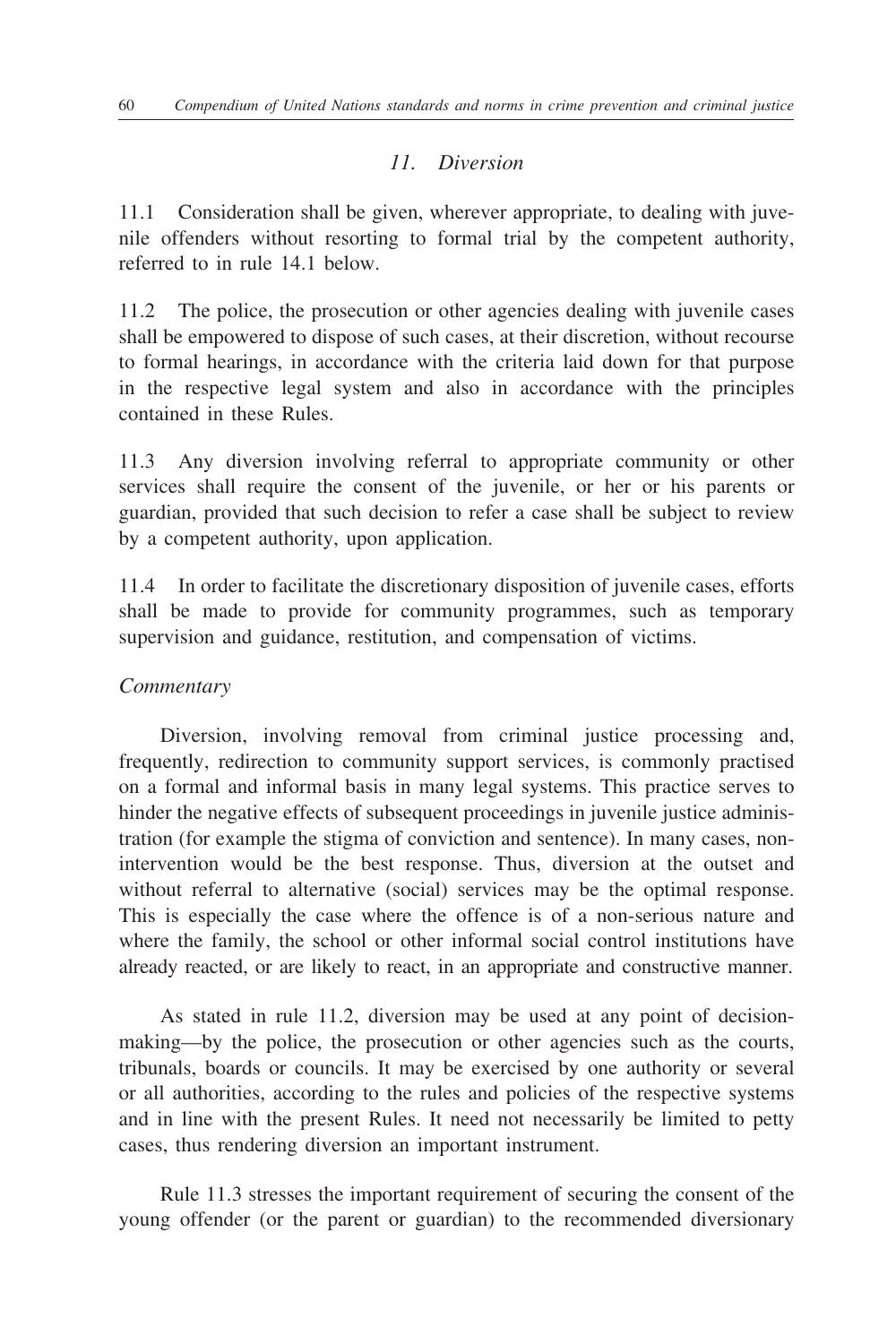measure(s). (Diversion to community service without such consent would contradict the Abolition of Forced Labour Convention.7 ) However, this consent should not be left unchallengeable, since it might sometimes be given out of sheer desperation on the part of the juvenile. The rule underlines that care should be taken to minimize the potential for coercion and intimidation at all levels in the diversion process. Juveniles should not feel pressured (for example in order to avoid court appearance) or be pressured into consenting to diversion programmes. Thus, it is advocated that provision should be made for an objective appraisal of the appropriateness of dispositions involving young offenders by a "competent authority upon application". (The "competent authority" may be different from that referred to in rule 14.)

Rule 11.4 recommends the provision of viable alternatives to juvenile justice processing in the form of community-based diversion. Programmes that involve settlement by victim restitution and those that seek to avoid future conflict with the law through temporary supervision and guidance are especially commended. The merits of individual cases would make diversion appropriate, even when more serious offences have been committed (for example first offence, the act having been committed under peer pressure, etc.).

#### *12. Specialization within the police*

12.1 In order to best fulfil their functions, police officers who frequently or exclusively deal with juveniles or who are primarily engaged in the prevention of juvenile crime shall be specially instructed and trained. In large cities, special police units should be established for that purpose.

### *Commentary*

Rule 12 draws attention to the need for specialized training for all law enforcement officials who are involved in the administration of juvenile justice. As police are the first point of contact with the juvenile justice system, it is most important that they act in an informed and appropriate manner.

While the relationship between urbanization and crime is clearly complex, an increase in juvenile crime has been associated with the growth of large cities, particularly with rapid and unplanned growth. Specialized police units would therefore be indispensable, not only in the interest of implementing specific

<sup>7</sup> Convention No. 105, adopted on 25 June 1957 by the General Conference of the International Labour Organisation at its fortieth session. With regard to the text of the Convention, see footnote 4.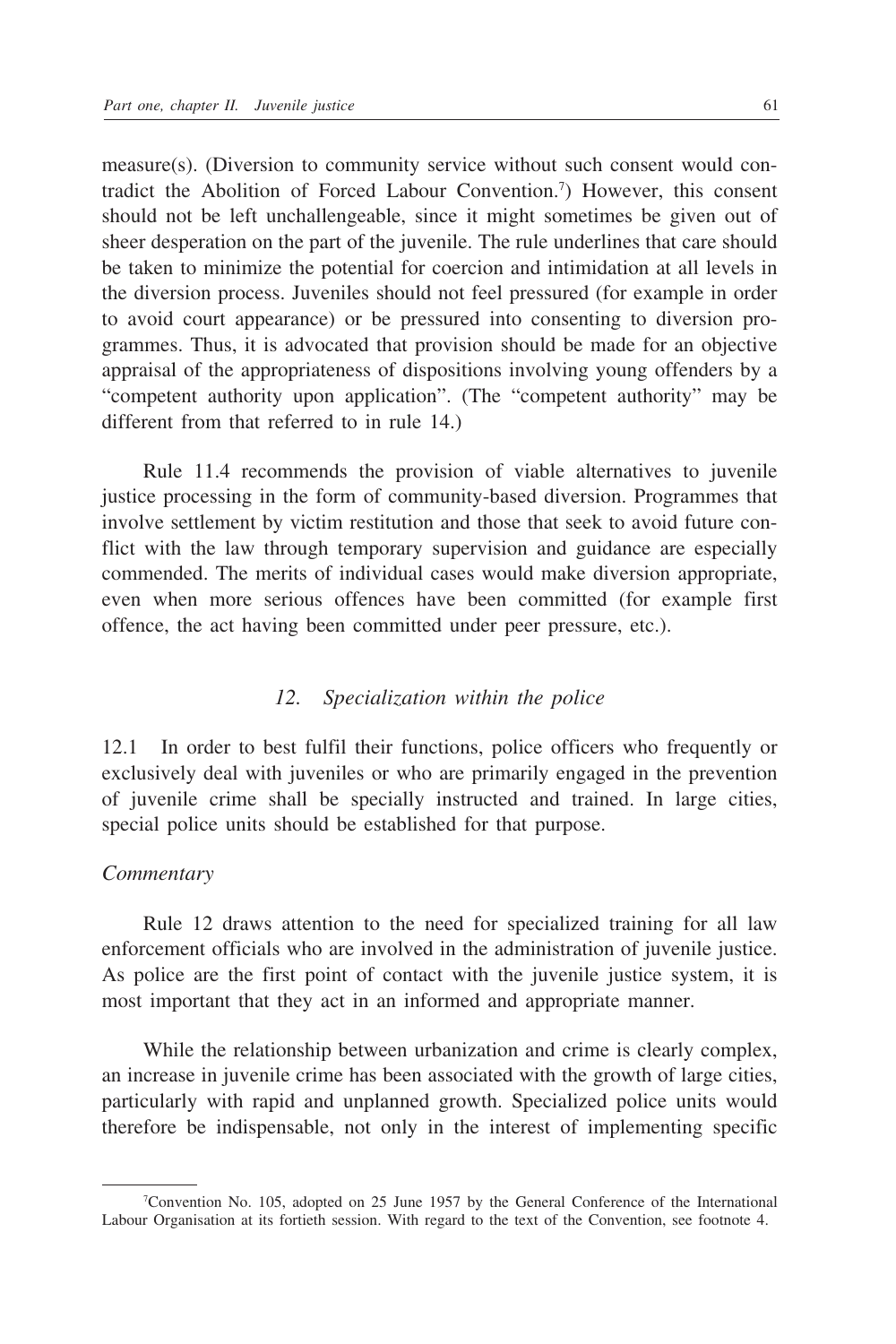principles contained in the present instrument (such as rule 1.6) but more generally for improving the prevention and control of juvenile crime and the handling of juvenile offenders.

# *13. Detention pending trial*

13.1 Detention pending trial shall be used only as a measure of last resort and for the shortest possible period of time.

13.2 Whenever possible, detention pending trial shall be replaced by alternative measures, such as close supervision, intensive care or placement with a family or in an educational setting or home.

13.3 Juveniles under detention pending trial shall be entitled to all rights and guarantees of the Standard Minimum Rules for the Treatment of Prisoners<sup>4</sup> adopted by the United Nations.

13.4 Juveniles under detention pending trial shall be kept separate from adults and shall be detained in a separate institution or in a separate part of an institution also holding adults.

13.5 While in custody, juveniles shall receive care, protection and all necessary individual assistance—social, educational, vocational, psychological, medical and physical—that they may require in view of their age, sex and personality.

# *Commentary*

The danger to juveniles of "criminal contamination" while in detention pending trial must not be underestimated. It is therefore important to stress the need for alternative measures. By doing so, rule 13.1 encourages the devising of new and innovative measures to avoid such detention in the interest of the well-being of the juvenile.

Juveniles under detention pending trial are entitled to all the rights and guarantees of the Standard Minimum Rules for the Treatment of Prisoners as well as the International Covenant on Civil and Political Rights,<sup>3</sup> especially article 9 and article 10, paragraphs 2 *(b)* and 3.

Rule 13.4 does not prevent States from taking other measures against the negative influences of adult offenders which are at least as effective as the measures mentioned in the rule.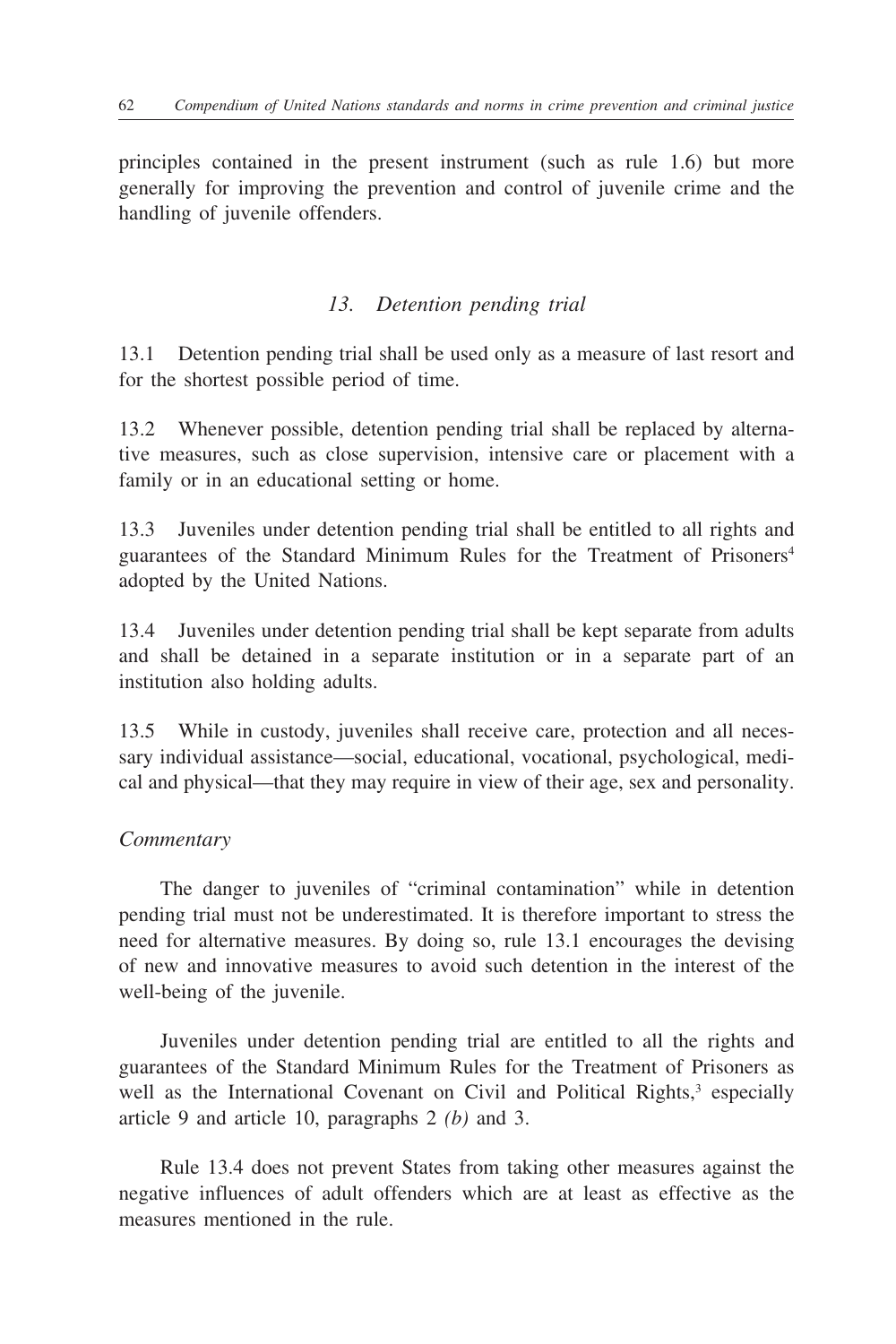Different forms of assistance that may become necessary have been enumerated to draw attention to the broad range of particular needs of young detainees to be addressed (for example females or males, drug addicts, alcoholics, mentally ill juveniles, young persons suffering from the trauma, for example, of arrest, etc.).

Varying physical and psychological characteristics of young detainees may warrant classification measures by which some are kept separate while in detention pending trial, thus contributing to the avoidance of victimization and rendering more appropriate assistance.

The Sixth United Nations Congress on the Prevention of Crime and the Treatment of Offenders, in its resolution  $4<sup>8</sup>$  on juvenile justice standards, specified that the Rules, inter alia, should reflect the basic principle that pre-trial detention should be used only as a last resort, that no minors should be held in a facility where they are vulnerable to the negative influences of adult detainees and that account should always be taken of the needs particular to their stage of development.

# PART THREE ADJUDICATION AND DISPOSITION

### *14. Competent authority to adjudicate*

14.1 Where the case of a juvenile offender has not been diverted (under rule 11), she or he shall be dealt with by the competent authority (court, tribunal, board, council, etc.) according to the principles of a fair and just trial.

14.2 The proceedings shall be conducive to the best interests of the juvenile and shall be conducted in an atmosphere of understanding, which shall allow the juvenile to participate therein and to express herself or himself freely.

#### *Commentary*

It is difficult to formulate a definition of the competent body or person that would universally describe an adjudicating authority. "Competent authority" is meant to include those who preside over courts or tribunals (composed

<sup>8</sup> See *Sixth United Nations Congress on the Prevention of Crime and the Treatment of Offenders,* Caracas, 25 August-5 September 1980: report prepared by the Secretariat (United Nations publication, Sales No. E.81.IV.4), chap. I, sect. B.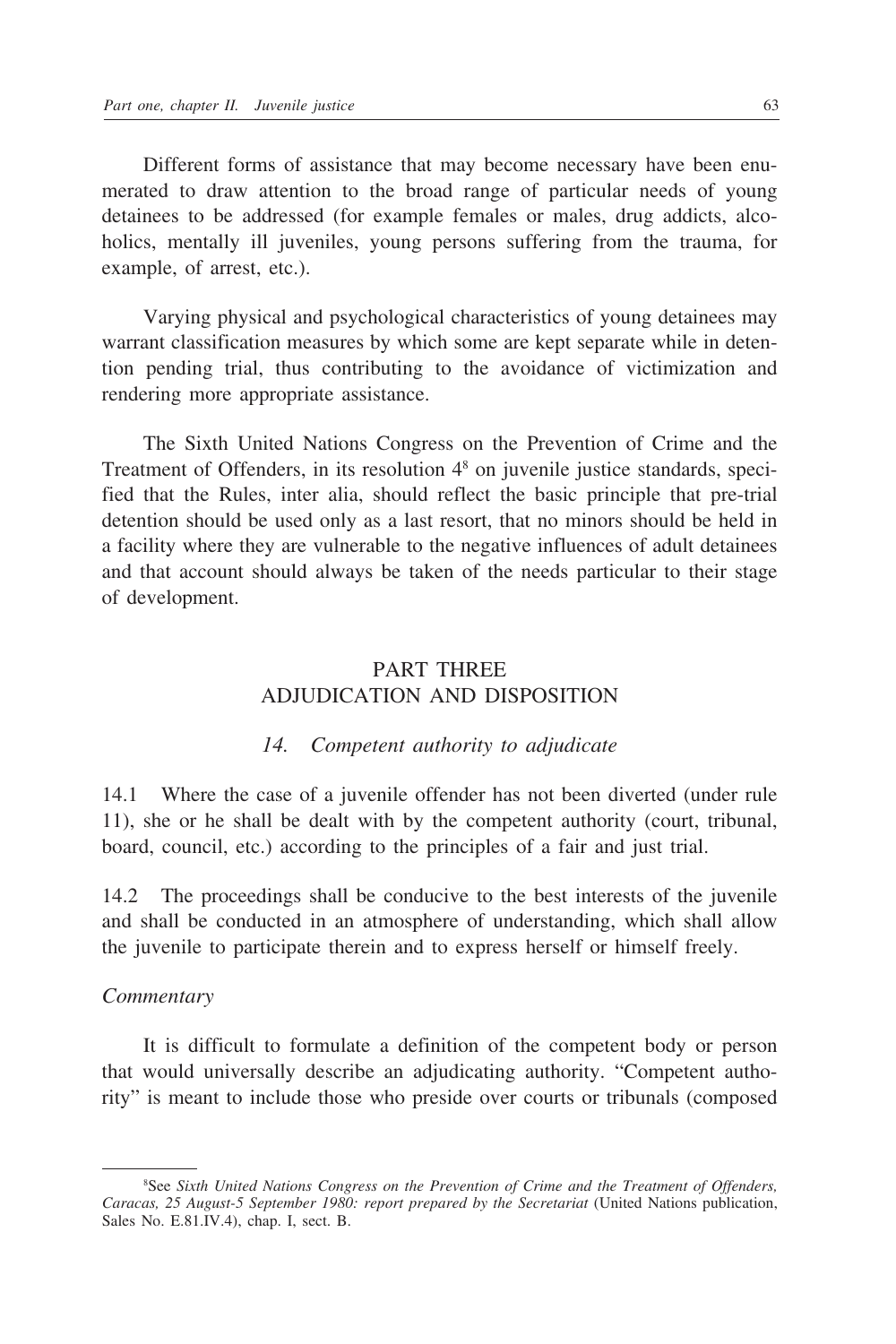of a single judge or of several members), including professional and lay magistrates as well as administrative boards (for example the Scottish and Scandinavian systems) or other more informal community and conflict resolution agencies of an adjudicatory nature.

The procedure for dealing with juvenile offenders shall in any case follow the minimum standards that are applied almost universally for any criminal defendant under the procedure known as "due process of law". In accordance with due process, a "fair and just trial" includes such basic safeguards as the presumption of innocence, the presentation and examination of witnesses, the common legal defences, the right to remain silent, the right to have the last word in a hearing, the right to appeal, etc. (See also rule 7.1.)

### *15. Legal counsel, parents and guardians*

15.1 Throughout the proceedings the juvenile shall have the right to be represented by a legal adviser or to apply for free legal aid where there is provision for such aid in the country.

15.2 The parents or the guardian shall be entitled to participate in the proceedings and may be required by the competent authority to attend them in the interest of the juvenile. They may, however, be denied participation by the competent authority if there are reasons to assume that such exclusion is necessary in the interest of the juvenile.

### *Commentary*

Rule 15.1 uses terminology similar to that found in rule 93 of the Standard Minimum Rules for the Treatment of Prisoners.<sup>4</sup> Whereas legal counsel and free legal aid are needed to assure the juvenile legal assistance, the right of the parents or guardian to participate as stated in rule 15.2 should be viewed as general psychological and emotional assistance to the juvenile—a function extending throughout the procedure.

The competent authority's search for an adequate disposition of the case may profit, in particular, from the cooperation of the legal representatives of the juvenile (or, for that matter, some other personal assistant who the juvenile can and does really trust). Such concern can be thwarted if the presence of parents or guardians at the hearings plays a negative role, for instance, if they display a hostile attitude towards the juvenile; hence, the possibility of their exclusion must be provided for.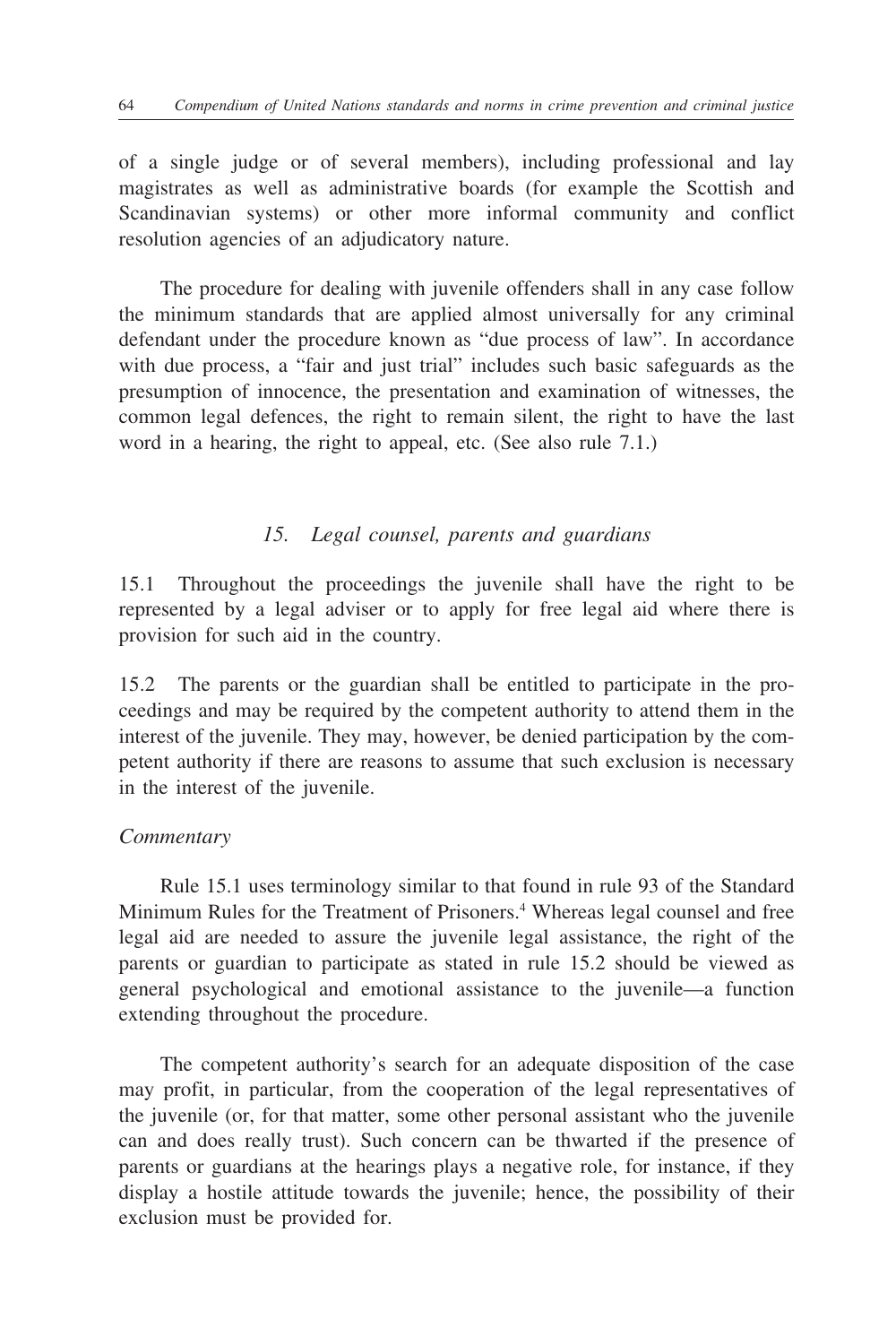### *16. Social inquiry reports*

16.1 In all cases except those involving minor offences, before the competent authority renders a final disposition prior to sentencing, the background and circumstances in which the juvenile is living or the conditions under which the offence has been committed shall be properly investigated so as to facilitate judicious adjudication of the case by the competent authority.

#### *Commentary*

Social inquiry reports (social reports or pre-sentence reports) are an indispensable aid in most legal proceedings involving juveniles. The competent authority should be informed of relevant facts about the juvenile, such as social and family background, school career, educational experiences, etc. For this purpose, some jurisdictions use special social services or personnel attached to the court or board. Other personnel, including probation officers, may serve the same function. The rule therefore requires that adequate social services should be available to deliver social inquiry reports of a qualified nature.

### *17. Guiding principles in adjudication and disposition*

17.1 The disposition of the competent authority shall be guided by the following principles:

*(a)* The reaction taken shall always be in proportion not only to the circumstances and the gravity of the offence but also to the circumstances and the needs of the juvenile as well as to the needs of the society;

*(b)* Restrictions on the personal liberty of the juvenile shall be imposed only after careful consideration and shall be limited to the possible minimum;

*(c)* Deprivation of personal liberty shall not be imposed unless the juvenile is adjudicated of a serious act involving violence against another person or of persistence in committing other serious offences and unless there is no other appropriate response;

*(d)* The well-being of the juvenile shall be the guiding factor in the consideration of her or his case.

17.2 Capital punishment shall not be imposed for any crime committed by juveniles.

17.3 Juveniles shall not be subject to corporal punishment.

17.4 The competent authority shall have the power to discontinue the proceedings at any time.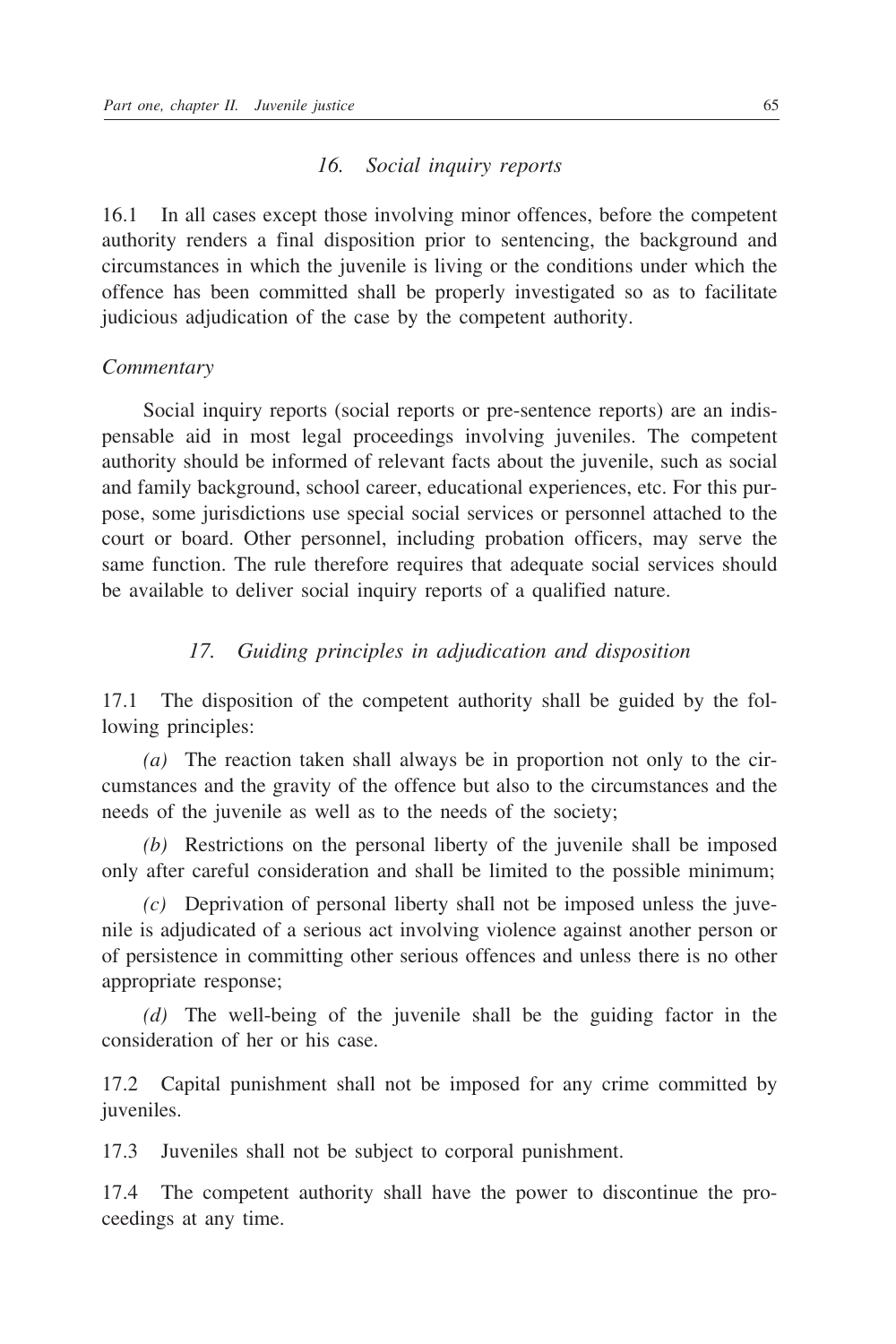### *Commentary*

The main difficulty in formulating guidelines for the adjudication of young persons stems from the fact that there are unresolved conflicts of a philosophical nature, such as the following:

- *(a)* Rehabilitation versus just desert;
- *(b)* Assistance versus repression and punishment;

*(c)* Reaction according to the singular merits of an individual case versus reaction according to the protection of society in general;

*(d)* General deterrence versus individual incapacitation.

The conflict between these approaches is more pronounced in juvenile cases than in adult cases. With the variety of causes and reactions characterizing juvenile cases, these alternatives become intricately interwoven.

It is not the function of the Standard Minimum Rules for the Administration of Juvenile Justice to prescribe which approach is to be followed but rather to identify one that is most closely in consonance with internationally accepted principles. Therefore the essential elements as laid down in rule 17.1, in particular in subparagraphs *(a)* and *(c),* are mainly to be understood as practical guidelines that should ensure a common starting point; if heeded by the concerned authorities (see also rule 5), they could contribute considerably to ensuring that the fundamental rights of juvenile offenders are protected, especially the fundamental rights of personal development and education.

Rule 17.1 *(b)* implies that strictly punitive approaches are not appropriate. Whereas in adult cases, and possibly also in cases of severe offences by juveniles, just desert and retributive sanctions might be considered to have some merit, in juvenile cases such considerations should always be outweighed by the interest of safeguarding the well-being and the future of the young person.

In line with resolution 8 of the Sixth United Nations Congress,8 rule 17.1 *(b)* encourages the use of alternatives to institutionalization to the maximum extent possible, bearing in mind the need to respond to the specific requirements of the young. Thus, full use should be made of the range of existing alternative sanctions and new alternative sanctions should be developed, bearing the public safety in mind. Probation should be granted to the greatest possible extent via suspended sentences, conditional sentences, board orders and other dispositions.

Rule 17.1 *(c)* corresponds to one of the guiding principles in resolution 4 of the Sixth Congress<sup>8</sup> which aims at avoiding incarceration in the case of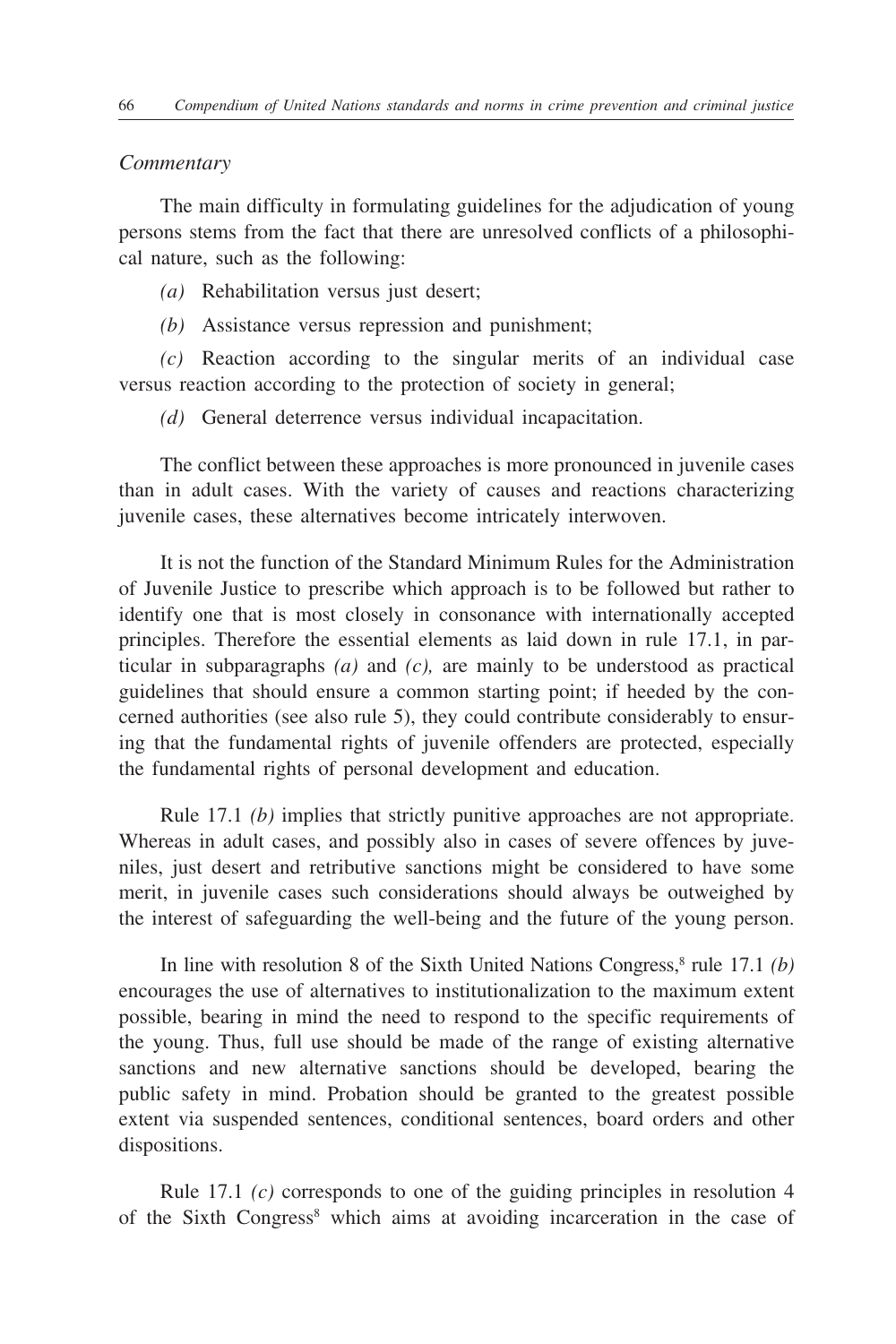juveniles unless there is no other appropriate response that will protect the public safety.

The provision prohibiting capital punishment in rule 17.2 is in accordance with article 6, paragraph 5, of the International Covenant on Civil and Political Rights.3

The provision against corporal punishment is in line with article 7 of the International Covenant on Civil and Political Rights<sup>3</sup> and the Declaration on the Protection of All Persons from Being Subjected to Torture and Other Cruel, Inhuman or Degrading Treatment or Punishment,<sup>9</sup> as well as the Convention against Torture and Other Cruel, Inhuman or Degrading Treatment or Punishment<sup>10</sup> and the draft convention on the rights of the child.<sup>5</sup>

The power to discontinue the proceedings at any time (rule 17.4) is a characteristic inherent in the handling of juvenile offenders as opposed to adults. At any time, circumstances may become known to the competent authority which would make a complete cessation of the intervention appear to be the best disposition of the case.

#### *18. Various disposition measures*

18.1 A large variety of disposition measures shall be made available to the competent authority, allowing for flexibility so as to avoid institutionalization to the greatest extent possible. Such measures, some of which may be combined, include:

- *(a)* Care, guidance and supervision orders;
- *(b)* Probation;
- *(c)* Community service orders;
- *(d)* Financial penalties, compensation and restitution;
- *(e)* Intermediate treatment and other treatment orders;
- *(f)* Orders to participate in group counselling and similar activities;

*(g)* Orders concerning foster care, living communities or other educational settings;

*(h)* Other relevant orders.

<sup>9</sup> General Assembly resolution 3452 (XXX), annex.

<sup>&</sup>lt;sup>10</sup>General Assembly resolution 39/46, annex.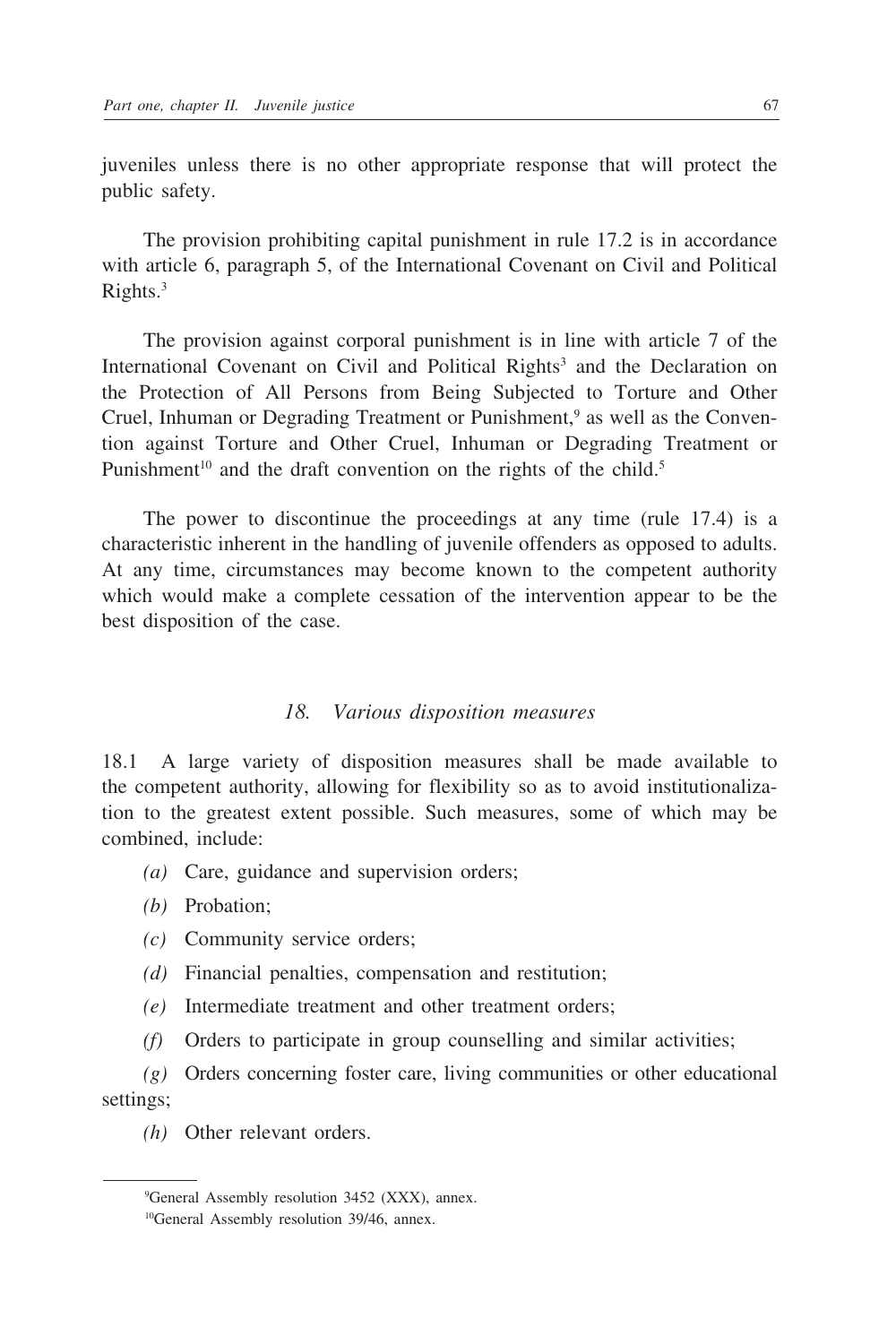18.2 No juvenile shall be removed from parental supervision, whether partly or entirely, unless the circumstances of her or his case make this necessary.

#### *Commentary*

Rule 18.1 attempts to enumerate some of the important reactions and sanctions that have been practised and proved successful thus far, in different legal systems. On the whole they represent promising options that deserve replication and further development. The rule does not enumerate staffing requirements because of possible shortages of adequate staff in some regions; in those regions measures requiring less staff may be tried or developed.

The examples given in rule 18.1 have in common, above all, a reliance on and an appeal to the community for the effective implementation of alternative dispositions. Community-based correction is a traditional measure that has taken on many aspects. On that basis, relevant authorities should be encouraged to offer community-based services.

Rule 18.2 points to the importance of the family which, according to article 10, paragraph l, of the International Covenant on Economic, Social and Cultural Rights, is "the natural and fundamental group unit of society".3 Within the family, the parents have not only the right but also the responsibility to care for and supervise their children. Rule 18.2, therefore, requires that the separation of children from their parents is a measure of last resort. It may be resorted to only when the facts of the case clearly warrant this grave step (for example child abuse).

### *19. Least possible use of institutionalization*

19.1 The placement of a juvenile in an institution shall always be a disposition of last resort and for the minimum necessary period.

#### *Commentary*

Progressive criminology advocates the use of non-institutional over institutional treatment. Little or no difference has been found in terms of the success of institutionalization as compared to non-institutionalization. The many adverse influences on an individual that seem unavoidable within any institutional setting evidently cannot be outbalanced by treatment efforts. This is especially the case for juveniles, who are vulnerable to negative influences. Moreover, the negative effects, not only of loss of liberty but also of separation from the usual social environment, are certainly more acute for juveniles than for adults because of their early stage of development.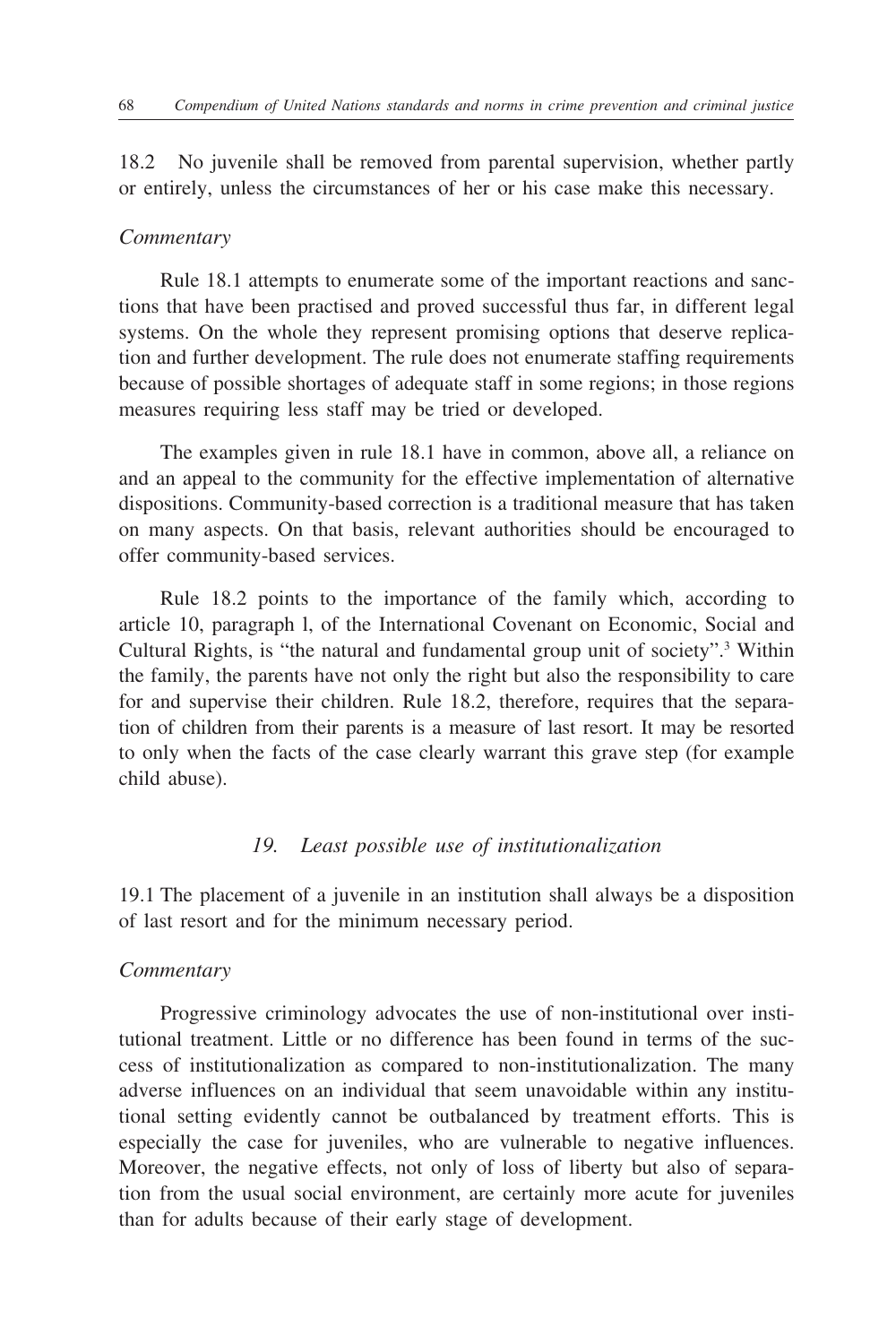Rule 19 aims at restricting institutionalization in two regards: in quantity ("last resort") and in time ("minimum necessary period"). Rule 19 reflects one of the basic guiding principles of resolution 4 of the Sixth United Nations Congress:8 a juvenile offender should not be incarcerated unless there is no other appropriate response. The rule, therefore, makes the appeal that if a juvenile must be institutionalized, the loss of liberty should be restricted to the least possible degree, with special institutional arrangements for confinement and bearing in mind the differences in kinds of offenders, offences and institutions. In fact, priority should be given to "open" over "closed" institutions. Furthermore, any facility should be of a correctional or educational rather than of a prison type.

### *20. Avoidance of unnecessary delay*

20.1 Each case shall from the outset be handled expeditiously, without any unnecessary delay.

### *Commentary*

The speedy conduct of formal procedures in juvenile cases is a paramount concern. Otherwise whatever good may be achieved by the procedure and the disposition is at risk. As time passes, the juvenile will find it increasingly difficult, if not impossible, to relate the procedure and disposition to the offence, both intellectually and psychologically.

### *21. Records*

21.1 Records of juvenile offenders shall be kept strictly confidential and closed to third parties. Access to such records shall be limited to persons directly concerned with the disposition of the case at hand or other duly authorized persons.

21.2 Records of juvenile offenders shall not be used in adult proceedings in subsequent cases involving the same offender.

#### *Commentary*

The rule attempts to achieve a balance between conflicting interests connected with records or files: those of the police, prosecution and other authorities in improving control versus the interests of the juvenile offender. (See also rule 8.) "Other duly authorized persons" would generally include, among others, researchers.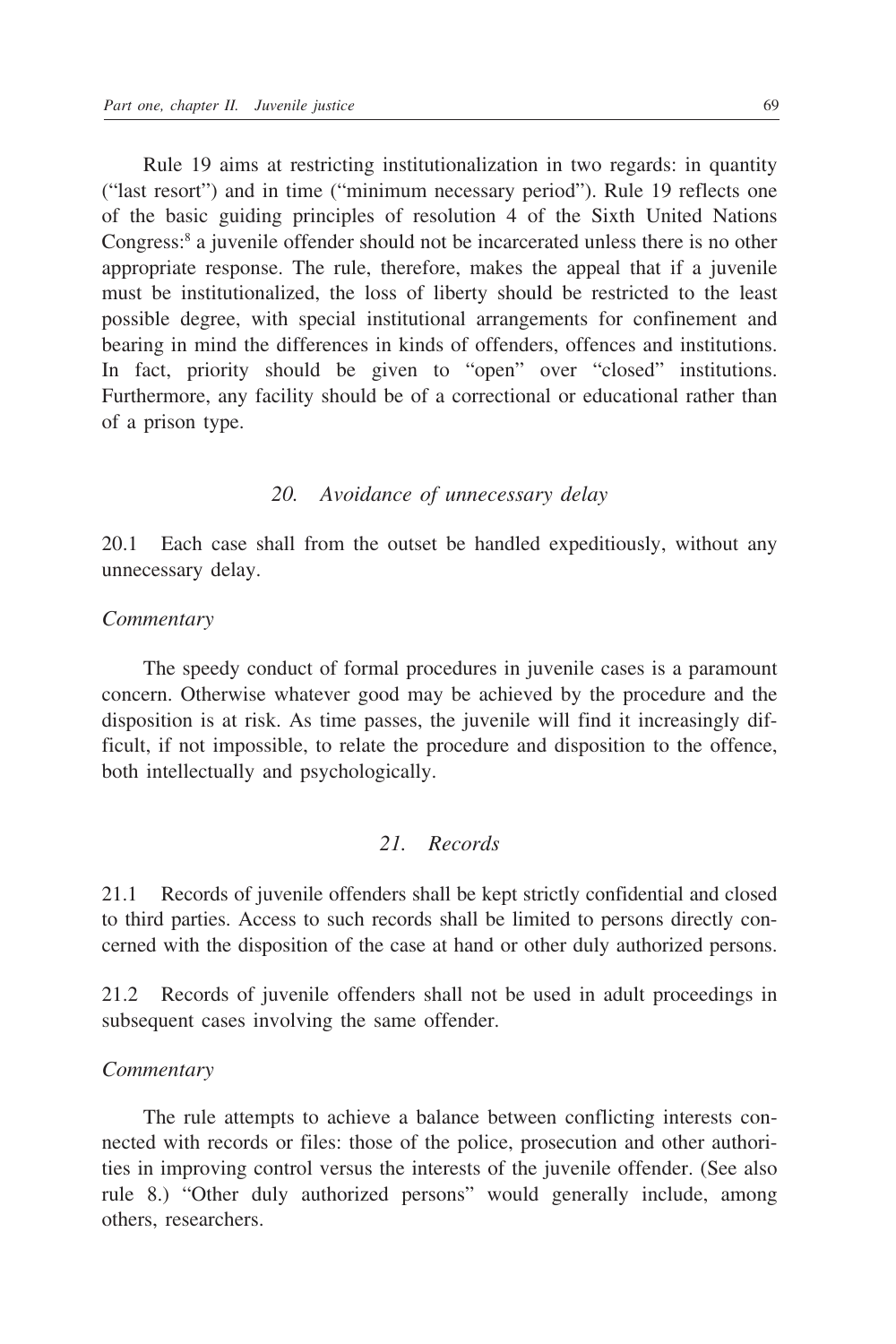### *22. Need for professionalism and training*

22.1 Professional education, in-service training, refresher courses and other appropriate modes of instruction shall be utilized to establish and maintain the necessary professional competence of all personnel dealing with juvenile cases.

22.2 Juvenile justice personnel shall reflect the diversity of juveniles who come into contact with the juvenile justice system. Efforts shall be made to ensure the fair representation of women and minorities in juvenile justice agencies.

### *Commentary*

The authorities competent for disposition may be persons with very different backgrounds (magistrates in the United Kingdom of Great Britain and Northern Ireland and in regions influenced by the common law system; legally trained judges in countries using Roman law and in regions influenced by them; and elsewhere elected or appointed laymen or jurists, members of communitybased boards, etc.). For all these authorities, a minimum training in law, sociology, psychology, criminology and behavioural sciences would be required. This is considered as important as the organizational specialization and independence of the competent authority.

For social workers and probation officers, it might not be feasible to require professional specialization as a prerequisite for taking over any function dealing with juvenile offenders. Thus, professional on-the job instruction would be minimum qualifications.

Professional qualifications are an essential element in ensuring the impartial and effective administration of juvenile justice. Accordingly, it is necessary to improve the recruitment, advancement and professional training of personnel and to provide them with the necessary means to enable them to properly fulfil their functions.

All political, social, sexual, racial, religious, cultural or any other kind of discrimination in the selection, appointment and advancement of juvenile justice personnel should be avoided in order to achieve impartiality in the administration of juvenile justice. This was recommended by the Sixth Congress. Furthermore, the Sixth Congress called on Member States to ensure the fair and equal treatment of women as criminal justice personnel and recommended that special measures should be taken to recruit, train and facilitate the advancement of female personnel in juvenile justice administration.8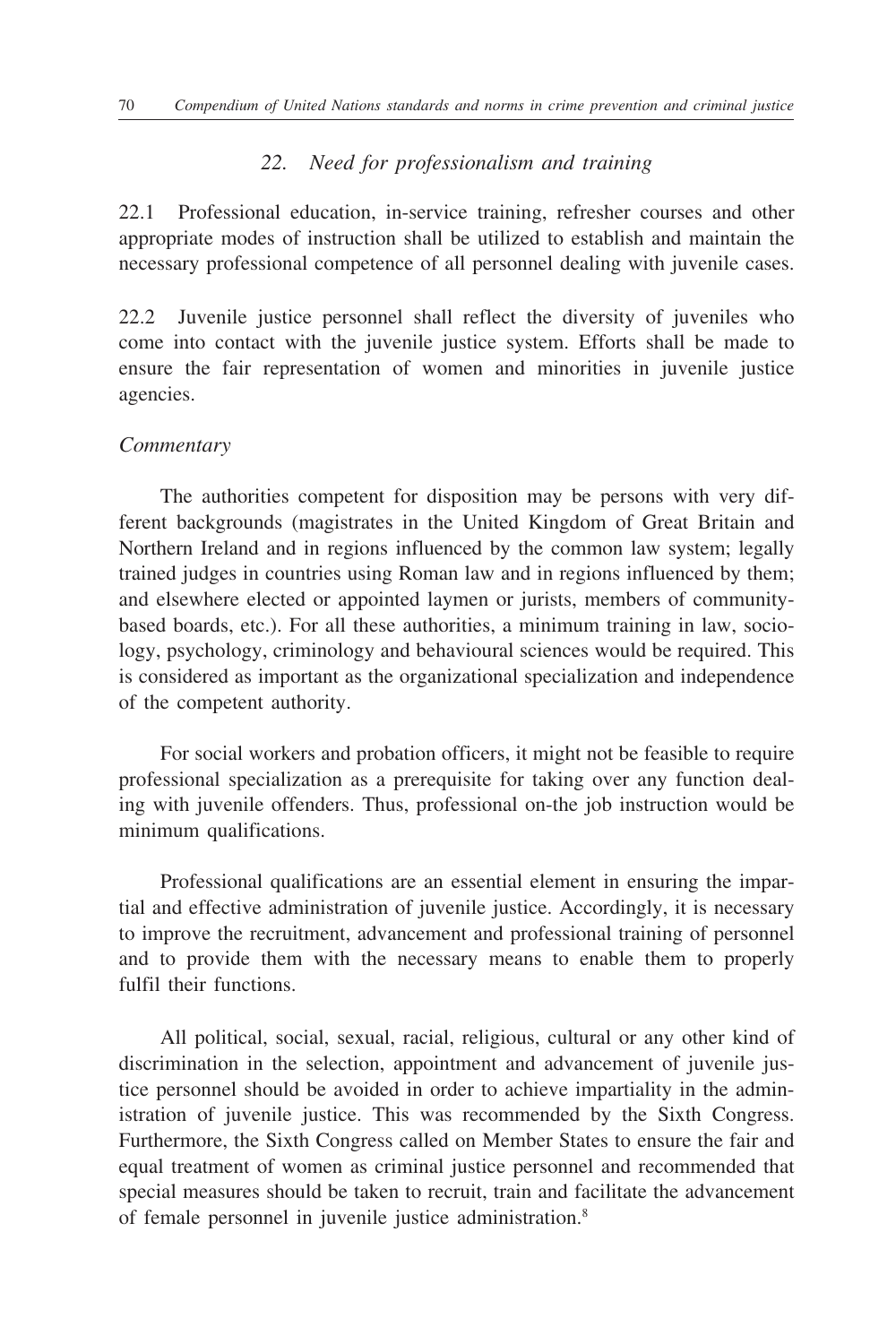# PART FOUR NON-INSTITUTIONAL TREATMENT

#### *23. Effective implementation of disposition*

23.1 Appropriate provisions shall be made for the implementation of orders of the competent authority, as referred to in rule 14.1 above, by that authority itself or by some other authority as circumstances may require

23.2 Such provisions shall include the power to modify the orders as the competent authority may deem necessary from time to time, provided that such modification shall be determined in accordance with the principles contained in these Rules.

#### *Commentary*

Disposition in juvenile cases, more so than in adult cases, tends to influence the offender's life for a long period of time. Thus, it is important that the competent authority or an independent body (parole board, probation office, youth welfare institutions or others) with qualifications equal to those of the competent authority that originally disposed of the case should monitor the implementation of the disposition. In some countries, a *juge de l'exécution des peines* has been installed for this purpose.

The composition, powers and functions of the authority must be flexible; they are described in general terms in rule 23 in order to ensure wide acceptability.

### *24. Provision of needed assistance*

24.1 Efforts shall be made to provide juveniles, at all stages of the proceedings, with necessary assistance such as lodging, education or vocational training, employment or any other assistance, helpful and practical, in order to facilitate the rehabilitative process.

#### *Commentary*

The promotion of the well-being of the juvenile is of paramount consideration. Thus, rule 24 emphasizes the importance of providing requisite facilities, services and other necessary assistance as may further the best interests of the juvenile throughout the rehabilitative process.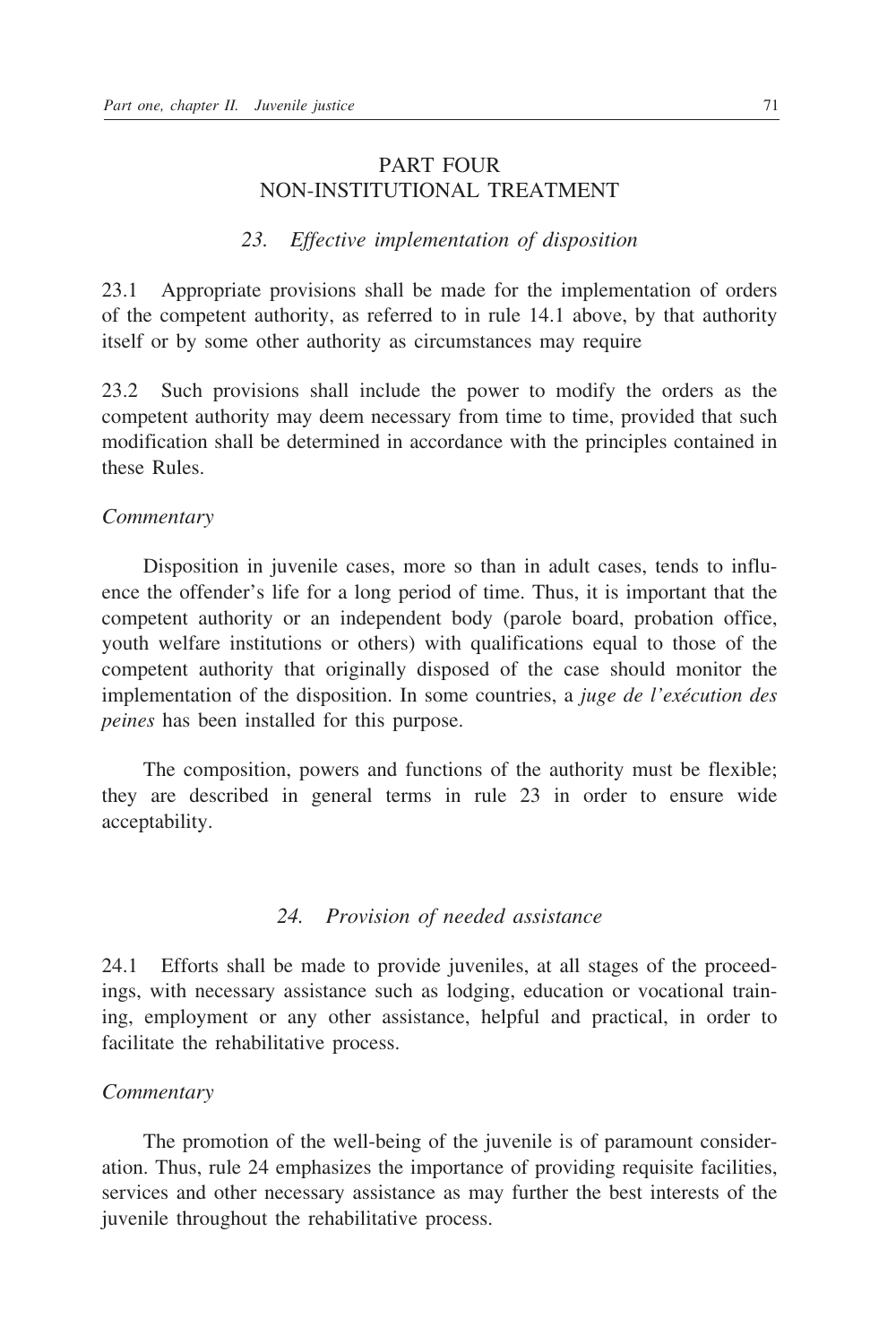### *25. Mobilization of volunteers and other community services*

25.1 Volunteers, voluntary organizations, local institutions and other community resources shall be called upon to contribute effectively to the rehabilitation of the juvenile in a community setting and, as far as possible, within the family unit.

### *Commentary*

This rule reflects the need for a rehabilitative orientation of all work with juvenile offenders. Cooperation with the community is indispensable if the directives of the competent authority are to be carried out effectively. Volunteers and voluntary services, in particular, have proved to be valuable resources but are at present underutilized. In some instances, the cooperation of ex-offenders (including ex-addicts) can be of considerable assistance.

Rule 25 emanates from the principles laid down in rules 1.1 to 1.6 and follows the relevant provisions of the International Covenant on Civil and Political Rights.<sup>3</sup>

# PART FIVE INSTITUTIONAL TREATMENT

# *26. Objectives of institutional treatment*

26.1 The objective of training and treatment of juveniles placed in institutions is to provide care, protection, education and vocational skills, with a view to assisting them to assume socially constructive and productive roles in society.

26.2 Juveniles in institutions shall receive care, protection and all necessary assistance—social, educational, vocational, psychological, medical and physical that they may require because of their age, sex, and personality and in the interest of their wholesome development.

26.3 Juveniles in institutions shall be kept separate from adults and shall be detained in a separate institution or in a separate part of an institution also holding adults.

26.4 Young female offenders placed in an institution deserve special attention as to their personal needs and problems. They shall by no means receive less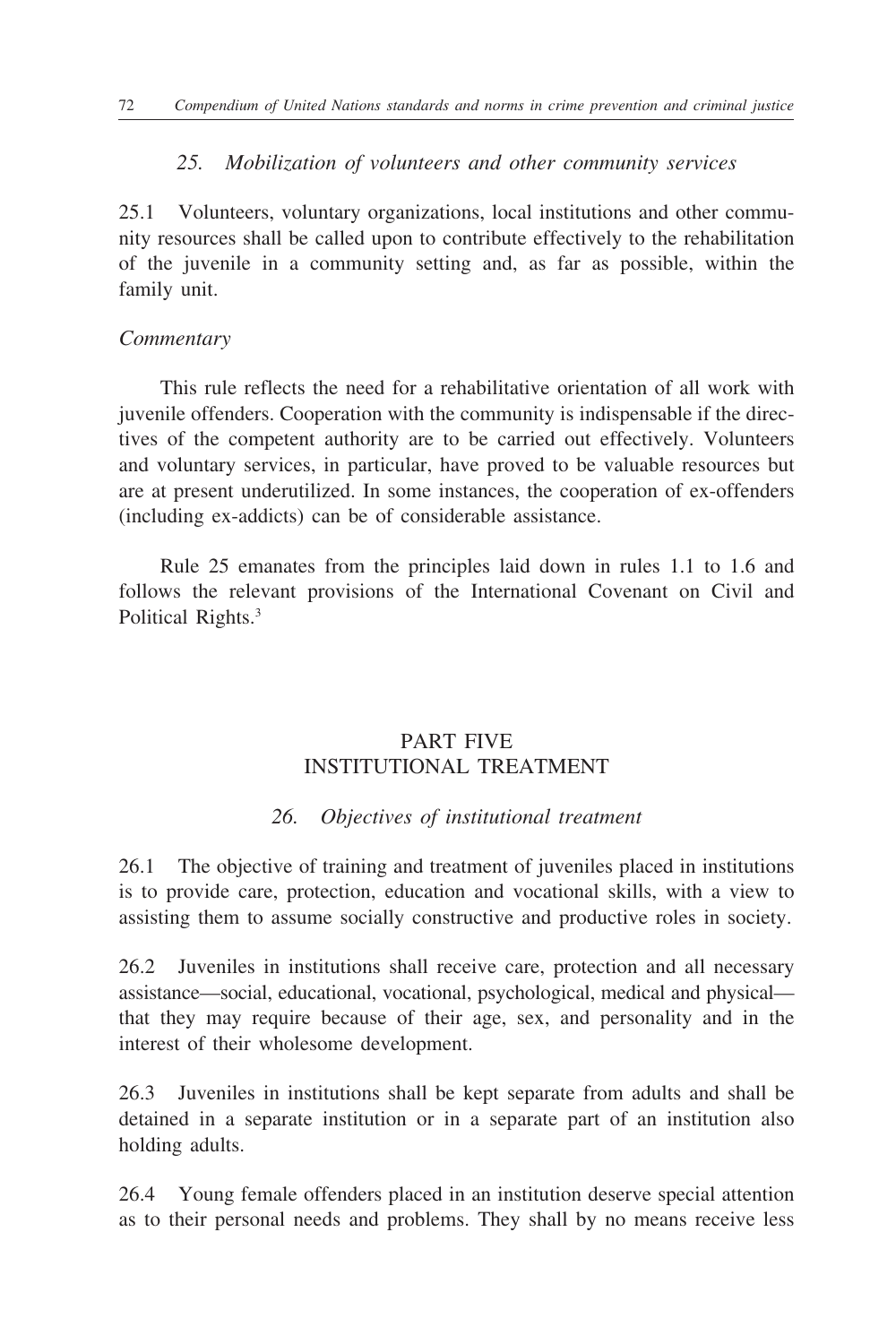care, protection, assistance, treatment and training than young male offenders. Their fair treatment shall be ensured.

26.5 In the interest and well-being of the institutionalized juvenile, the parents or guardians shall have a right of access.

26.6 Inter-ministerial and interdepartmental cooperation shall be fostered for the purpose of providing adequate academic or, as appropriate, vocational training to institutionalized juveniles, with a view to ensuring that they do not leave the institution at an educational disadvantage.

#### *Commentary*

The objectives of institutional treatment as stipulated in rules 26.1 and 26.2 would be acceptable to any system and culture. However, they have not yet been attained everywhere, and much more has to be done in this respect.

Medical and psychological assistance, in particular, are extremely important for institutionalized drug addicts, violent and mentally ill young persons.

The avoidance of negative influences through adult offenders and the safeguarding of the well-being of juveniles in an institutional setting, as stipulated in rule 26.3, are in line with one of the basic guiding principles of the Rules, as set out by the Sixth Congress in its resolution 4.8 The rule does not prevent States from taking other measures against the negative influences of adult offenders, which are at least as effective as the measures mentioned in the rule. (See also rule 13.4.)

Rule 26.4 addresses the fact that female offenders normally receive less attention than their male counterparts, as pointed out by the Sixth Congress. In particular, resolution 9 of the Sixth Congress<sup>8</sup> calls for the fair treatment of female offenders at every stage of criminal justice processes and for special attention to their particular problems and needs while in custody. Moreover, this rule should also be considered in the light of the Caracas Declaration of the Sixth Congress, which, inter alia, calls for equal treatment in criminal justice administration,<sup>11</sup> and against the background of the Declaration on the Elimination of Discrimination against Women $12$  and the Convention on the Elimination of All Forms of Discrimination against Women.<sup>13</sup>

<sup>&</sup>lt;sup>11</sup>See General Assembly resolution 35/171, annex, para. 1.6.

<sup>&</sup>lt;sup>12</sup>General Assembly resolution 2263 (XXII).

<sup>13</sup>General Assembly resolution 34/180, annex.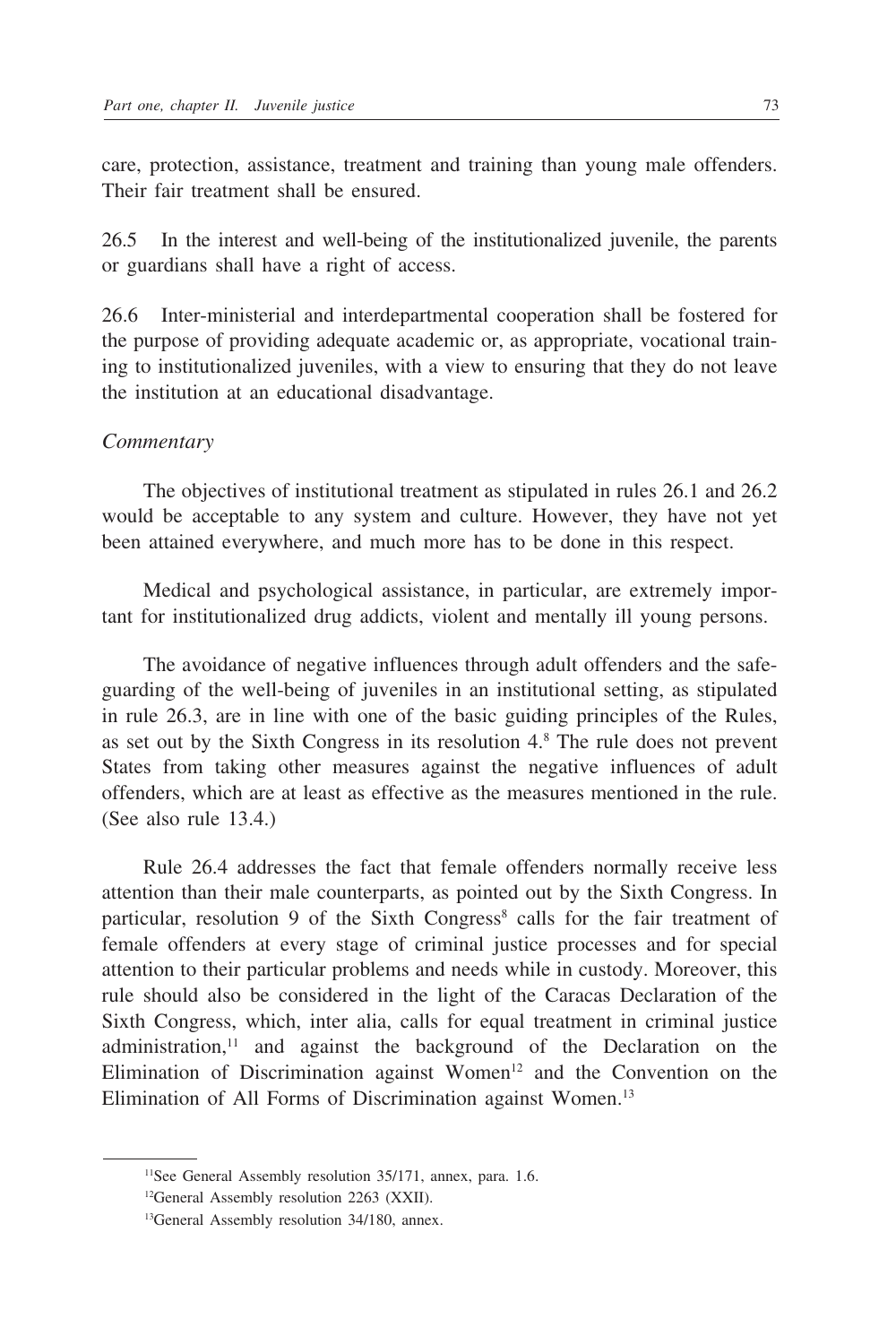The right of access (rule 26.5) follows from the provisions of rules 7.1, 10.1, 15.2 and 18.2. Inter-ministerial and interdepartmental cooperation (rule 26.6) are of particular importance in the interest of generally enhancing the quality of institutional treatment and training.

# *27. Application of the Standard Minimum Rules for the Treatment of Prisoners adopted by the United Nations*

27.1 The Standard Minimum Rules for the Treatment of Prisoners and related recommendations shall be applicable as far as relevant to the treatment of juvenile offenders in institutions, including those in detention pending adjudication.

27.2 Efforts shall be made to implement the relevant principles laid down in the Standard Minimum Rules for the Treatment of Prisoners to the largest possible extent so as to meet the varying needs of juveniles specific to their age, sex and personality.

### *Commentary*

The Standard Minimum Rules for the Treatment of Prisoners were among the first instruments of this kind to be promulgated by the United Nations. It is generally agreed that they have had a worldwide impact. Although there are still countries where implementation is more an aspiration than a fact, those Standard Minimum Rules continue to be an important influence in the humane and equitable administration of correctional institutions.

Some essential protections covering juvenile offenders in institutions are contained in the Standard Minimum Rules for the Treatment of Prisoners (accommodation, architecture, bedding, clothing, complaints and requests, contact with the outside world, food, medical care, religious service, separation of ages, staffing, work, etc.) as are provisions concerning punishment and discipline, and restraint for dangerous offenders. It would not be appropriate to modify those Standard Minimum Rules according to the particular characteristics of institutions for juvenile offenders within the scope of the Standard Minimum Rules for the Administration of Juvenile Justice.

Rule 27 focuses on the necessary requirements for juveniles in institutions (rule 27.1) as well as on the varying needs specific to their age, sex and personality (rule 27.2). Thus, the objectives and content of the rule interrelate to the relevant provisions of the Standard Minimum Rules for the Treatment of Prisoners.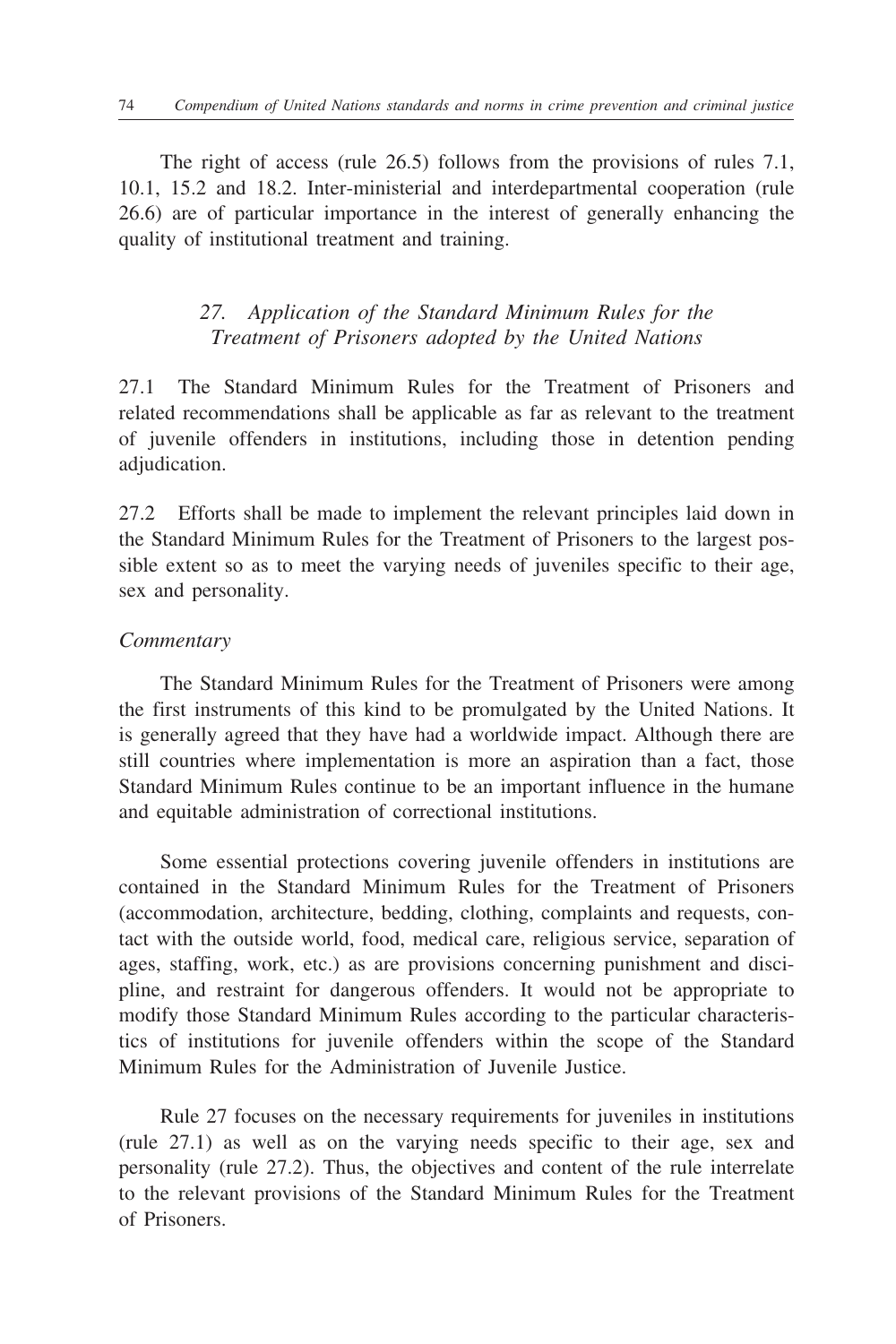#### *28. Frequent and early recourse to conditional release*

28.1 Conditional release from an institution shall be used by the appropriate authority to the greatest possible extent, and shall be granted at the earliest possible time.

28.2 Juveniles released conditionally from an institution shall be assisted and supervised by an appropriate authority and shall receive full support by the community.

#### *Commentary*

The power to order conditional release may rest with the competent authority, as mentioned in rule 14.1 or with some other authority. In view of this, it is adequate to refer here to the "appropriate" rather than to the "competent" authority.

Circumstances permitting, conditional release shall be preferred to serving a full sentence. Upon evidence of satisfactory progress towards rehabilitation, even offenders who had been deemed dangerous at the time of their institutionalization can be conditionally released whenever feasible. Like probation, such release may be conditional on the satisfactory fulfilment of the requirements specified by the relevant authorities for a period of time established in the decision, for example relating to "good behaviour" of the offender, attendance in community programmes, residence in halfway houses, etc.

In the case of offenders conditionally released from an institution, assistance and supervision by a probation or other officer (particularly where probation has not yet been adopted) should be provided and community support should be encouraged.

### *29. Semi-institutional arrangements*

29.1 Efforts shall be made to provide semi-institutional arrangements, such as halfway houses, educational homes, day-time training centres and other such appropriate arrangements that may assist juveniles in their proper reintegration into society.

#### *Commentary*

The importance of care following a period of institutionalization should not be underestimated. This rule emphasizes the necessity of forming a net of semi-institutional arrangements.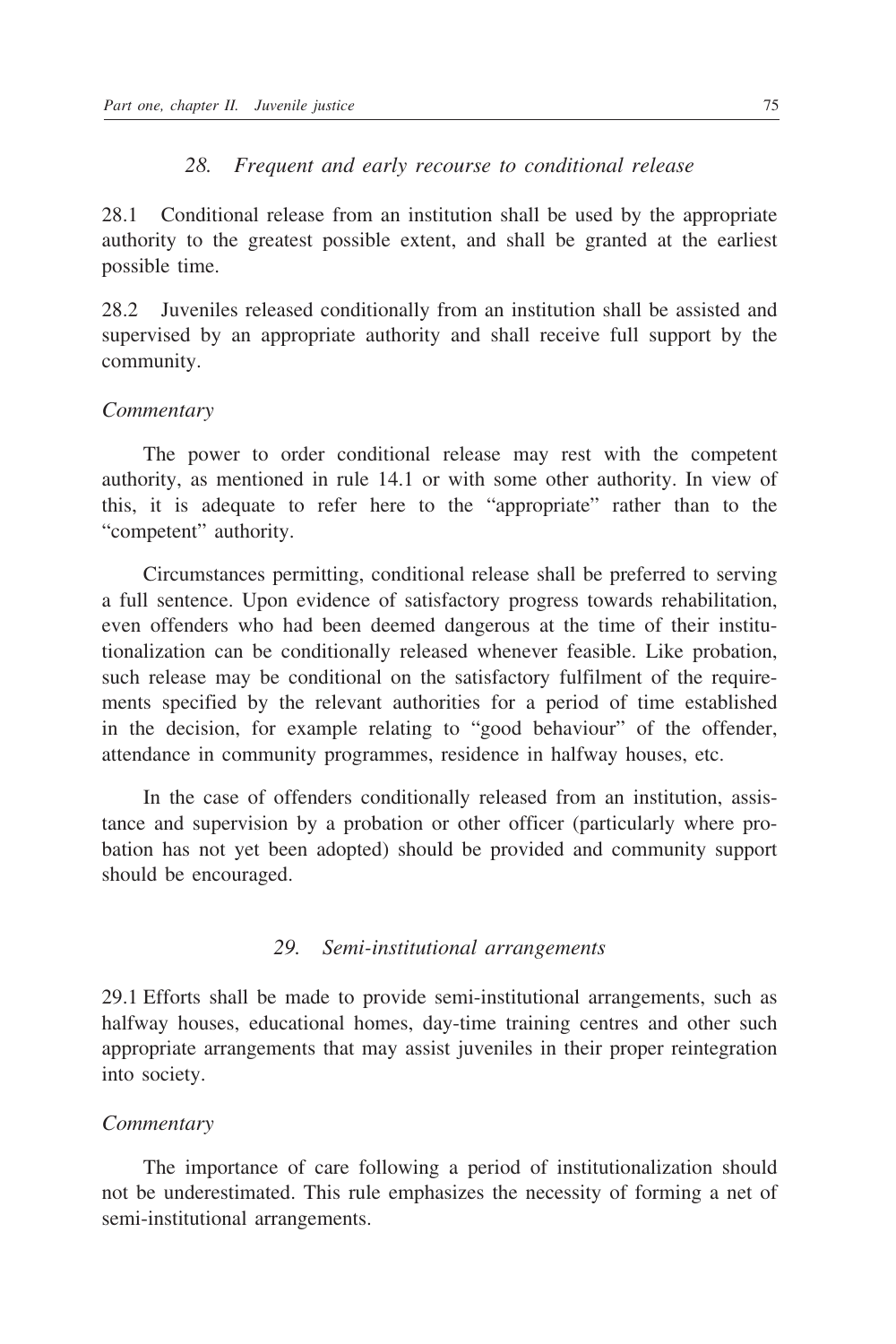This rule also emphasizes the need for a diverse range of facilities and services designed to meet the different needs of young offenders re-entering the community and to provide guidance and structural support as an important step towards successful reintegration into society.

# PART SIX RESEARCH, PLANNING, POLICY FORMULATION AND EVALUATION

# *30. Research as a basis for planning, policy formulation and evaluation*

30.1 Efforts shall be made to organize and promote necessary research as a basis for effective planning and policy formulation.

30.2 Efforts shall be made to review and appraise periodically the trends, problems and causes of juvenile delinquency and crime as well as the varying particular needs of juveniles in custody.

30.3 Efforts shall be made to establish a regular evaluative research mechanism built into the system of juvenile justice administration and to collect and analyse relevant data and information for appropriate assessment and future improvement and reform of the administration.

30.4 The delivery of services in juvenile justice administration shall be systematically planned and implemented as an integral part of national development efforts.

# *Commentary*

The utilization of research as a basis for an informed juvenile justice policy is widely acknowledged as an important mechanism for keeping practices abreast of advances in knowledge and the continuing development and improvement of the juvenile justice system. The mutual feedback between research and policy is especially important in juvenile justice. With rapid and often drastic changes in the lifestyles of the young and in the forms and dimensions of juvenile crime, the societal and justice responses to juvenile crime and delinquency quickly become outmoded and inadequate.

Rule 30 thus establishes standards for integrating research into the process of policy formulation and application in juvenile justice administration. The rule draws particular attention to the need for regular review and evaluation of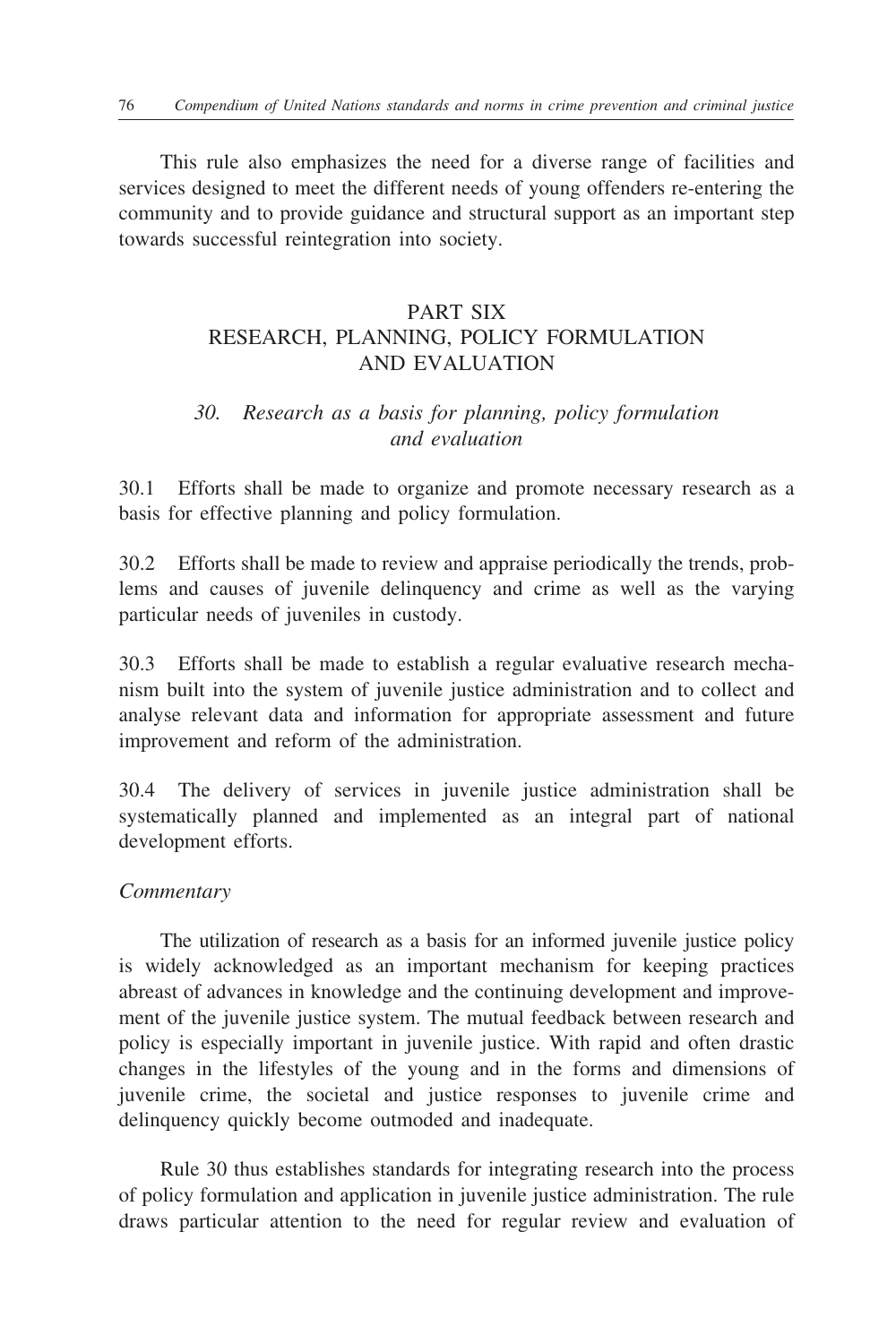existing programmes and measures and for planning within the broader context of overall development objectives.

A constant appraisal of the needs of juveniles, as well as the trends and problems of delinquency, is a prerequisite for improving the methods of formulating appropriate policies and establishing adequate interventions, at both formal and informal levels. In this context, research by independent persons and bodies should be facilitated by responsible agencies, and it may be valuable to obtain and to take into account the views of juveniles themselves, not only those who come into contact with the system.

The process of planning must particularly emphasize a more effective and equitable system for the delivery of necessary services. Towards that end, there should be a comprehensive and regular assessment of the wide-ranging, particular needs and problems of juveniles and an identification of clear-cut priorities. In that connection, there should also be a coordination in the use of existing resources, including alternatives and community support that would be suitable in setting up specific procedures designed to implement and monitor established programmes.

# **9. United Nations Guidelines for the Prevention of Juvenile Delinquency (the Riyadh Guidelines)\***

# I. FUNDAMENTAL PRINCIPLES

1. The prevention of juvenile delinquency is an essential part of crime prevention in society. By engaging in lawful, socially useful activities and adopting a humanistic orientation towards society and outlook on life, young persons can develop non-criminogenic attitudes.

2. The successful prevention of juvenile delinquency requires efforts on the part of the entire society to ensure the harmonious development of adolescents, with respect for and promotion of their personality from early childhood.

3. For the purposes of the interpretation of the present Guidelines, a childcentred orientation should be pursued. Young persons should have an active

<sup>\*</sup>General Assembly resolution 45/112, annex.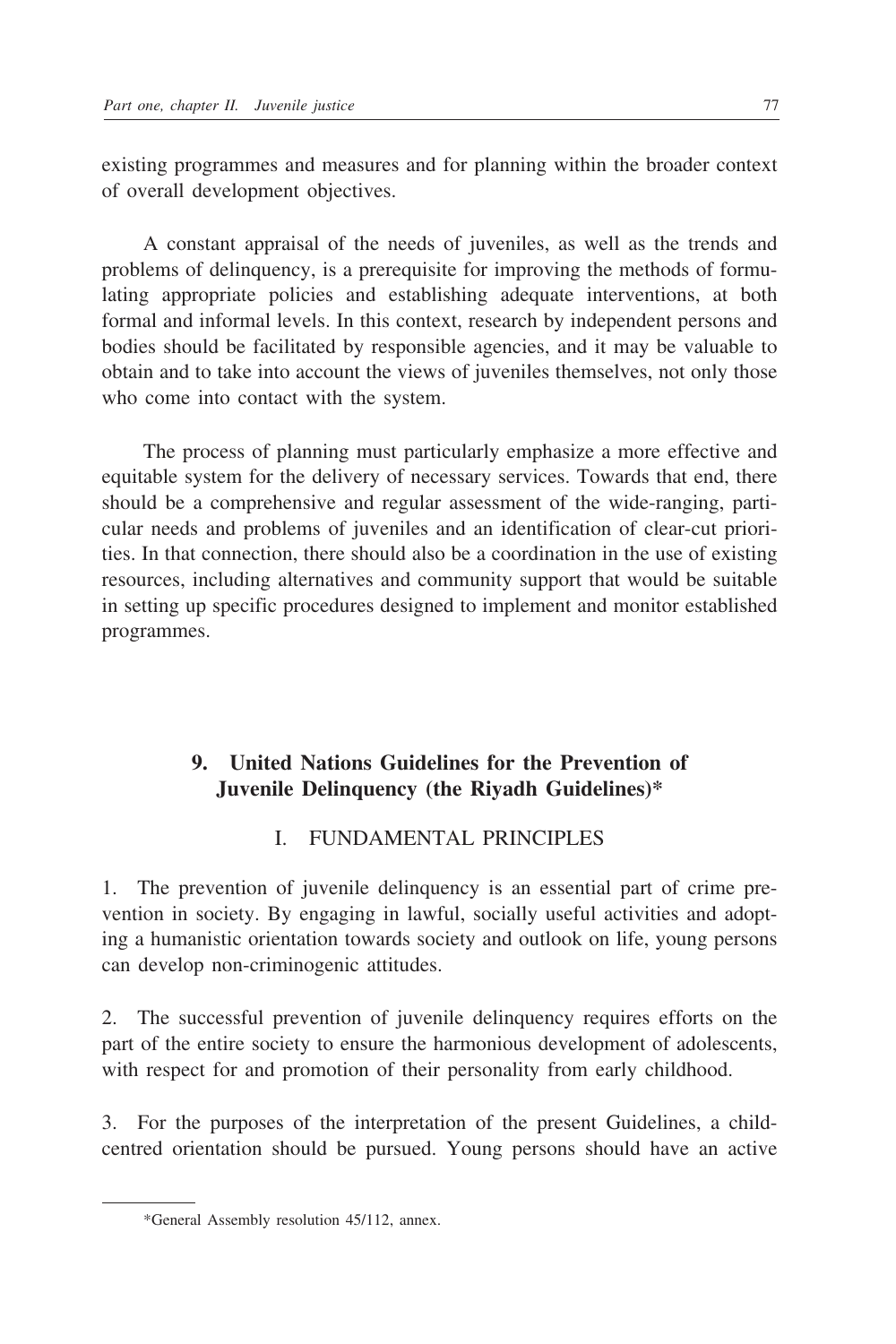role and partnership within society and should not be considered as mere objects of socialization or control.

4. In the implementation of the present Guidelines, in accordance with national legal systems, the well-being of young persons from their early childhood should be the focus of any preventive programme.

5. The need for and importance of progressive delinquency prevention policies and the systematic study and the elaboration of measures should be recognized. These should avoid criminalizing and penalizing a child for behaviour that does not cause serious damage to the development of the child or harm to others. Such policies and measures should involve:

*(a)* The provision of opportunities, in particular educational opportunities, to meet the varying needs of young persons and to serve as a supportive framework for safeguarding the personal development of all young persons, particularly those who are demonstrably endangered or at social risk and are in need of special care and protection;

*(b)* Specialized philosophies and approaches for delinquency prevention, on the basis of laws, processes, institutions, facilities and a service delivery network aimed at reducing the motivation, need and opportunity for, or conditions giving rise to, the commission of infractions;

*(c)* Official intervention to be pursued primarily in the overall interest of the young person and guided by fairness and equity;

*(d)* Safeguarding the well-being, development, rights and interests of all young persons;

(e) Consideration that youthful behaviour or conduct that does not conform to overall social norms and values is often part of the maturation and growth process and tends to disappear spontaneously in most individuals with the transition to adulthood;

*(f)* Awareness that, in the predominant opinion of experts, labelling a young person as "deviant'', "delinquent" or "pre-delinquent" often contributes to the development of a consistent pattern of undesirable behaviour by young persons.

6. Community-based services and programmes should be developed for the prevention of juvenile delinquency, particularly where no agencies have yet been established. Formal agencies of social control should only be utilized as a means of last resort.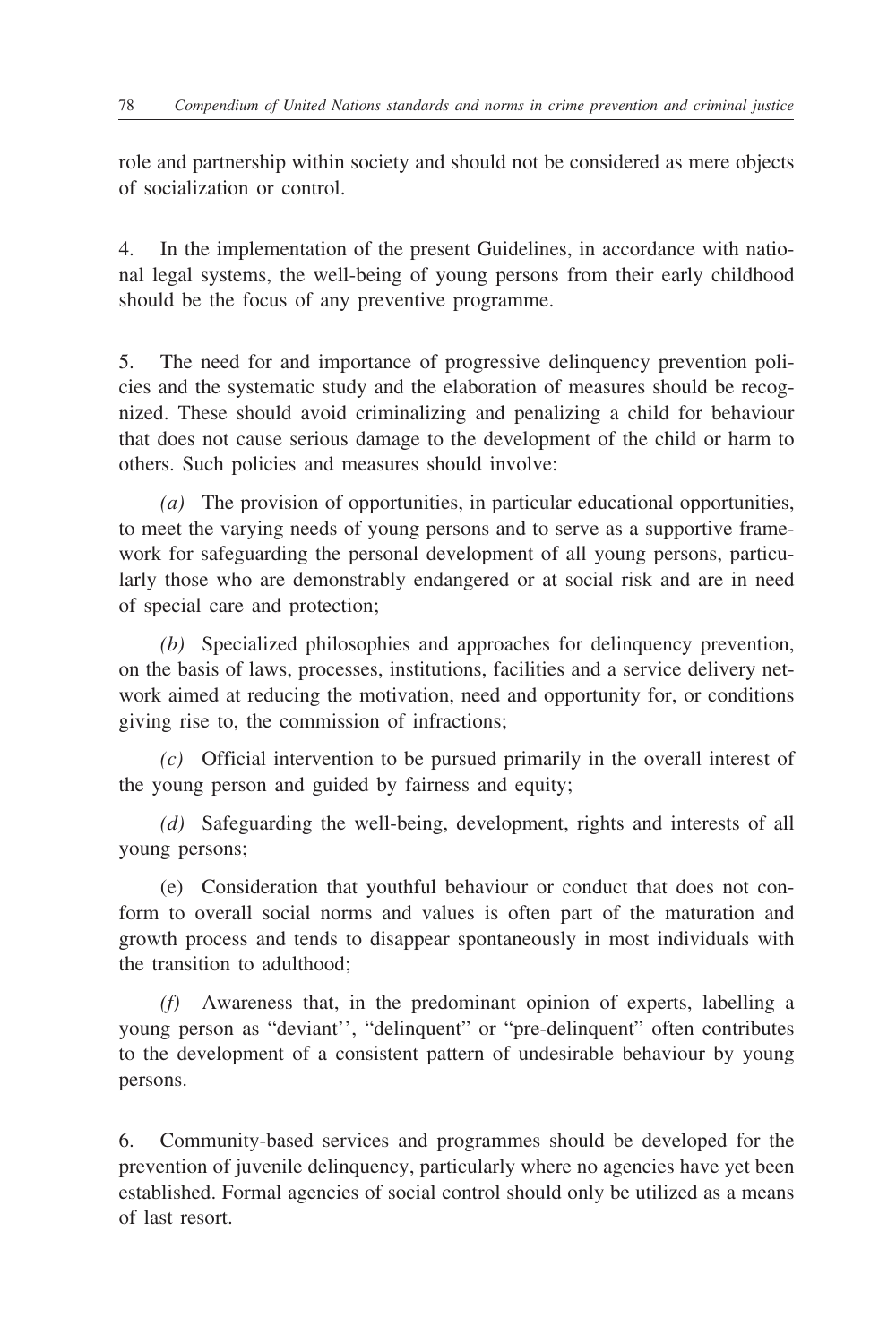### II. SCOPE OF THE GUIDELINES

7. The present Guidelines should be interpreted and implemented within the broad framework of the Universal Declaration of Human Rights,<sup>1</sup> the International Covenant on Economic, Social and Cultural Rights,<sup>2</sup> the International Covenant on Civil and Political Rights,<sup>2</sup> the Declaration of the Rights of the Child<sup>3</sup> and the Convention on the Rights of the Child,<sup>4</sup> and in the context of the United Nations Standard Minimum Rules for the Administration of Juvenile Justice (the Beijing Rules),<sup>5</sup> as well as other instruments and norms relating to the rights, interests and well-being of all children and young persons.

8. The present Guidelines should also be implemented in the context of the economic, social and cultural conditions prevailing in each Member State.

### III. GENERAL PREVENTION

9. Comprehensive prevention plans should be instituted at every level of government and include the following:

*(a)* In-depth analyses of the problem and inventories of programmes, services, facilities and resources available;

*(b)* Well-defined responsibilities for the qualified agencies, institutions and personnel involved in preventive efforts;

*(c)* Mechanisms for the appropriate coordination of prevention efforts between governmental and non-governmental agencies;

*(d)* Policies, programmes and strategies based on prognostic studies to be continuously monitored and carefully evaluated in the course of implementation;

*(e)* Methods for effectively reducing the opportunity to commit delinquent acts;

*(f)* Community involvement through a wide range of services and programmes;

*(g)* Close interdisciplinary cooperation between national, state, provincial and local governments, with the involvement of the private sector, representative citizens of the community to be served, and labour, childcare, health

<sup>1</sup> Resolution 217 A (III).

<sup>2</sup> Resolution 2200 A (XXI), annex.

<sup>3</sup> Resolution 1386 (XIV).

<sup>4</sup> Resolution 44/25, annex.

<sup>5</sup> Resolution 40/33, annex.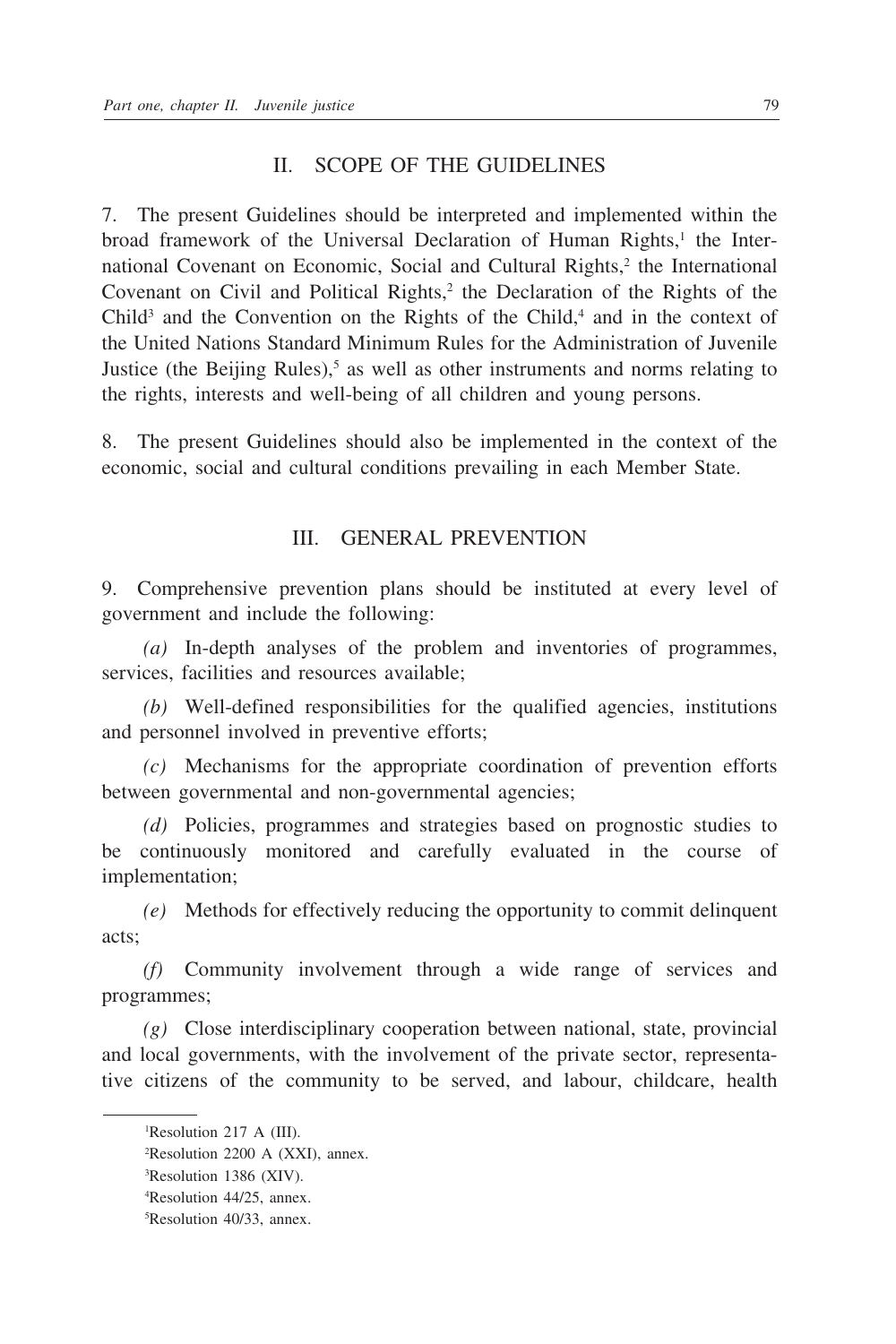education, social, law enforcement and judicial agencies in taking concerted action to prevent juvenile delinquency and youth crime;

*(h)* Youth participation in delinquency prevention policies and processes, including recourse to community resources, youth self-help, and victim compensation and assistance programmes;

*(i)* Specialized personnel at all levels.

# IV. SOCIALIZATION PROCESSES

10. Emphasis should be placed on preventive policies facilitating the successful socialization and integration of all children and young persons, in particular through the family, the community, peer groups, schools, vocational training and the world of work, as well as through voluntary organizations. Due respect should be given to the proper personal development of children and young persons, and they should be accepted as full and equal partners in socialization and integration processes.

# *A. Family*

11. Every society should place a high priority on the needs and well-being of the family and of all its members.

12. Since the family is the central unit responsible for the primary socialization of children, governmental and social efforts to preserve the integrity of the family, including the extended family, should be pursued. The society has a responsibility to assist the family in providing care and protection and in ensuring the physical and mental well-being of children. Adequate arrangements including day care should be provided.

13. Governments should establish policies that are conducive to the bringing up of children in stable and settled family environments. Families in need of assistance in the resolution of conditions of instability or conflict should be provided with requisite services.

14. Where a stable and settled family environment is lacking and when community efforts to assist parents in this regard have failed and the extended family cannot fulfil this role, alternative placements, including foster care and adoption, should be considered. Such placements should replicate, to the extent possible, a stable and settled family environment, while, at the same time, establishing a sense of permanency for children, thus avoiding problems associated with "foster drift".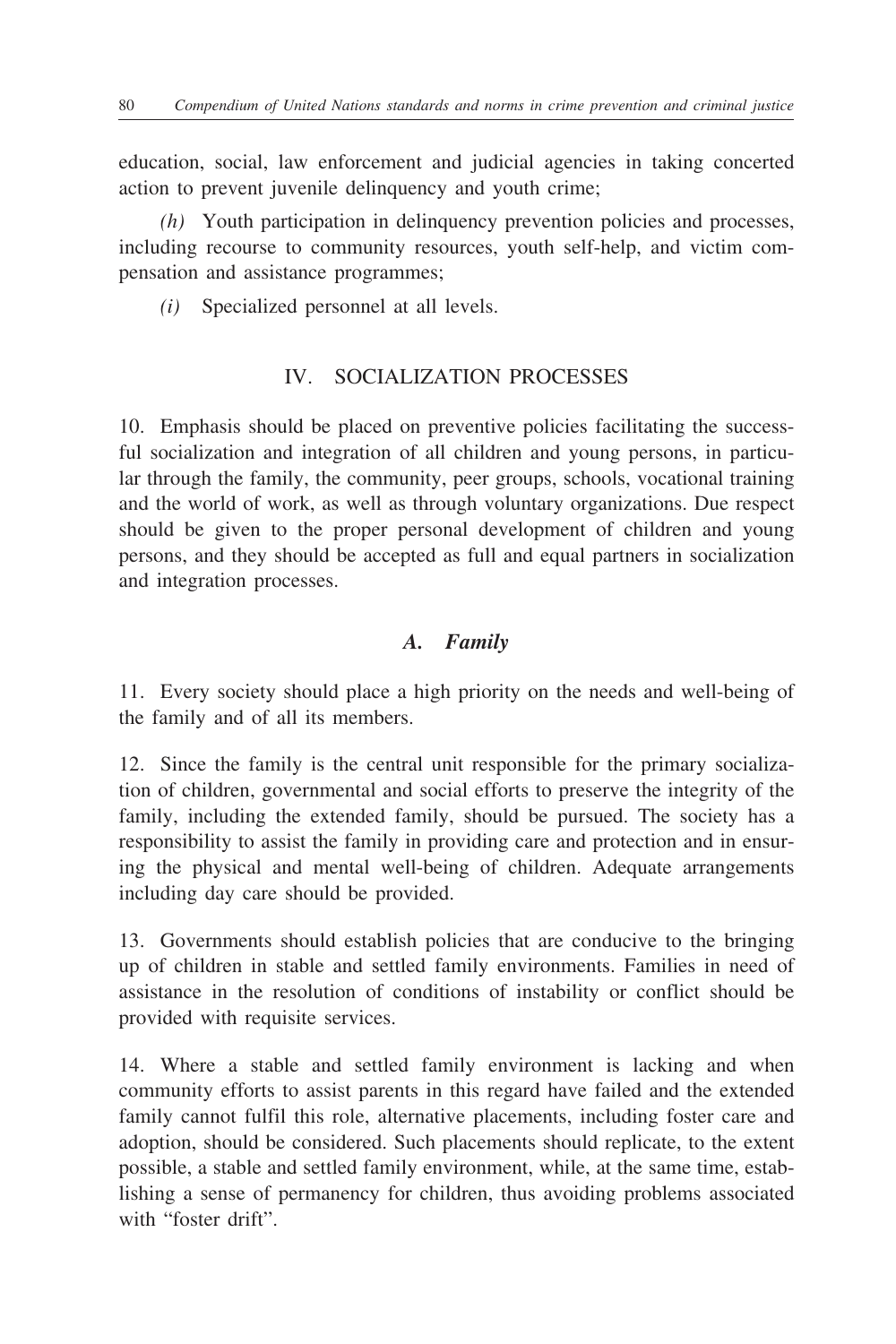15. Special attention should be given to children of families affected by problems brought about by rapid and uneven economic, social and cultural change, in particular the children of indigenous, migrant and refugee families. As such changes may disrupt the social capacity of the family to secure the traditional rearing and nurturing of children, often as a result of role and culture conflict, innovative and socially constructive modalities for the socialization of children have to be designed.

16. Measures should be taken and programmes developed to provide families with the opportunity to learn about parental roles and obligations as regards child development and child care, promoting positive parent-child relationships, sensitizing parents to the problems of children and young persons and encouraging their involvement in family and community-based activities.

17. Governments should take measures to promote family cohesion and harmony and to discourage the separation of children from their parents, unless circumstances affecting the welfare and future of the child leave no viable alternative.

18. It is important to emphasize the socialization function of the family and extended family; it is also equally important to recognize the future role, responsibilities, participation and partnership of young persons in society.

19. In ensuring the right of the child to proper socialization, Governments and other agencies should rely on existing social and legal agencies, but, whenever traditional institutions and customs are no longer effective, they should also provide and allow for innovative measures.

# *B. Education*

20. Governments are under an obligation to make public education accessible to all young persons.

21. Education systems should, in addition to their academic and vocational training activities, devote particular attention to the following:

*(a)* Teaching of basic values and developing respect for the child's own cultural identity and patterns, for the social values of the country in which the child is living, for civilizations different from the child's own and for human rights and fundamental freedoms;

*(b)* Promotion and development of the personality, talents and mental and physical abilities of young people to their fullest potential;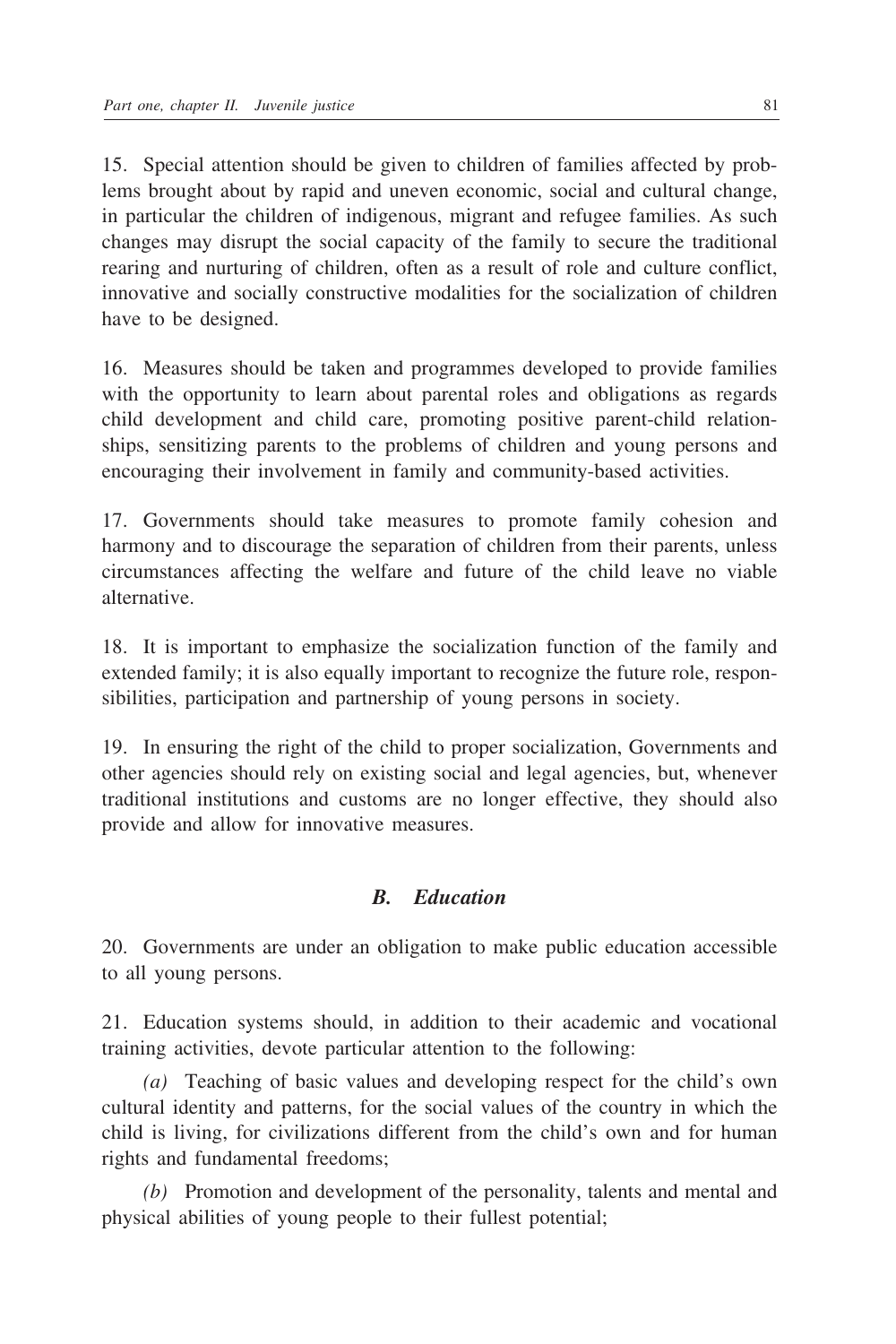*(c)* Involvement of young persons as active and effective participants in, rather than mere objects of, the educational process;

*(d)* Undertaking activities that foster a sense of identity with and of belonging to the school and the community;

*(e)* Encouragement of young persons to understand and respect diverse views and opinions, as well as cultural and other differences;

*(f)* Provision of information and guidance regarding vocational training, employment opportunities and career development;

*(g)* Provision of positive emotional support to young persons and the avoidance of psychological maltreatment;

*(h)* Avoidance of harsh disciplinary measures, particularly corporal punishment.

22. Educational systems should seek to work together with parents, community organizations and agencies concerned with the activities of young persons.

23. Young persons and their families should be informed about the law and their rights and responsibilities under the law, as well as the universal value system, including United Nations instruments.

24. Educational systems should extend particular care and attention to young persons who are at social risk. Specialized prevention programmes and educational materials, curricula, approaches and tools should be developed and fully utilized.

25. Special attention should be given to comprehensive policies and strategies for the prevention of alcohol, drug and other substance abuse by young persons. Teachers and other professionals should be equipped and trained to prevent and deal with these problems. Information on the use and abuse of drugs, including alcohol, should be made available to the student body.

26. Schools should serve as resource and referral centres for the provision of medical, counselling and other services to young persons, particularly those with special needs and suffering from abuse, neglect, victimization and exploitation.

27. Through a variety of educational programmes, teachers and other adults and the student body should be sensitized to the problems, needs and perceptions of young persons, particularly those belonging to underprivileged, disadvantaged, ethnic or other minority and low-income groups.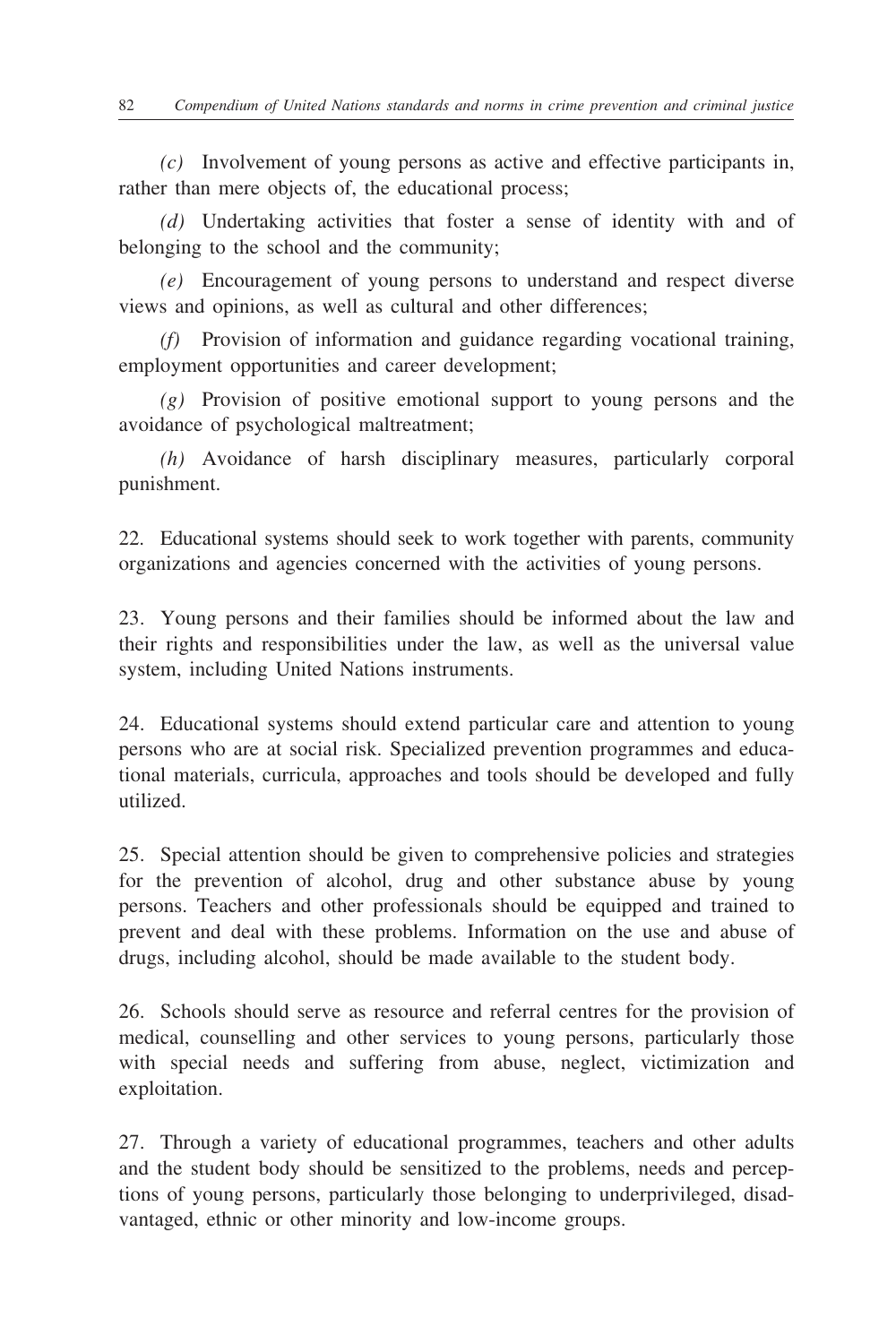28. School systems should attempt to meet and promote the highest professional and educational standards with respect to curricula, teaching and learning methods and approaches, and the recruitment and training of qualified teachers. Regular monitoring and assessment of performance by the appropriate professional organizations and authorities should be ensured.

29. School systems should plan, develop and implement extra-curricular activities of interest to young persons, in cooperation with community groups.

30. Special assistance should be given to children and young persons who find it difficult to comply with attendance codes, and to "dropouts".

31. Schools should promote policies and rules that are fair and just; students should be represented in bodies formulating school policy, including policy on discipline, and decision-making.

# *C. Community*

32. Community-based services and programmes which respond to the special needs, problems, interests and concerns of young persons and which offer appropriate counselling and guidance to young persons and their families should be developed, or strengthened where they exist.

33. Communities should provide, or strengthen where they exist, a wide range of community-based support measures for young persons, including community development centres, recreational facilities and services to respond to the special problems of children who are at social risk. In providing these helping measures, respect for individual rights should be ensured.

34. Special facilities should be set up to provide adequate shelter for young persons who are no longer able to live at home or who do not have homes to live in.

35. A range of services and helping measures should be provided to deal with the difficulties experienced by young persons in the transition to adulthood. Such services should include special programmes for young drug abusers which emphasize care, counselling, assistance and therapy-oriented interventions.

36. Voluntary organizations providing services for young persons should be given financial and other support by Governments and other institutions.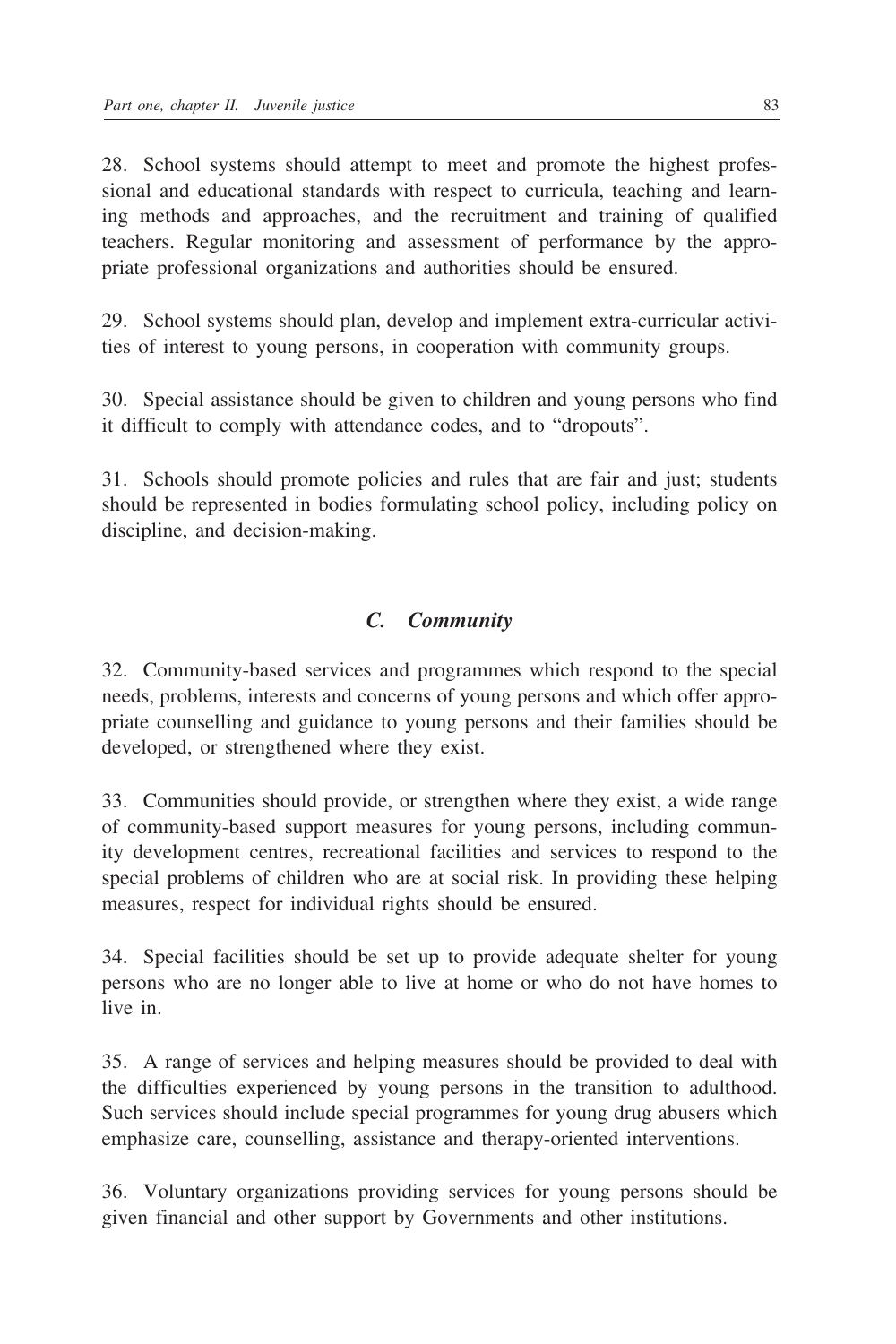37. Youth organizations should be created or strengthened at the local level and given full participatory status in the management of community affairs. These organizations should encourage youth to organize collective and voluntary projects, particularly projects aimed at helping young persons in need of assistance.

38. Government agencies should take special responsibility and provide necessary services for homeless or street children; information about local facilities, accommodation, employment and other forms and sources of help should be made readily available to young persons.

39. A wide range of recreational facilities and services of particular interest to young persons should be established and made easily accessible to them.

# *D. Mass media*

40. The mass media should be encouraged to ensure that young persons have access to information and material from a diversity of national and international sources.

41. The mass media should be encouraged to portray the positive contribution of young persons to society.

42. The mass media should be encouraged to disseminate information on the existence of services, facilities and opportunities for young persons in society.

43. The mass media generally, and the television and film media in particular, should be encouraged to minimize the level of pornography, drugs and violence portrayed and to display violence and exploitation disfavourably, as well as to avoid demeaning and degrading presentations, especially of children, women and interpersonal relations, and to promote egalitarian principles and roles.

44. The mass media should be aware of its extensive social role and responsibility, as well as its influence, in communications relating to youthful drug and alcohol abuse. It should use its power for drug abuse prevention by relaying consistent messages through a balanced approach. Effective drug awareness campaigns at all levels should be promoted.

# V. SOCIAL POLICY

45. Government agencies should give high priority to plans and programmes for young persons and should provide sufficient funds and other resources for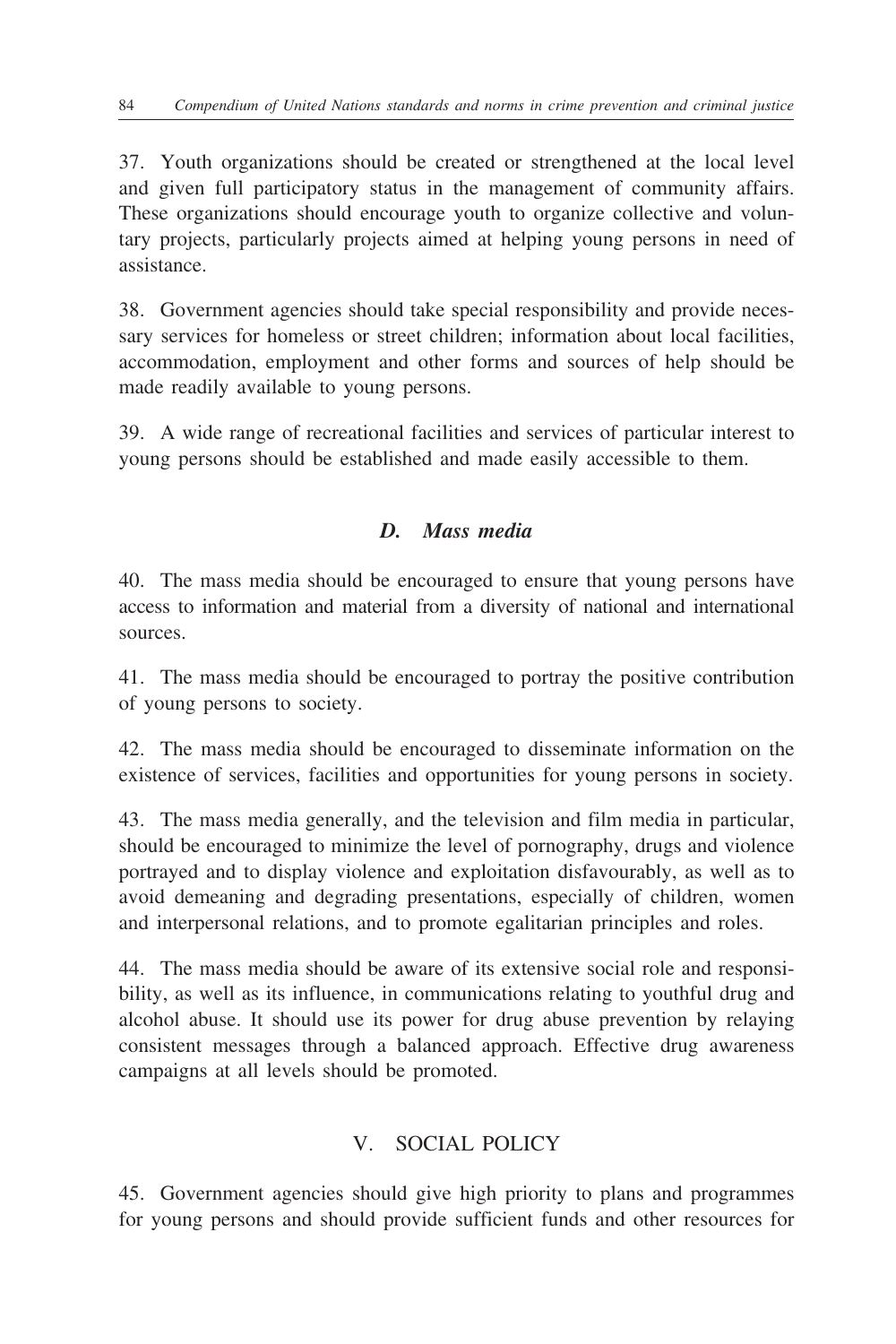the effective delivery of services, facilities and staff for adequate medical and mental health care, nutrition, housing and other relevant services, including drug and alcohol abuse prevention and treatment, ensuring that such resources reach and actually benefit young persons.

46. The institutionalization of young persons should be a measure of last resort and for the minimum necessary period, and the best interests of the young person should be of paramount importance. Criteria authorizing formal intervention of this type should be strictly defined and limited to the following situations: *(a)* where the child or young person has suffered harm that has been inflicted by the parents or guardians; *(b)* where the child or young person has been sexually, physically or emotionally abused by the parents or guardians; *(c)* where the child or young person has been neglected, abandoned or exploited by the parents or guardians; *(d)* where the child or young person is threatened by physical or moral danger due to the behaviour of the parents or guardians; and *(e)* where a serious physical or psychological danger to the child or young person has manifested itself in his or her own behaviour and neither the parents, the guardians, the juvenile himself or herself nor non-residential community services can meet the danger by means other than institutionalization.

47. Government agencies should provide young persons with the opportunity of continuing in full-time education, funded by the State where parents or guardians are unable to support the young persons, and of receiving work experience.

48. Programmes to prevent delinquency should be planned and developed on the basis of reliable, scientific research findings, and periodically monitored, evaluated and adjusted accordingly.

49. Scientific information should be disseminated to the professional community and to the public at large about the sort of behaviour or situation which indicates or may result in physical and psychological victimization, harm and abuse, as well as exploitation, of young persons.

50. Generally, participation in plans and programmes should be voluntary. Young persons themselves should be involved in their formulation, development and implementation.

51. Government should begin or continue to explore, develop and implement policies, measures and strategies within and outside the criminal justice system to prevent domestic violence against and affecting young persons and to ensure fair treatment to these victims of domestic violence.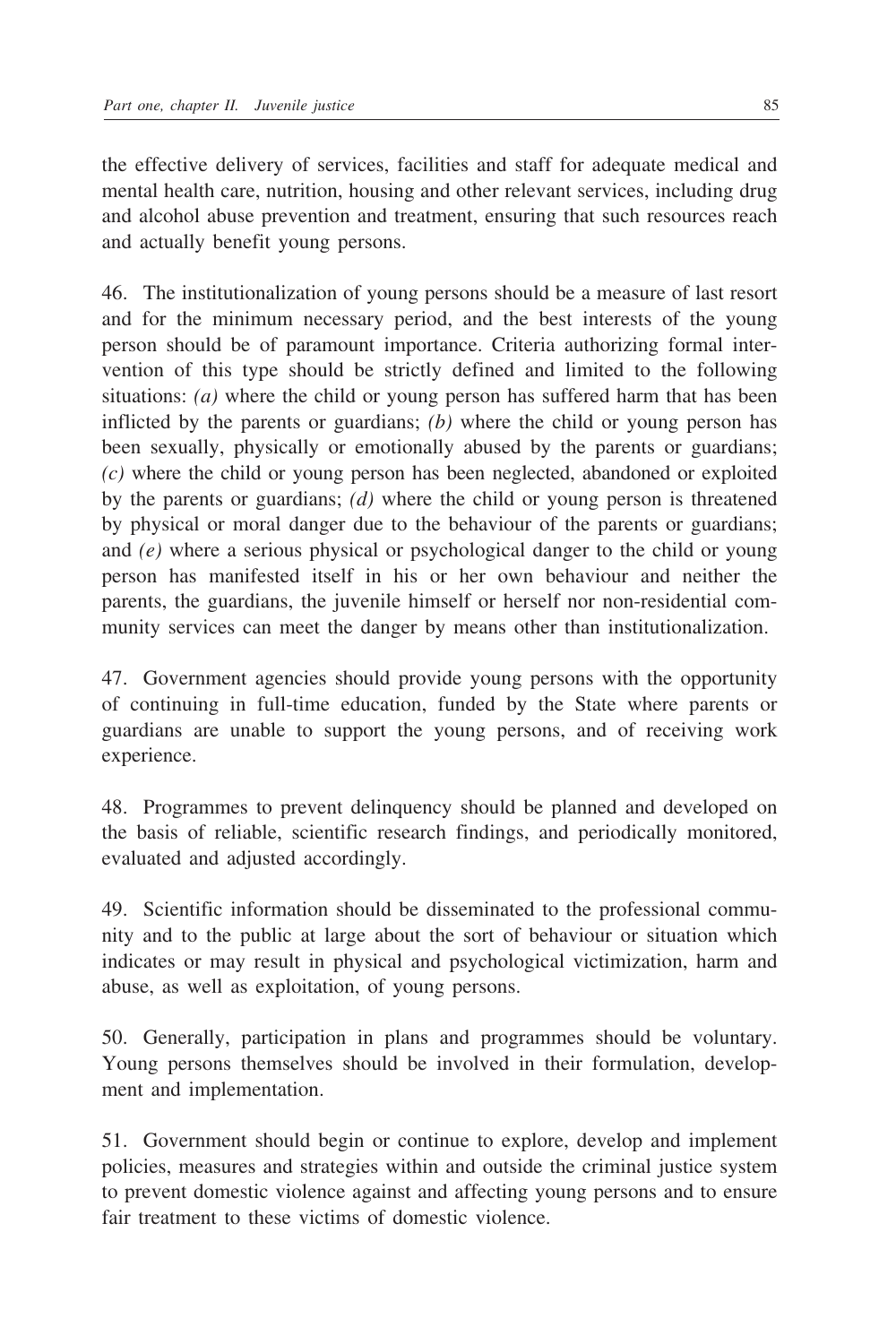# VI. LEGISLATION AND JUVENILE JUSTICE ADMINISTRATION

52. Governments should enact and enforce specific laws and procedures to promote and protect the rights and well-being of all young persons.

53. Legislation preventing the victimization, abuse, exploitation and the use for criminal activities of children and young persons should be enacted and enforced.

54. No child or young person should be subjected to harsh or degrading correction or punishment measures at home, in schools or in any other institutions.

55. Legislation and enforcement aimed at restricting and controlling accessibility of weapons of any sort to children and young persons should be pursued.

56. In order to prevent further stigmatization, victimization and criminalization of young persons, legislation should be enacted to ensure that any conduct not considered an offence or not penalized if committed by an adult is not considered an offence and not penalized if committed by a young person.

57. Consideration should be given to the establishment of an office of ombudsman or similar independent organ, which would ensure that the status, rights and interests of young persons are upheld and that proper referral to available services is made. The ombudsman or other organ designated would also supervise the implementation of the Riyadh Guidelines, the Beijing Rules and the Rules for the Protection of Juveniles Deprived of their Liberty. The ombudsman or other organ would, at regular intervals, publish a report on the progress made and on the difficulties encountered in the implementation of the instrument. Child advocacy services should also be established.

58. Law enforcement and other relevant personnel, of both sexes, should be trained to respond to the special needs of young persons and should be familiar with and use, to the maximum extent possible, programmes and referral possibilities for the diversion of young persons from the justice system.

59. Legislation should be enacted and strictly enforced to protect children and young persons from drug abuse and drug traffickers.

# VII. RESEARCH, POLICY DEVELOPMENT AND COORDINATION

60. Efforts should be made and appropriate mechanisms established to promote, on both a multidisciplinary and an interdisciplinary basis, interaction and coordination between economic, social, education and health agencies and services, the justice system, youth, community and development agencies and other relevant institutions.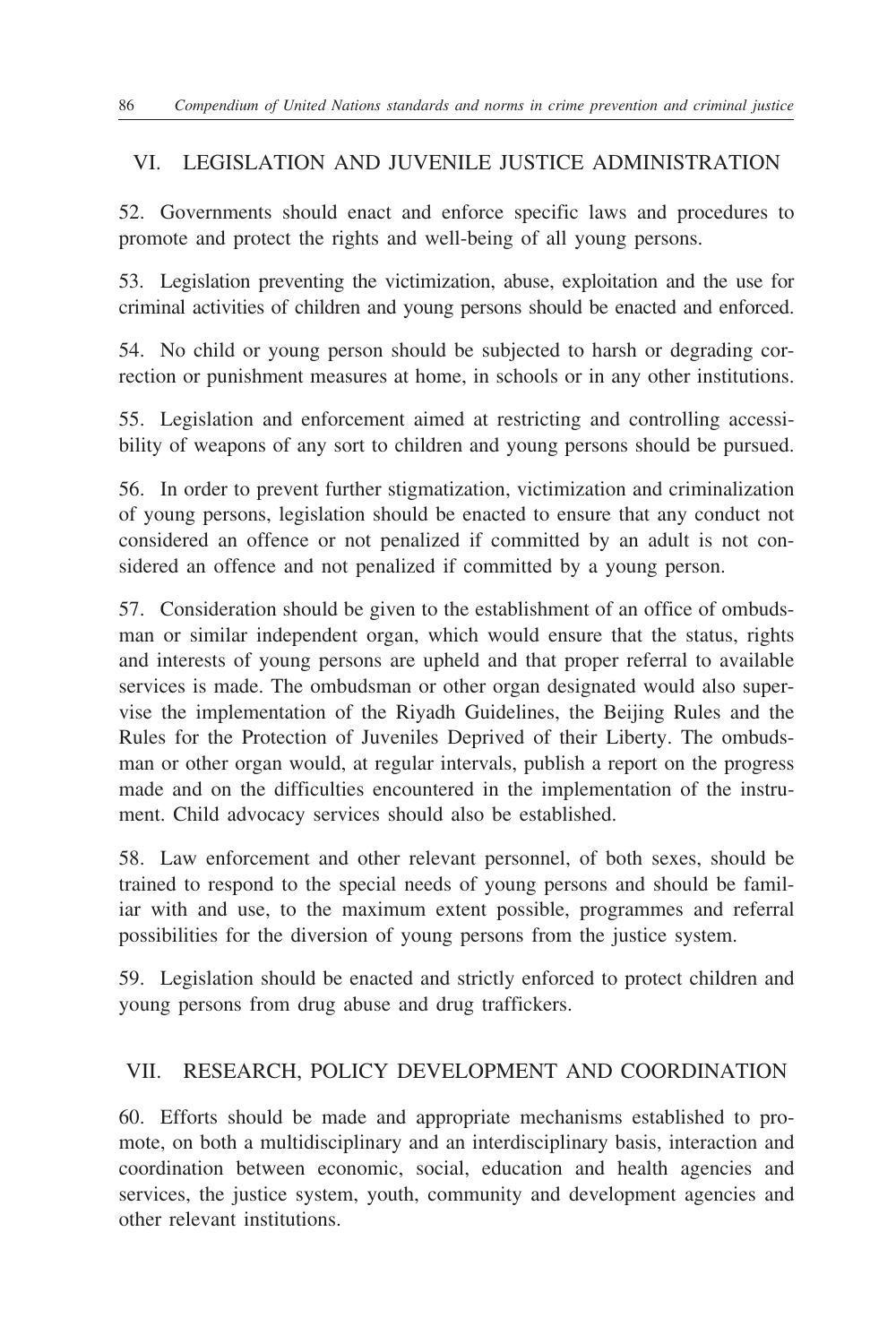61. The exchange of information, experience and expertise gained through projects, programmes, practices and initiatives relating to youth crime, delinquency prevention and juvenile justice should be intensified at the national, regional and international levels.

62. Regional and international cooperation on matters of youth crime, delinquency prevention and juvenile justice involving practitioners, experts and decision makers should be further developed and strengthened.

63. Technical and scientific cooperation on practical and policy-related matters, particularly in training, pilot and demonstration projects, and on specific issues concerning the prevention of youth crime and juvenile delinquency should be strongly supported by all Governments, the United Nations system and other concerned organizations.

64. Collaboration should be encouraged in undertaking scientific research with respect to effective modalities for youth crime and juvenile delinquency prevention and the findings of such research should be widely disseminated and evaluated.

65. Appropriate United Nations bodies, institutes, agencies and offices should pursue close collaboration and coordination on various questions related to children, juvenile justice and youth crime and juvenile delinquency prevention.

66. On the basis of the present Guidelines, the United Nations Secretariat, in cooperation with interested institutions, should play an active role in the conduct of research, scientific collaboration, the formulation of policy options and the review and monitoring of their implementation, and should serve as a source of reliable information on effective modalities for delinquency prevention.

# **10. United Nations Rules for the Protection of Juveniles Deprived of their Liberty\***

# I. FUNDAMENTAL PERSPECTIVES

1. The juvenile justice system should uphold the rights and safety and promote the physical and mental well-being of juveniles. Imprisonment should be used as a last resort.

<sup>\*</sup>General Assembly resolution 45/113, annex.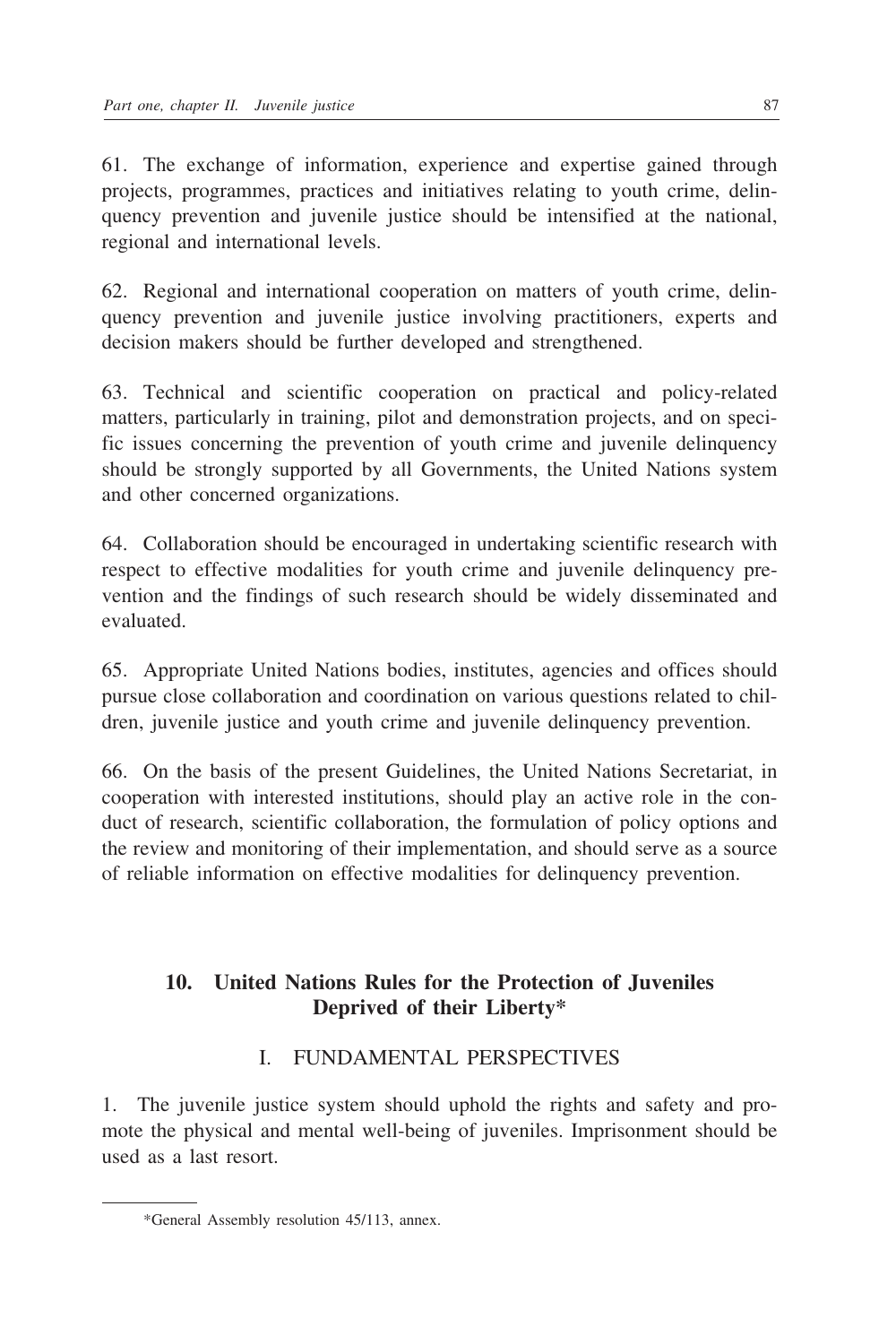2. Juveniles should only be deprived of their liberty in accordance with the principles and procedures set forth in these Rules and in the United Nations Standard Minimum Rules for the Administration of Juvenile Justice (the Beijing Rules).1 Deprivation of the liberty of a juvenile should be a disposition of last resort and for the minimum necessary period and should be limited to exceptional cases. The length of the sanction should be determined by the judicial authority, without precluding the possibility of his or her early release.

3. The Rules are intended to establish minimum standards accepted by the United Nations for the protection of juveniles deprived of their liberty in all forms, consistent with human rights and fundamental freedoms, and with a view to counteracting the detrimental effects of all types of detention and to fostering integration in society.

4. The Rules should be applied impartially, without discrimination of any kind as to race, colour, sex, age, language, religion, nationality, political or other opinion, cultural beliefs or practices, property, birth or family status, ethnic or social origin, and disability. The religious and cultural beliefs, practices and moral concepts of the juvenile should be respected.

5. The Rules are designed to serve as convenient standards of reference and to provide encouragement and guidance to professionals involved in the management of the juvenile justice system.

6. The Rules should be made readily available to juvenile justice personnel in their national languages. Juveniles who are not fluent in the language spoken by the personnel of the detention facility should have the right to the services of an interpreter free of charge whenever necessary, in particular during medical examinations and disciplinary proceedings.

7. Where appropriate, States should incorporate the Rules into their legislation or amend it accordingly and provide effective remedies for their breach, including compensation when injuries are inflicted on juveniles. States should also monitor the application of the Rules.

8. The competent authorities should constantly seek to increase the awareness of the public that the care of detained juveniles and preparation for their return to society is a social service of great importance, and to this end active steps should be taken to foster open contacts between the juveniles and the local community.

<sup>1</sup> Resolution 40/33, annex.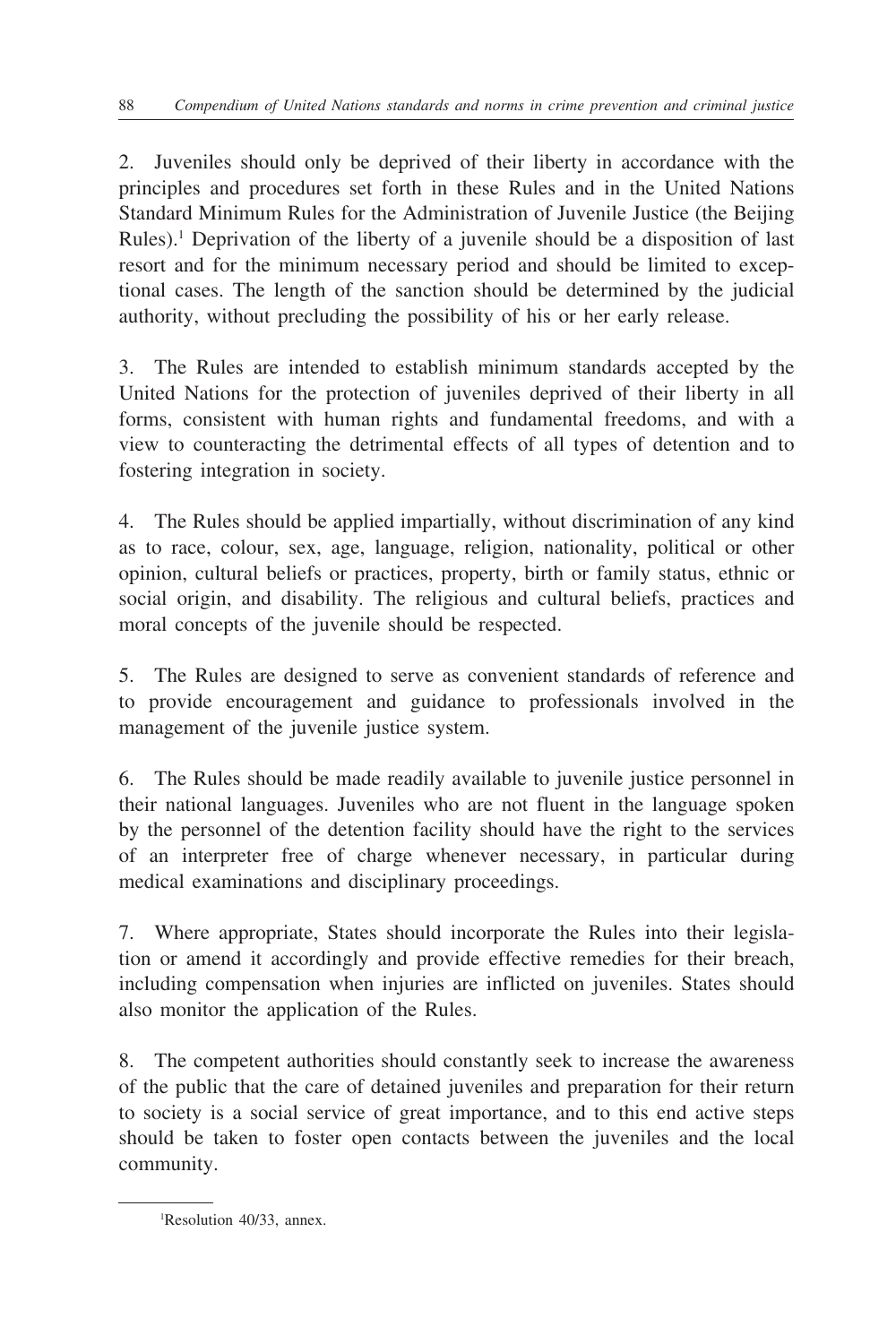9. Nothing in the Rules should be interpreted as precluding the application of the relevant United Nations and human rights instruments and standards, recognized by the international community, that are more conducive to ensuring the rights, care and protection of juveniles, children and all young persons.

10. In the event that the practical application of particular Rules contained in sections II to V, inclusive, presents any conflict with the Rules contained in the present section, compliance with the latter shall be regarded as the predominant requirement.

### II. SCOPE AND APPLICATION OF THE RULES

11. For the purposes of the Rules, the following definitions should apply:

*(a)* A juvenile is every person under the age of 18. The age limit below which it should not be permitted to deprive a child of his or her liberty should be determined by law;

*(b)* The deprivation of liberty means any form of detention or imprisonment or the placement of a person in a public or private custodial setting, from which this person is not permitted to leave at will, by order of any judicial, administrative or other public authority.

12. The deprivation of liberty should be effected in conditions and circumstances which ensure respect for the human rights of juveniles. Juveniles detained in facilities should be guaranteed the benefit of meaningful activities and programmes which would serve to promote and sustain their health and self-respect, to foster their sense of responsibility and encourage those attitudes and skills that will assist them in developing their potential as members of society.

13. Juveniles deprived of their liberty shall not for any reason related to their status be denied the civil, economic, political, social or cultural rights to which they are entitled under national or international law, and which are compatible with the deprivation of liberty.

14. The protection of the individual rights of juveniles with special regard to the legality of the execution of the detention measures shall be ensured by the competent authority, while the objectives of social integration should be secured by regular inspections and other means of control carried out, according to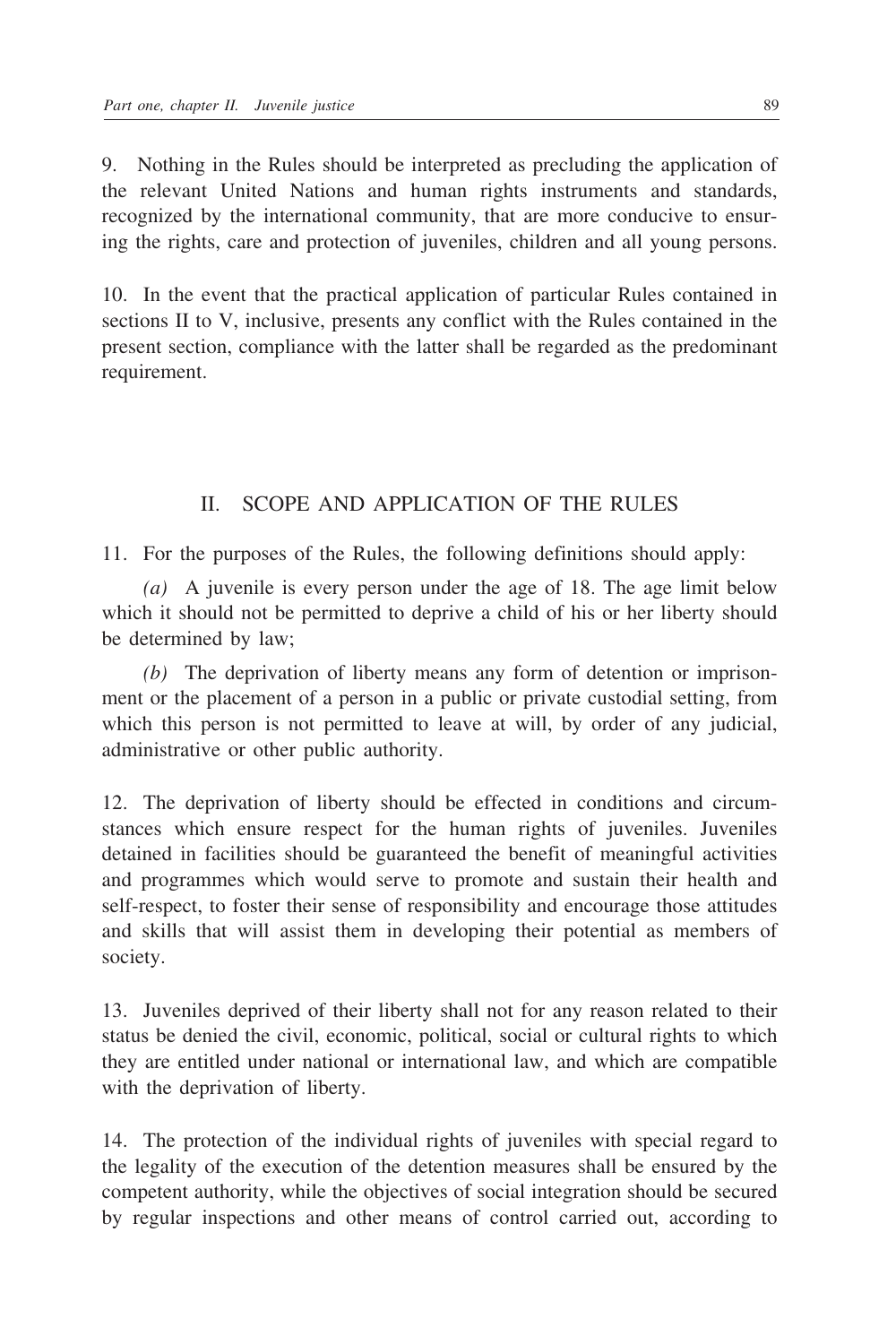international standards, national laws and regulations, by a duly constituted body authorized to visit the juveniles and not belonging to the detention facility.

15. The Rules apply to all types and forms of detention facilities in which juveniles are deprived of their liberty. Sections I, II, IV and V of the Rules apply to all detention facilities and institutional settings in which juveniles are detained, and section III applies specifically to juveniles under arrest or awaiting trial.

16. The Rules shall be implemented in the context of the economic, social and cultural conditions prevailing in each Member State.

# III. JUVENILES UNDER ARREST OR AWAITING TRIAL

17. Juveniles who are detained under arrest or awaiting trial ("untried'') are presumed innocent and shall be treated as such. Detention before trial shall be avoided to the extent possible and limited to exceptional circumstances. Therefore, all efforts shall be made to apply alternative measures. When preventive detention is nevertheless used, juvenile courts and investigative bodies shall give the highest priority to the most expeditious processing of such cases to ensure the shortest possible duration of detention. Untried detainees should be separated from convicted juveniles.

18. The conditions under which an untried juvenile is detained should be consistent with the rules set out below, with additional specific provisions as are necessary and appropriate, given the requirements of the presumption of innocence, the duration of the detention and the legal status and circumstances of the juvenile. These provisions would include, but not necessarily be restricted to, the following:

*(a)* Juveniles should have the right of legal counsel and be enabled to apply for free legal aid, where such aid is available, and to communicate regularly with their legal advisers. Privacy and confidentiality shall be ensured for such communications;

*(b)* Juveniles should be provided, where possible, with opportunities to pursue work, with remuneration, and continue education or training, but should not be required to do so. Work, education or training should not cause the continuation of the detention;

*(c)* Juveniles should receive and retain materials for their leisure and recreation as are compatible with the interests of the administration of justice.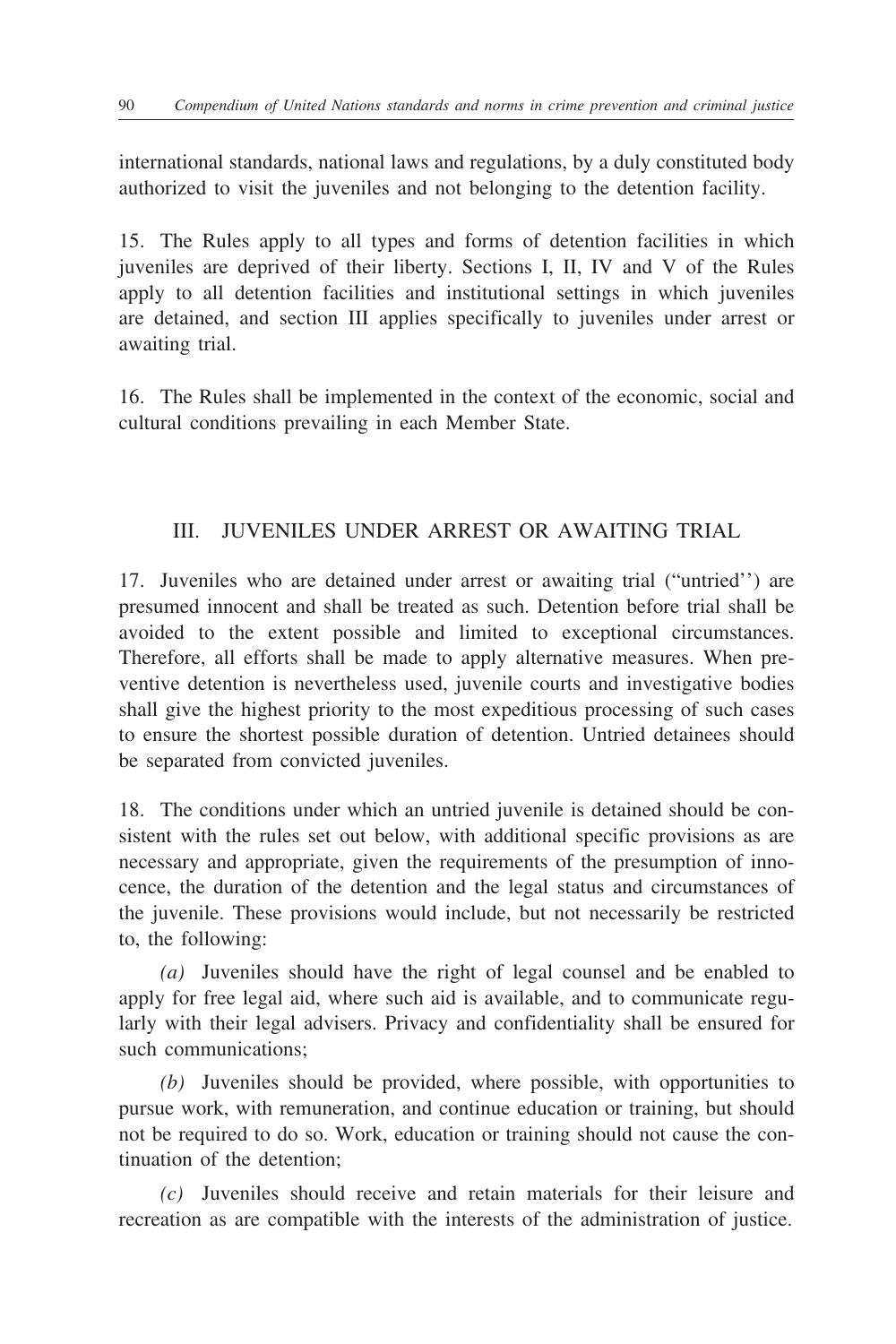### IV. THE MANAGEMENT OF JUVENILE FACILITIES

### *A. Records*

19. All reports, including legal records, medical records and records of disciplinary proceedings, and all other documents relating to the form, content and details of treatment, should be placed in a confidential individual file, which should be kept up to date, accessible only to authorized persons and classified in such a way as to be easily understood. Where possible, every juvenile should have the right to contest any fact or opinion contained in his or her file so as to permit rectification of inaccurate, unfounded or unfair statements. In order to exercise this right, there should be procedures that allow an appropriate third party to have access to and to consult the file on request. Upon release, the records of juveniles shall be sealed, and, at an appropriate time, expunged.

20. No juvenile should be received in any detention facility without a valid commitment order of a judicial, administrative or other public authority. The details of this order should be immediately entered in the register. No juvenile should be detained in any facility where there is no such register.

### *B. Admission, registration, movement and transfer*

21. In every place where juveniles are detained, a complete and secure record of the following information should be kept concerning each juvenile received:

- *(a)* Information on the identity of the juvenile;
- *(b)* The fact of and reasons for commitment and the authority therefor;
- *(c)* The day and hour of admission, transfer and release;

*(d)* Details of the notifications to parents and guardians on every admission, transfer or release of the juvenile in their care at the time of commitment;

*(e)* Details of known physical and mental health problems, including drug and alcohol abuse.

22. The information on admission, place, transfer and release should be provided without delay to the parents and guardians or closest relative of the juvenile concerned.

23. As soon as possible after reception, full reports and relevant information on the personal situation and circumstances of each juvenile should be drawn up and submitted to the administration.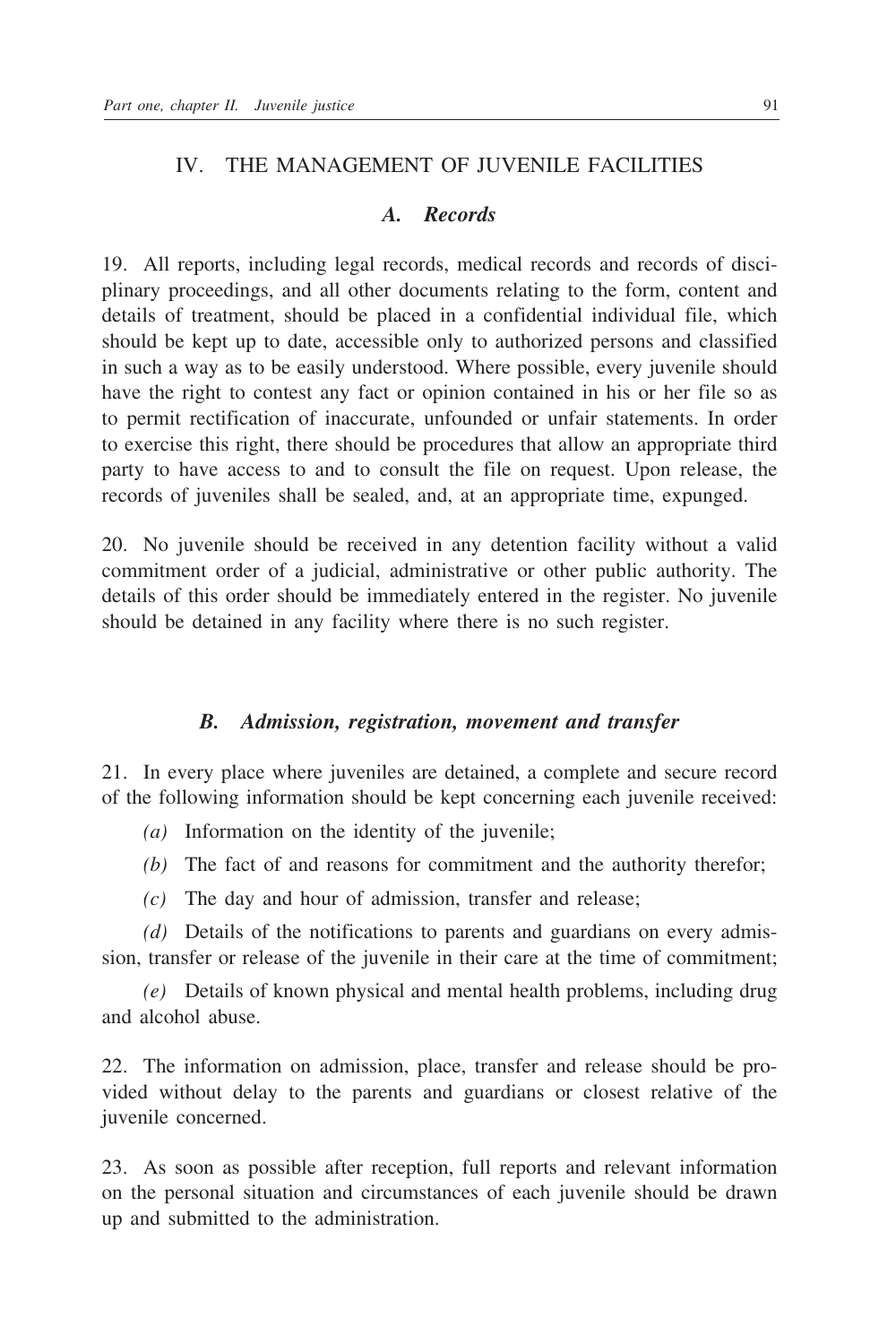24. On admission, all juveniles shall be given a copy of the rules governing the detention facility and a written description of their rights and obligations in a language they can understand, together with the address of the authorities competent to receive complaints, as well as the address of public or private agencies and organizations which provide legal assistance. For those juveniles who are illiterate or who cannot understand the language in the written form, the information should be conveyed in a manner enabling full comprehension.

25. All juveniles should be helped to understand the regulations governing the internal organization of the facility, the goals and methodology of the care provided, the disciplinary requirements and procedures, other authorized methods of seeking information and of making complaints, and all such other matters as are necessary to enable them to understand fully their rights and obligations during detention.

26. The transport of juveniles should be carried out at the expense of the administration in conveyances with adequate ventilation and light, in conditions that should in no way subject them to hardship or indignity. Juveniles should not be transferred from one facility to another arbitrarily.

# *C. Classification and placement*

27. As soon as possible after the moment of admission, each juvenile should be interviewed, and a psychological and social report identifying any factors relevant to the specific type and level of care and programme required by the juvenile should be prepared. This report, together with the report prepared by a medical officer who has examined the juvenile upon admission, should be forwarded to the director for purposes of determining the most appropriate placement for the juvenile within the facility and the specific type and level of care and programme required and to be pursued. When special rehabilitative treatment is required, and the length of stay in the facility permits, trained personnel of the facility should prepare a written, individualized treatment plan specifying treatment objectives and time frame and the means, stages and delays with which the objectives should be approached.

28. The detention of juveniles should only take place under conditions that take full account of their particular needs, status and special requirements according to their age, personality, sex and type of offence, as well as mental and physical health, and which ensure their protection from harmful influences and risk situations. The principal criterion for the separation of different categories of juveniles deprived of their liberty should be the provision of the type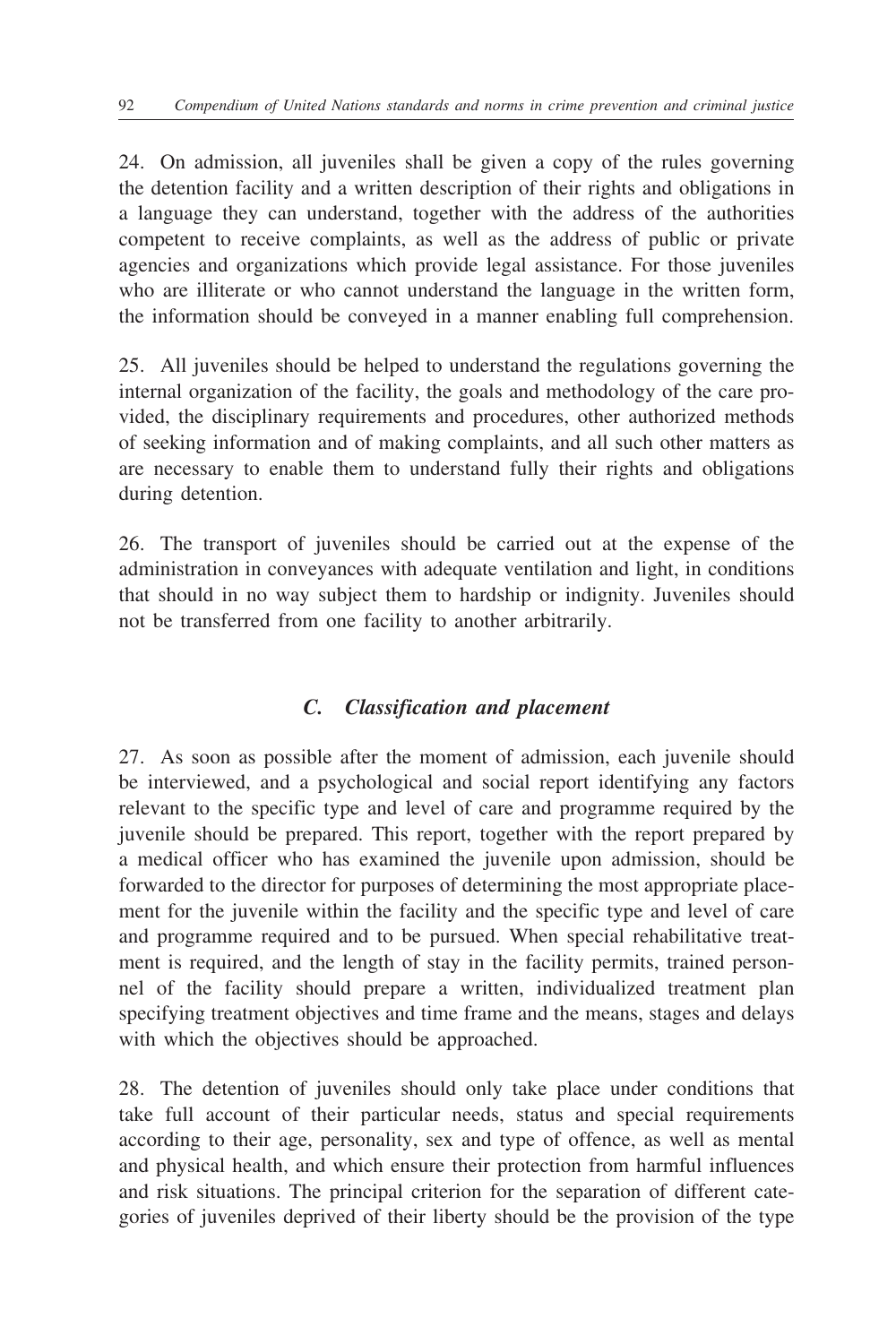of care best suited to the particular needs of the individuals concerned and the protection of their physical, mental and moral integrity and well-being.

29. In all detention facilities juveniles should be separated from adults, unless they are members of the same family. Under controlled conditions, juveniles may be brought together with carefully selected adults as part of a special programme that has been shown to be beneficial for the juveniles concerned.

30. Open detention facilities for juveniles should be established. Open detention facilities are those with no or minimal security measures. The population in such detention facilities should be as small as possible. The number of juveniles detained in closed facilities should be small enough to enable individualized treatment. Detention facilities for juveniles should be decentralized and of such size as to facilitate access and contact between the juveniles and their families. Small-scale detention facilities should be established and integrated into the social, economic and cultural environment of the community.

# *D. Physical environment and accommodation*

31. Juveniles deprived of their liberty have the right to facilities and services that meet all the requirements of health and human dignity.

32. The design of detention facilities for juveniles and the physical environment should be in keeping with the rehabilitative aim of residential treatment, with due regard to the need of the juvenile for privacy, sensory stimuli, opportunities for association with peers and participation in sports, physical exercise and leisure-time activities. The design and structure of juvenile detention facilities should be such as to minimize the risk of fire and to ensure safe evacuation from the premises. There should be an effective alarm system in case of fire, as well as formal and drilled procedures to ensure the safety of the juveniles. Detention facilities should not be located in areas where there are known health or other hazards or risks.

33. Sleeping accommodation should normally consist of small group dormitories or individual bedrooms, account being taken of local standards. During sleeping hours there should be regular, unobtrusive supervision of all sleeping areas, including individual rooms and group dormitories, in order to ensure the protection of each juvenile. Every juvenile should, in accordance with local or national standards, be provided with separate and sufficient bedding, which should be clean when issued, kept in good order and changed often enough to ensure cleanliness.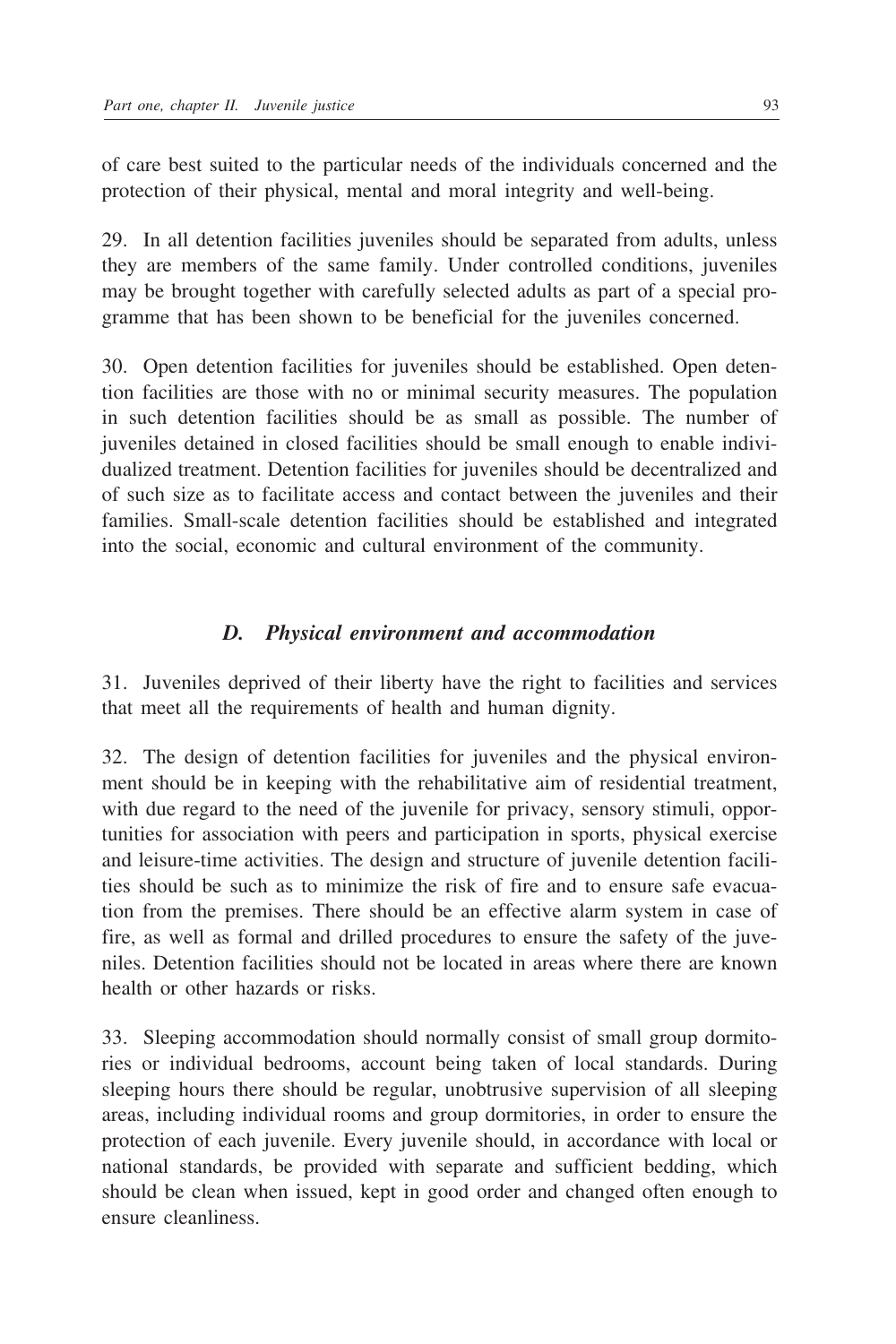34. Sanitary installations should be so located and of a sufficient standard to enable every juvenile to comply, as required, with their physical needs in privacy and in a clean and decent manner.

35. The possession of personal effects is a basic element of the right to privacy and essential to the psychological well-being of the juvenile. The right of every juvenile to possess personal effects and to have adequate storage facilities for them should be fully recognized and respected. Personal effects that the juvenile does not choose to retain or that are confiscated should be placed in safe custody. An inventory thereof should be signed by the juvenile. Steps should be taken to keep them in good condition. All such articles and money should be returned to the juvenile on release, except insofar as he or she has been authorized to spend money or send such property out of the facility. If a juvenile receives or is found in possession of any medicine, the medical officer should decide what use should be made of it.

36. To the extent possible juveniles should have the right to use their own clothing. Detention facilities should ensure that each juvenile has personal clothing suitable for the climate and adequate to ensure good health, and which should in no manner be degrading or humiliating. Juveniles removed from or leaving a facility for any purpose should be allowed to wear their own clothing.

37. Every detention facility shall ensure that every juvenile receives food that is suitably prepared and presented at normal meal times and of a quality and quantity to satisfy the standards of dietetics, hygiene and health and, as far as possible, religious and cultural requirements. Clean drinking water should be available to every juvenile at any time.

# *E. Education, vocational training and work*

38. Every juvenile of compulsory school age has the right to education suited to his or her needs and abilities and designed to prepare him or her for return to society. Such education should be provided outside the detention facility in community schools wherever possible and, in any case, by qualified teachers through programmes integrated with the education system of the country so that, after release, juveniles may continue their education without difficulty. Special attention should be given by the administration of the detention facilities to the education of juveniles of foreign origin or with particular cultural or ethnic needs. Juveniles who are illiterate or have cognitive or learning difficulties should have the right to special education.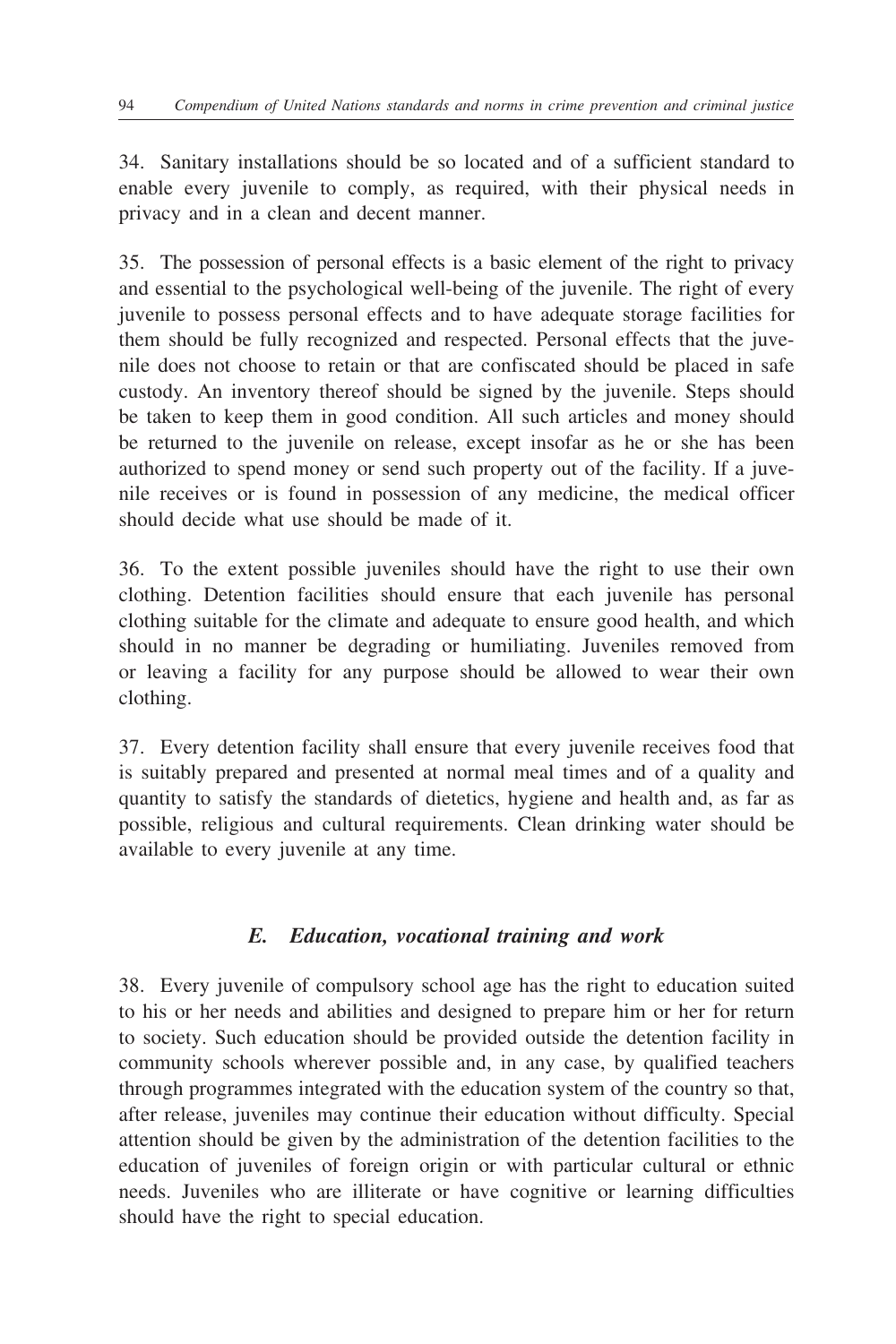39. Juveniles above compulsory school age who wish to continue their education should be permitted and encouraged to do so, and every effort should be made to provide them with access to appropriate educational programmes.

40. Diplomas or educational certificates awarded to juveniles while in detention should not indicate in any way that the juvenile has been institutionalized.

41. Every detention facility should provide access to a library that is adequately stocked with both instructional and recreational books and periodicals suitable for the juveniles, who should be encouraged and enabled to make full use of it.

42. Every juvenile should have the right to receive vocational training in occupations likely to prepare him or her for future employment.

43. With due regard to proper vocational selection and to the requirements of institutional administration, juveniles should be able to choose the type of work they wish to perform.

44. All protective national and international standards applicable to child labour and young workers should apply to juveniles deprived of their liberty.

45. Wherever possible, juveniles should be provided with the opportunity to perform remunerated labour, if possible within the local community, as a complement to the vocational training provided in order to enhance the possibility of finding suitable employment when they return to their communities. The type of work should be such as to provide appropriate training that will be of benefit to the juveniles following release. The organization and methods of work offered in detention facilities should resemble as closely as possible those of similar work in the community, so as to prepare juveniles for the conditions of normal occupational life.

46. Every juvenile who performs work should have the right to an equitable remuneration. The interests of the juveniles and of their vocational training should not be subordinated to the purpose of making a profit for the detention facility or a third party. Part of the earnings of a juvenile should normally be set aside to constitute a savings fund to be handed over to the juvenile on release. The juvenile should have the right to use the remainder of those earnings to purchase articles for his or her own use or to indemnify the victim injured by his or her offence or to send it to his or her family or other persons outside the detention facility.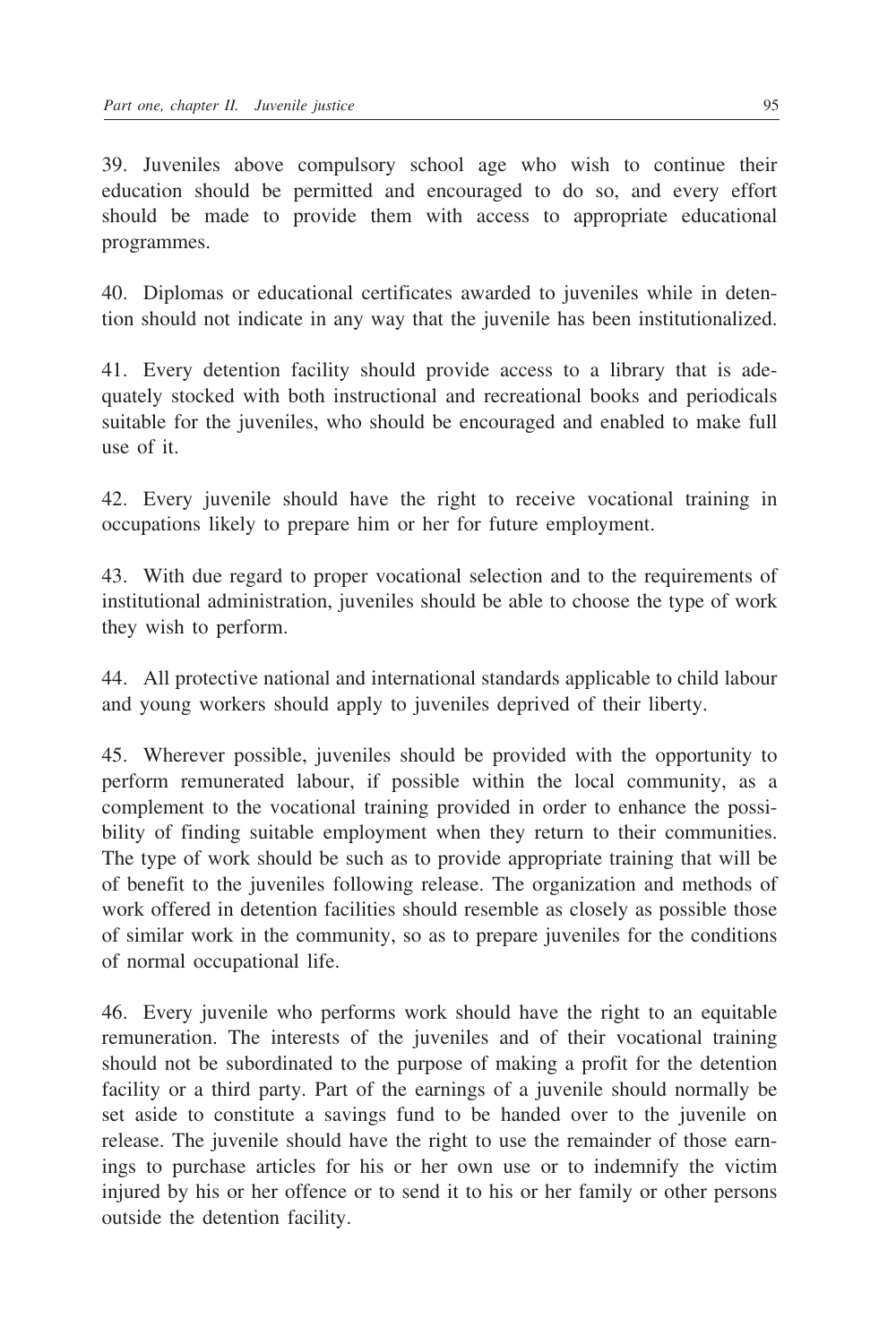### *F. Recreation*

47. Every juvenile should have the right to a suitable amount of time for daily free exercise, in the open air whenever weather permits, during which time appropriate recreational and physical training should normally be provided. Adequate space, installations and equipment should be provided for these activities. Every juvenile should have additional time for daily leisure activities, part of which should be devoted, if the juvenile so wishes, to arts and crafts skill development. The detention facility should ensure that each juvenile is physically able to participate in the available programmes of physical education. Remedial physical education and therapy should be offered, under medical supervision, to juveniles needing it.

### *G. Religion*

48. Every juvenile should be allowed to satisfy the needs of his or her religious and spiritual life, in particular by attending the services or meetings provided in the detention facility or by conducting his or her own services and having possession of the necessary books or items of religious observance and instruction of his or her denomination. If a detention facility contains a sufficient number of juveniles of a given religion, one or more qualified representatives of that religion should be appointed or approved and allowed to hold regular services and to pay pastoral visits in private to juveniles at their request. Every juvenile should have the right to receive visits from a qualified representative of any religion of his or her choice, as well as the right not to participate in religious services and freely to decline religious education, counselling or indoctrination.

### *H. Medical care*

49. Every juvenile shall receive adequate medical care, both preventive and remedial, including dental, ophthalmological and mental health care, as well as pharmaceutical products and special diets as medically indicated. All such medical care should, where possible, be provided to detained juveniles through the appropriate health facilities and services of the community in which the detention facility is located, in order to prevent stigmatization of the juvenile and promote self-respect and integration into the community.

50. Every juvenile has a right to be examined by a physician immediately upon admission to a detention facility, for the purpose of recording any evidence of prior ill-treatment and identifying any physical or mental condition requiring medical attention.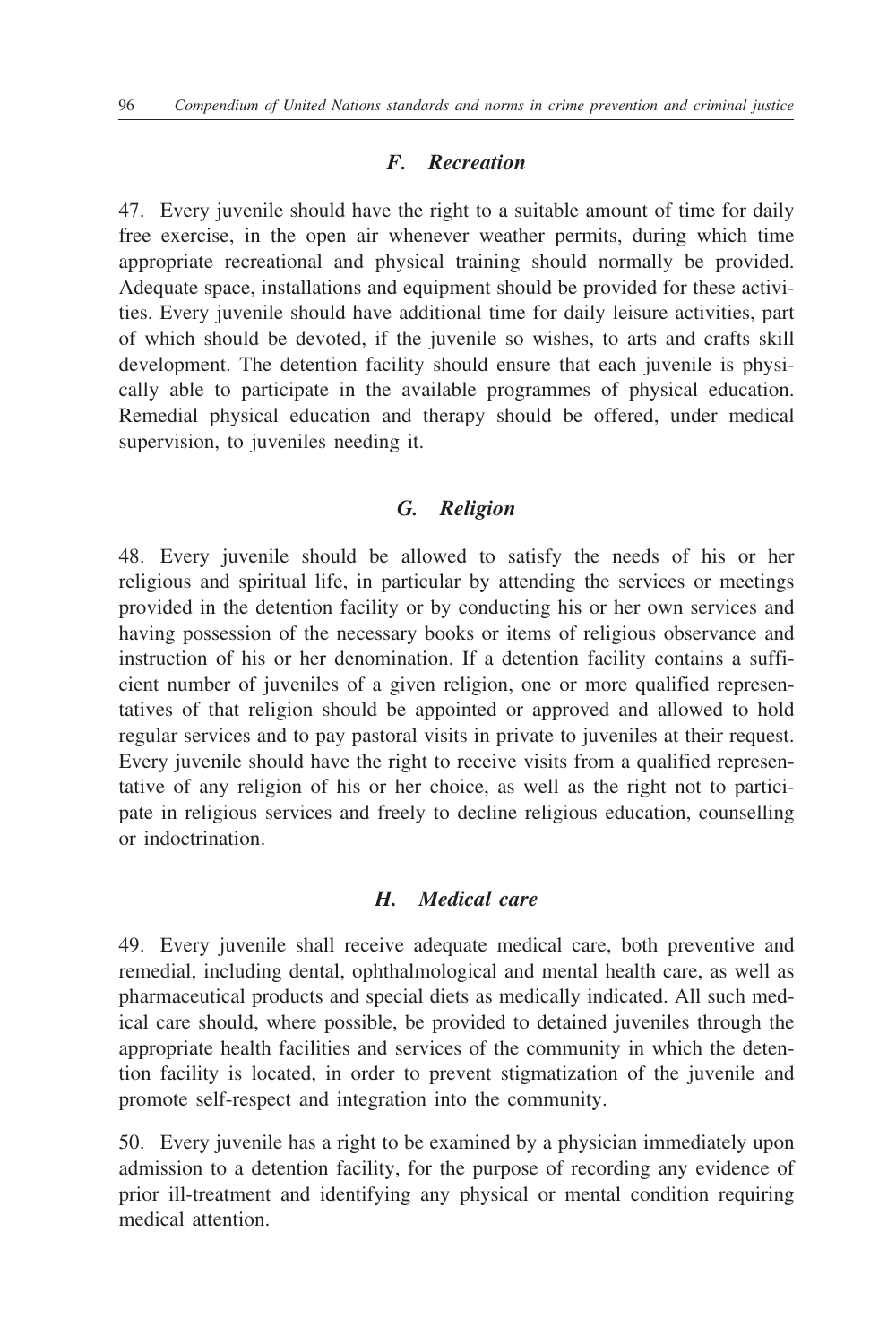51. The medical services provided to juveniles should seek to detect and should treat any physical or mental illness, substance abuse or other condition that may hinder the integration of the juvenile into society. Every detention facility for juveniles should have immediate access to adequate medical facilities and equipment appropriate to the number and requirements of its residents and staff trained in preventive health care and the handling of medical emergencies. Every juvenile who is ill, who complains of illness or who demonstrates symptoms of physical or mental difficulties should be examined promptly by a medical officer.

52. Any medical officer who has reason to believe that the physical or mental health of a juvenile has been or will be injuriously affected by continued detention, a hunger strike or any condition of detention should report this fact immediately to the director of the detention facility in question and to the independent authority responsible for safeguarding the well-being of the juvenile.

53. A juvenile who is suffering from mental illness should be treated in a specialized institution under independent medical management. Steps should be taken, by arrangement with appropriate agencies, to ensure any necessary continuation of mental health care after release.

54. Juvenile detention facilities should adopt specialized drug abuse prevention and rehabilitation programmes administered by qualified personnel. These programmes should be adapted to the age, sex and other requirements of the juveniles concerned, and detoxification facilities and services staffed by trained personnel should be available to drug- or alcohol-dependent juveniles.

55. Medicines should be administered only for necessary treatment on medical grounds and, when possible, after having obtained the informed consent of the juvenile concerned. In particular, they must not be administered with a view to eliciting information or a confession, as a punishment or as a means of restraint. Juveniles shall never be testees in the experimental use of drugs and treatment. The administration of any drug should always be authorized and carried out by qualified medical personnel.

### *I. Notification of illness, injury and death*

56. The family or guardian of a juvenile and any other person designated by the juvenile have the right to be informed of the state of health of the juvenile on request and in the event of any important changes in the health of the juvenile. The director of the detention facility should notify immediately the family or guardian of the juvenile concerned, or other designated person, in case of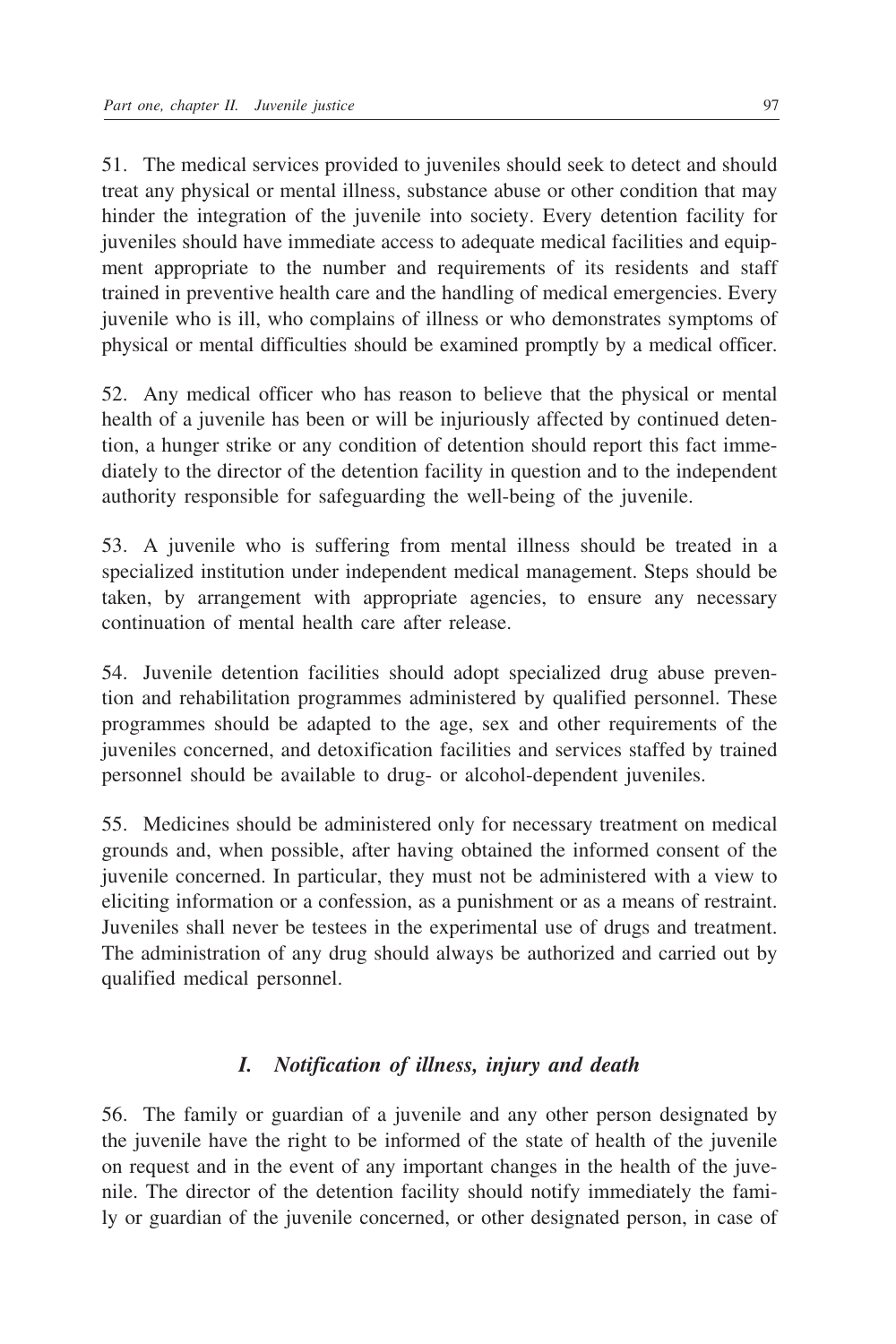death, illness requiring transfer of the juvenile to an outside medical facility, or a condition requiring clinical care within the detention facility for more than 48 hours. Notification should also be given to the consular authorities of the State of which a foreign juvenile is a citizen.

57. Upon the death of a juvenile during the period of deprivation of liberty, the nearest relative should have the right to inspect the death certificate, see the body and determine the method of disposal of the body. Upon the death of a juvenile in detention, there should be an independent inquiry into the causes of death, the report of which should be made accessible to the nearest relative. This inquiry should also be made when the death of a juvenile occurs within six months from the date of his or her release from the detention facility and there is reason to believe that the death is related to the period of detention.

58. A juvenile should be informed at the earliest possible time of the death, serious illness or injury of any immediate family member and should be provided with the opportunity to attend the funeral of the deceased or go to the bedside of a critically ill relative.

# *J. Contacts with the wider community*

59. Every means should be provided to ensure that juveniles have adequate communication with the outside world, which is an integral part of the right to fair and humane treatment and is essential to the preparation of juveniles for their return to society. Juveniles should be allowed to communicate with their families, friends and other persons or representatives of reputable outside organizations, to leave detention facilities for a visit to their home and family and to receive special permission to leave the detention facility for educational, vocational or other important reasons. Should the juvenile be serving a sentence, the time spent outside a detention facility should be counted as part of the period of sentence.

60. Every juvenile should have the right to receive regular and frequent visits, in principle once a week and not less than once a month, in circumstances that respect the need of the juvenile for privacy, contact and unrestricted communication with the family and the defence counsel.

61. Every juvenile should have the right to communicate in writing or by telephone at least twice a week with the person of his or her choice, unless legally restricted, and should be assisted as necessary in order effectively to enjoy this right. Every juvenile should have the right to receive correspondence.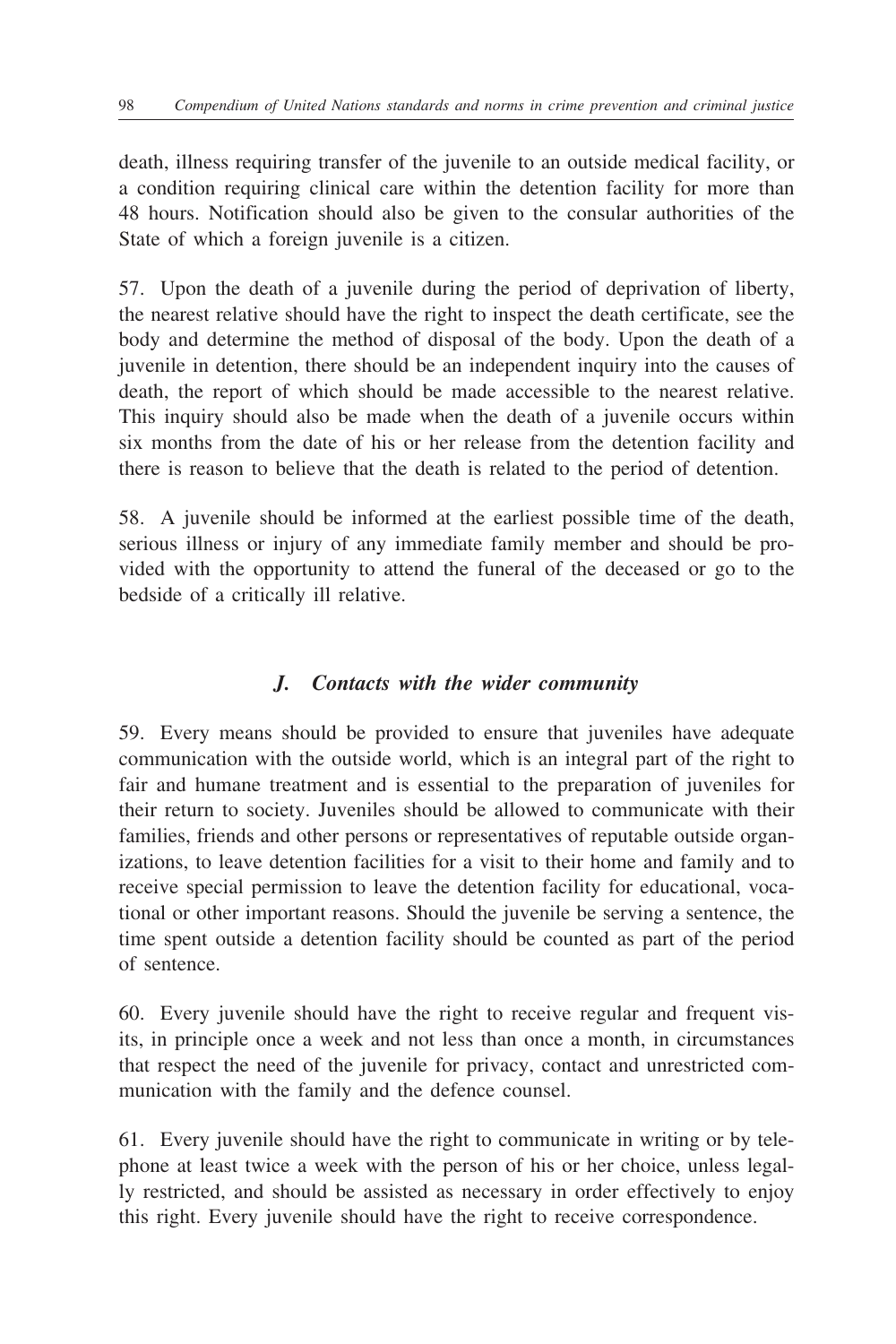62. Juveniles should have the opportunity to keep themselves informed regularly of the news by reading newspapers, periodicals and other publications, through access to radio and television programmes and motion pictures, and through the visits of the representatives of any lawful club or organization in which the juvenile is interested.

# *K. Limitations of physical restraint and the use of force*

63. Recourse to instruments of restraint and to force for any purpose should be prohibited, except as set forth in rule 64 below.

64. Instruments of restraint and force can only be used in exceptional cases, where all other control methods have been exhausted and failed, and only as explicitly authorized and specified by law and regulation. They should not cause humiliation or degradation, and should be used restrictively and only for the shortest possible period of time. By order of the director of the administration, such instruments might be resorted to in order to prevent the juvenile from inflicting self-injury, injuries to others or serious destruction of property. In such instances, the director should at once consult medical and other relevant personnel and report to the higher administrative authority.

65. The carrying and use of weapons by personnel should be prohibited in any facility where juveniles are detained.

### *L. Disciplinary procedures*

66. Any disciplinary measures and procedures should maintain the interest of safety and an ordered community life and should be consistent with the upholding of the inherent dignity of the juvenile and the fundamental objective of institutional care, namely, instilling a sense of justice, self-respect and respect for the basic rights of every person.

67. All disciplinary measures constituting cruel, inhuman or degrading treatment shall be strictly prohibited, including corporal punishment, placement in a dark cell, closed or solitary confinement or any other punishment that may compromise the physical or mental health of the juvenile concerned. The reduction of diet and the restriction or denial of contact with family members should be prohibited for any purpose. Labour should always be viewed as an educational tool and a means of promoting the self-respect of the juvenile in preparing him or her for return to the community and should not be imposed as a disciplinary sanction. No juvenile should be sanctioned more than once for the same disciplinary infraction. Collective sanctions should be prohibited.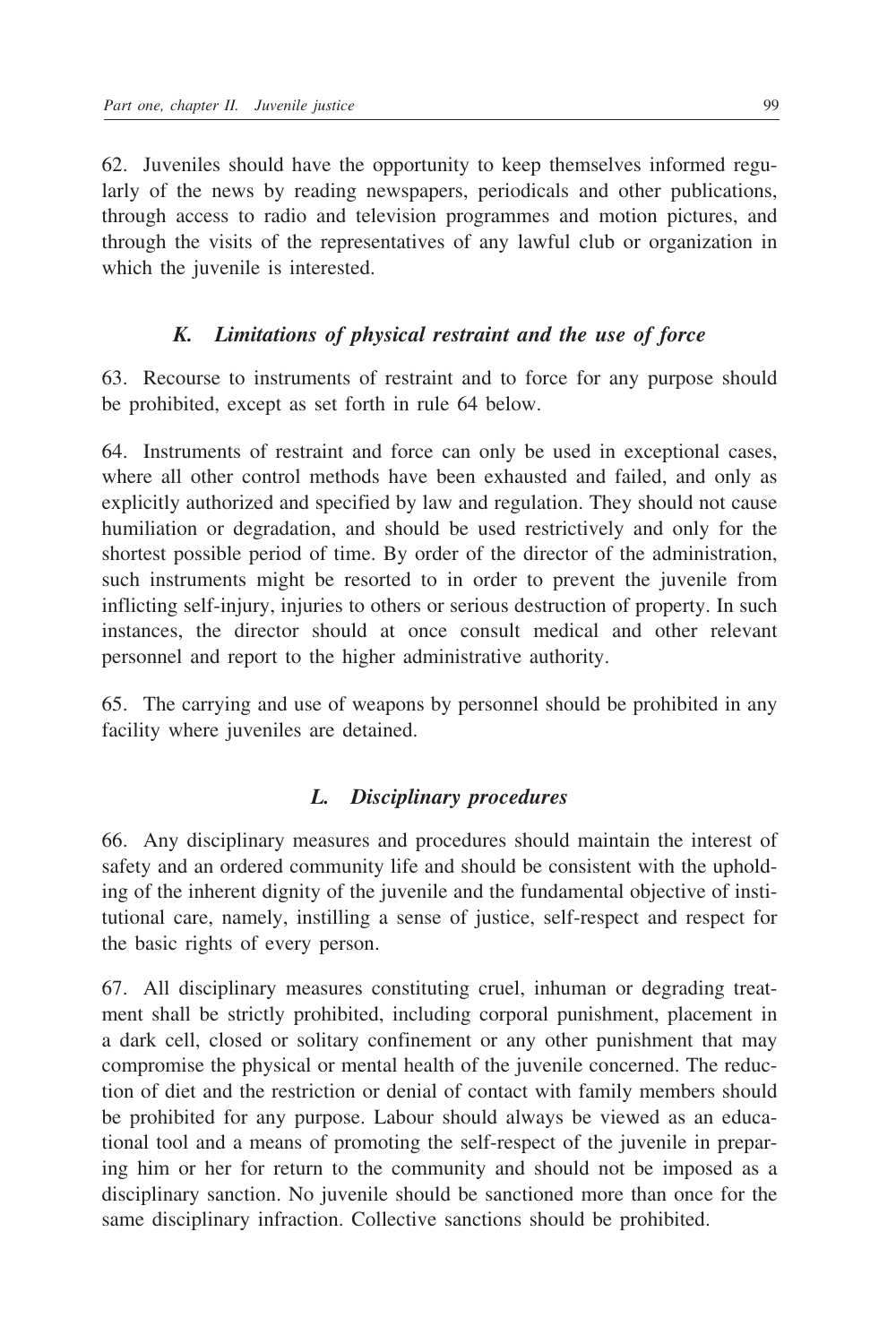68. Legislation or regulations adopted by the competent administrative authority should establish norms concerning the following, taking full account of the fundamental characteristics, needs and rights of juveniles:

- *(a)* Conduct constituting a disciplinary offence;
- *(b)* Type and duration of disciplinary sanctions that may be inflicted;
- *(c)* The authority competent to impose such sanctions;
- *(d)* The authority competent to consider appeals.

69. A report of misconduct should be presented promptly to the competent authority, which should decide on it without undue delay. The competent authority should conduct a thorough examination of the case.

70. No juvenile should be disciplinarily sanctioned except in strict accordance with the terms of the law and regulations in force. No juvenile should be sanctioned unless he or she has been informed of the alleged infraction in a manner appropriate to the full understanding of the juvenile, and given a proper opportunity of presenting his or her defence, including the right of appeal to a competent impartial authority. Complete records should be kept of all disciplinary proceedings.

71. No juveniles should be responsible for disciplinary functions except in the supervision of specified social, educational or sports activities or in selfgovernment programmes.

# *M. Inspection and complaints*

72. Qualified inspectors or an equivalent duly constituted authority not belonging to the administration of the facility should be empowered to conduct inspections on a regular basis and to undertake unannounced inspections on their own initiative, and should enjoy full guarantees of independence in the exercise of this function. Inspectors should have unrestricted access to all persons employed by or working in any facility where juveniles are or may be deprived of their liberty, to all juveniles and to all records of such facilities.

73. Qualified medical officers attached to the inspecting authority or the public health service should participate in the inspections, evaluating compliance with the rules concerning the physical environment, hygiene, accommodation, food, exercise and medical services, as well as any other aspect or conditions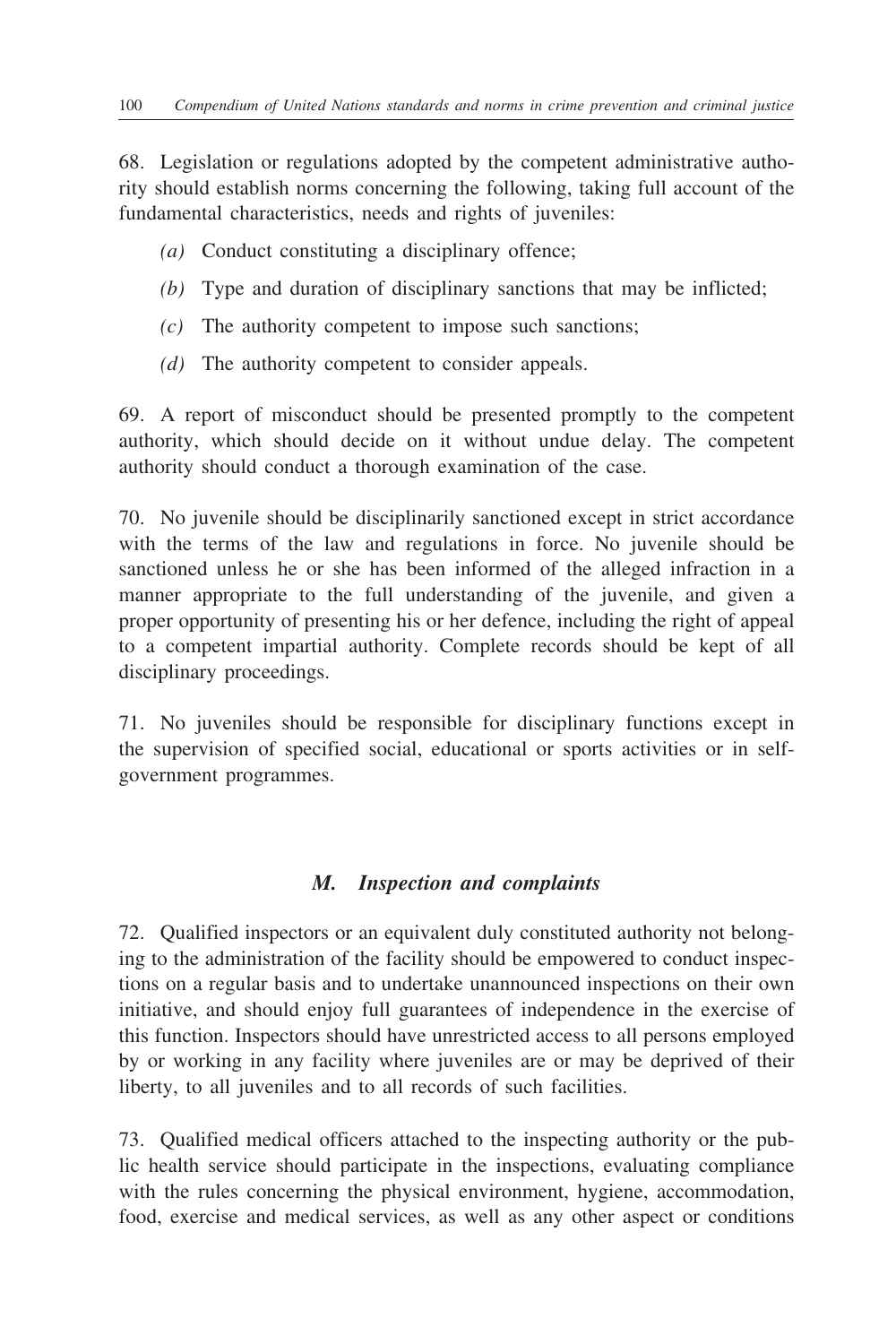of institutional life that affect the physical and mental health of juveniles. Every juvenile should have the right to talk in confidence to any inspecting officer.

74. After completing the inspection, the inspector should be required to submit a report on the findings. The report should include an evaluation of the compliance of the detention facilities with the present rules and relevant provisions of national law, and recommendations regarding any steps considered necessary to ensure compliance with them. Any facts discovered by an inspector that appear to indicate that a violation of legal provisions concerning the rights of juveniles or the operation of a juvenile detention facility has occurred should be communicated to the competent authorities for investigation and prosecution.

75. Every juvenile should have the opportunity of making requests or complaints to the director of the detention facility and to his or her authorized representative.

76. Every juvenile should have the right to make a request or complaint, without censorship as to substance, to the central administration, the judicial authority or other proper authorities through approved channels, and to be informed of the response without delay.

77. Efforts should be made to establish an independent office (ombudsman) to receive and investigate complaints made by juveniles deprived of their liberty and to assist in the achievement of equitable settlements.

78. Every juvenile should have the right to request assistance from family members, legal counsellors, humanitarian groups or others where possible, in order to make a complaint. Illiterate juveniles should be provided with assistance should they need to use the services of public or private agencies and organizations which provide legal counsel or which are competent to receive complaints.

### *N. Return to the community*

79. All juveniles should benefit from arrangements designed to assist them in returning to society, family life, education or employment after release. Procedures, including early release, and special courses should be devised to this end.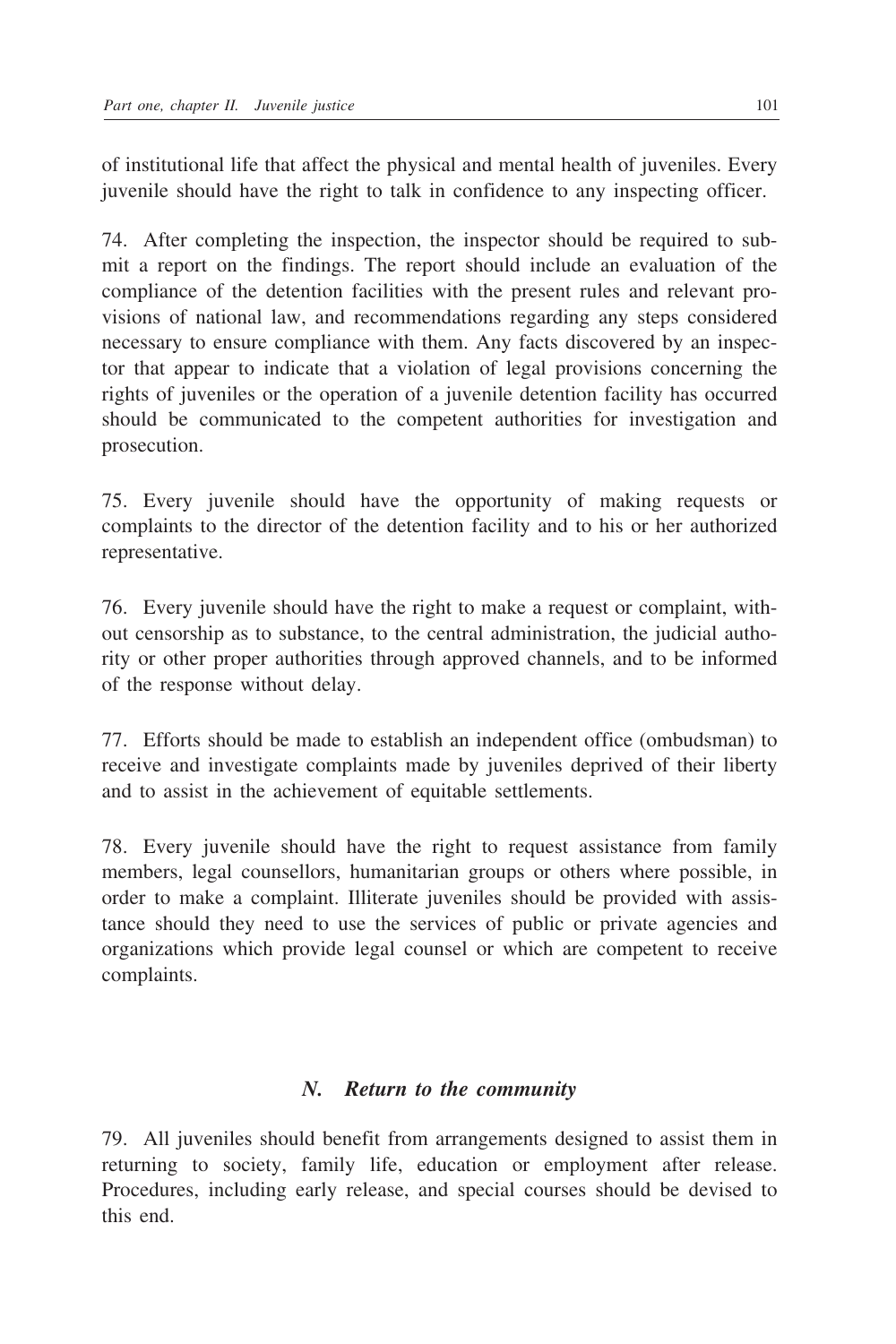80. Competent authorities should provide or ensure services to assist juveniles in re-establishing themselves in society and to lessen prejudice against such juveniles. These services should ensure, to the extent possible, that the juvenile is provided with suitable residence, employment, clothing, and sufficient means to maintain himself or herself upon release in order to facilitate successful reintegration. The representatives of agencies providing such services should be consulted and should have access to juveniles while detained, with a view to assisting them in their return to the community.

# V. PERSONNEL

81. Personnel should be qualified and include a sufficient number of specialists such as educators, vocational instructors, counsellors, social workers, psychiatrists and psychologists. These and other specialist staff should normally be employed on a permanent basis. This should not preclude part-time or volunteer workers when the level of support and training they can provide is appropriate and beneficial. Detention facilities should make use of all remedial, educational, moral, spiritual, and other resources and forms of assistance that are appropriate and available in the community, according to the individual needs and problems of detained juveniles.

82. The administration should provide for the careful selection and recruitment of every grade and type of personnel, since the proper management of detention facilities depends on their integrity, humanity, ability and professional capacity to deal with juveniles, as well as personal suitability for the work.

83. To secure the foregoing ends, personnel should be appointed as professional officers with adequate remuneration to attract and retain suitable women and men. The personnel of juvenile detention facilities should be continually encouraged to fulfil their duties and obligations in a humane, committed, professional, fair and efficient manner, to conduct themselves at all times in such a way as to deserve and gain the respect of the juveniles, and to provide juveniles with a positive role model and perspective.

84. The administration should introduce forms of organization and management that facilitate communications between different categories of staff in each detention facility so as to enhance cooperation between the various services engaged in the care of juveniles, as well as between staff and the administration, with a view to ensuring that staff directly in contact with juveniles are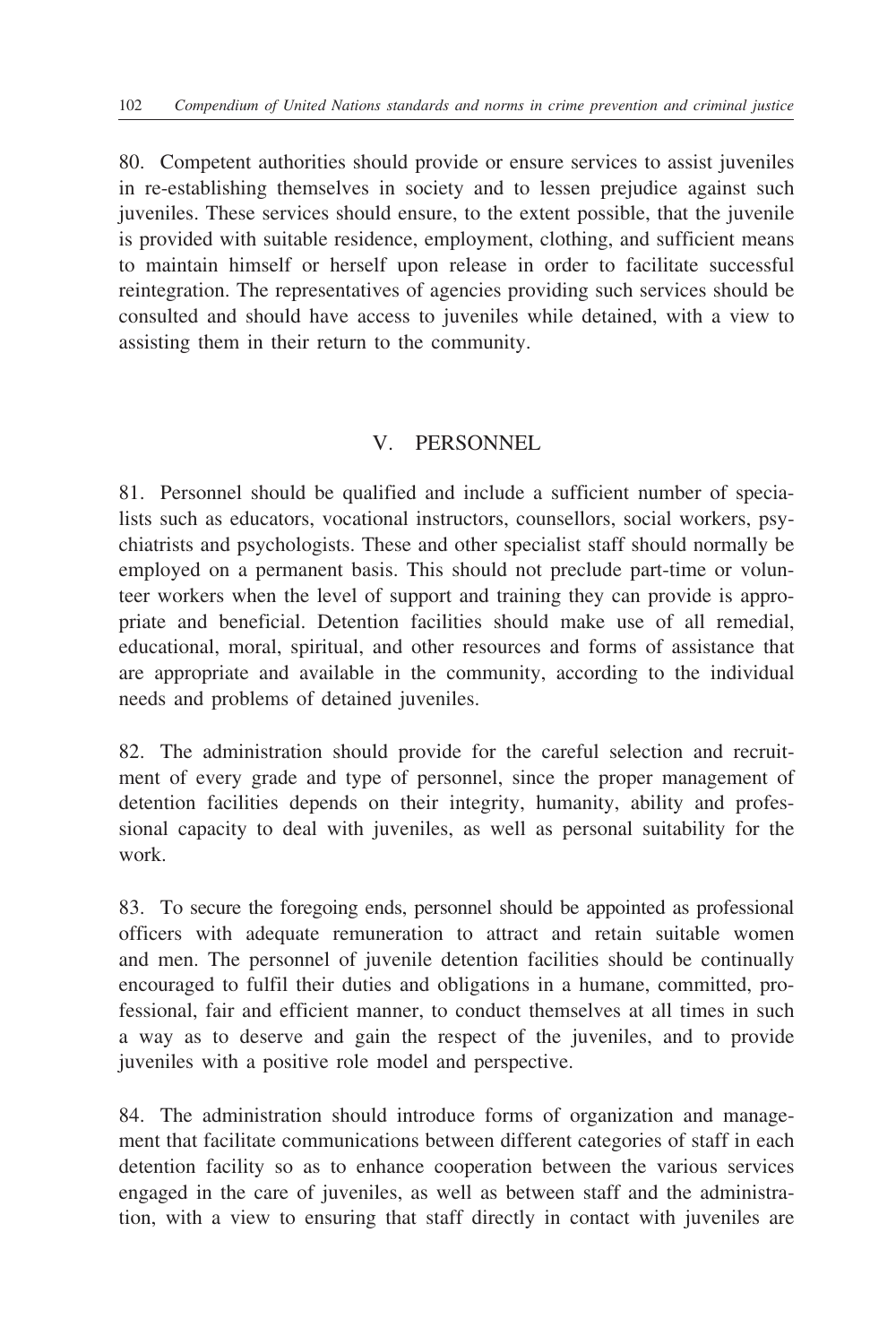able to function in conditions favourable to the efficient fulfilment of their duties.

85. The personnel should receive such training as will enable them to carry out their responsibilities effectively, in particular training in child psychology, child welfare and international standards and norms of human rights and the rights of the child, including the present Rules. The personnel should maintain and improve their knowledge and professional capacity by attending courses of in-service training, to be organized at suitable intervals throughout their career.

86. The director of a facility should be adequately qualified for his or her task, with administrative ability and suitable training and experience, and should carry out his or her duties on a full-time basis.

87. In the performance of their duties, personnel of detention facilities should respect and protect the human dignity and fundamental human rights of all juveniles, in particular, as follows:

*(a)* No member of the detention facility or institutional personnel may inflict, instigate or tolerate any act of torture or any form of harsh, cruel, inhuman or degrading treatment, punishment, correction or discipline under any pretext or circumstance whatsoever;

*(b)* All personnel should rigorously oppose and combat any act of corruption, reporting it without delay to the competent authorities;

*(c)* All personnel should respect the present Rules. Personnel who have reason to believe that a serious violation of the present Rules has occurred or is about to occur should report the matter to their superior authorities or organs vested with reviewing or remedial power;

*(d)* All personnel should ensure the full protection of the physical and mental health of juveniles, including protection from physical, sexual and emotional abuse and exploitation, and should take immediate action to secure medical attention whenever required;

*(e)* All personnel should respect the right of the juvenile to privacy, and in particular should safeguard all confidential matters concerning juveniles or their families learned as a result of their professional capacity;

*(f)* All personnel should seek to minimize any differences between life inside and outside the detention facility which tend to lessen due respect for the dignity of juveniles as human beings.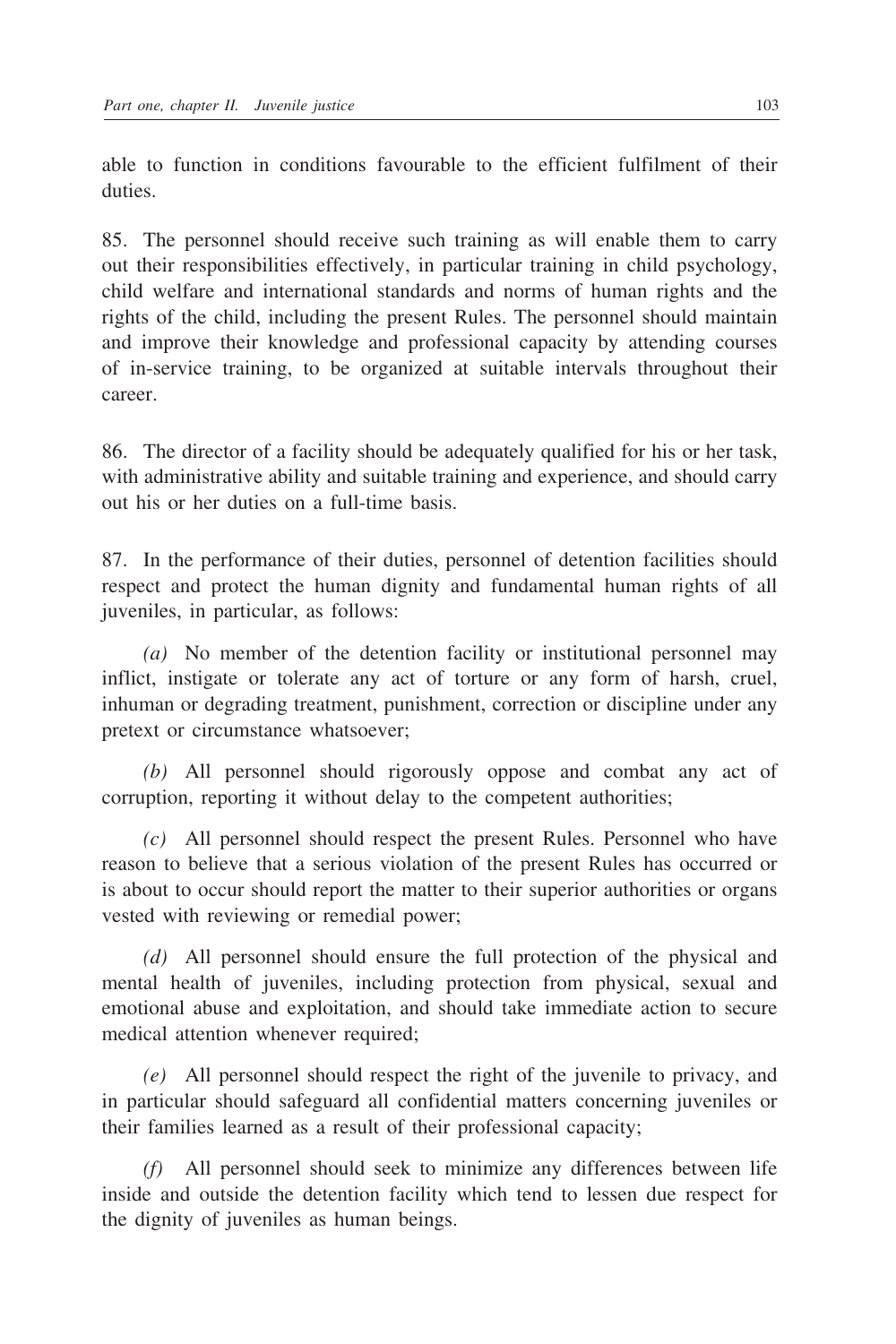# **11. Guidelines for Action on Children in the Criminal Justice System\***

1. Pursuant to Economic and Social Council resolution 1996/13 of 23 July 1996, the present Guidelines for Action on Children in the Criminal Justice System were developed at the expert group meeting on the elaboration of a programme of action to promote the effective use and application of international standards and norms in juvenile justice, held at Vienna from 23 to 25 February 1997 with the financial support of the Government of Austria. In developing the Guidelines for Action, the experts took into account the views expressed and the information submitted by Governments.

2. Twenty-nine experts from eleven States in different regions, representatives of the Centre for Human Rights of the Secretariat, the United Nations Children's Fund and the Committee on the Rights of the Child, as well as observers for non-governmental organizations concerned with juvenile justice, participated in the meeting.

3. The Guidelines for Action are addressed to the Secretary-General and relevant United Nations agencies and programmes, States parties to the Convention on the Rights of the Child, $<sup>1</sup>$  as regards its implementation, as well as Member</sup> States as regards the use and application of the United Nations Standard Minimum Rules for the Administration of Juvenile Justice (the Beijing Rules), $2$ the United Nations Guidelines for the Prevention of Juvenile Delinquency (the Riyadh Guidelines)<sup>3</sup> and the United Nations Rules for the Protection of Juveniles Deprived of their Liberty,<sup>4</sup> hereinafter together referred to as "United Nations" standards and norms in juvenile justice".

# I. AIMS, OBJECTIVES AND BASIC CONSIDERATIONS

4. The aims of the Guidelines for Action are to provide a framework to achieve the following objectives:

*(a)* To implement the Convention on the Rights of the Child and to pursue the goals set forth in the Convention with regard to children in the context of the administration of juvenile justice, as well as to use and apply the

<sup>\*</sup>Economic and Social Council resolution 1997/30, annex.

<sup>1</sup> General Assembly resolution 44/25, annex.

<sup>2</sup> General Assembly resolution 40/33, annex.

<sup>3</sup> General Assembly resolution 45/112, annex.

<sup>4</sup> General Assembly resolution 45/113, annex.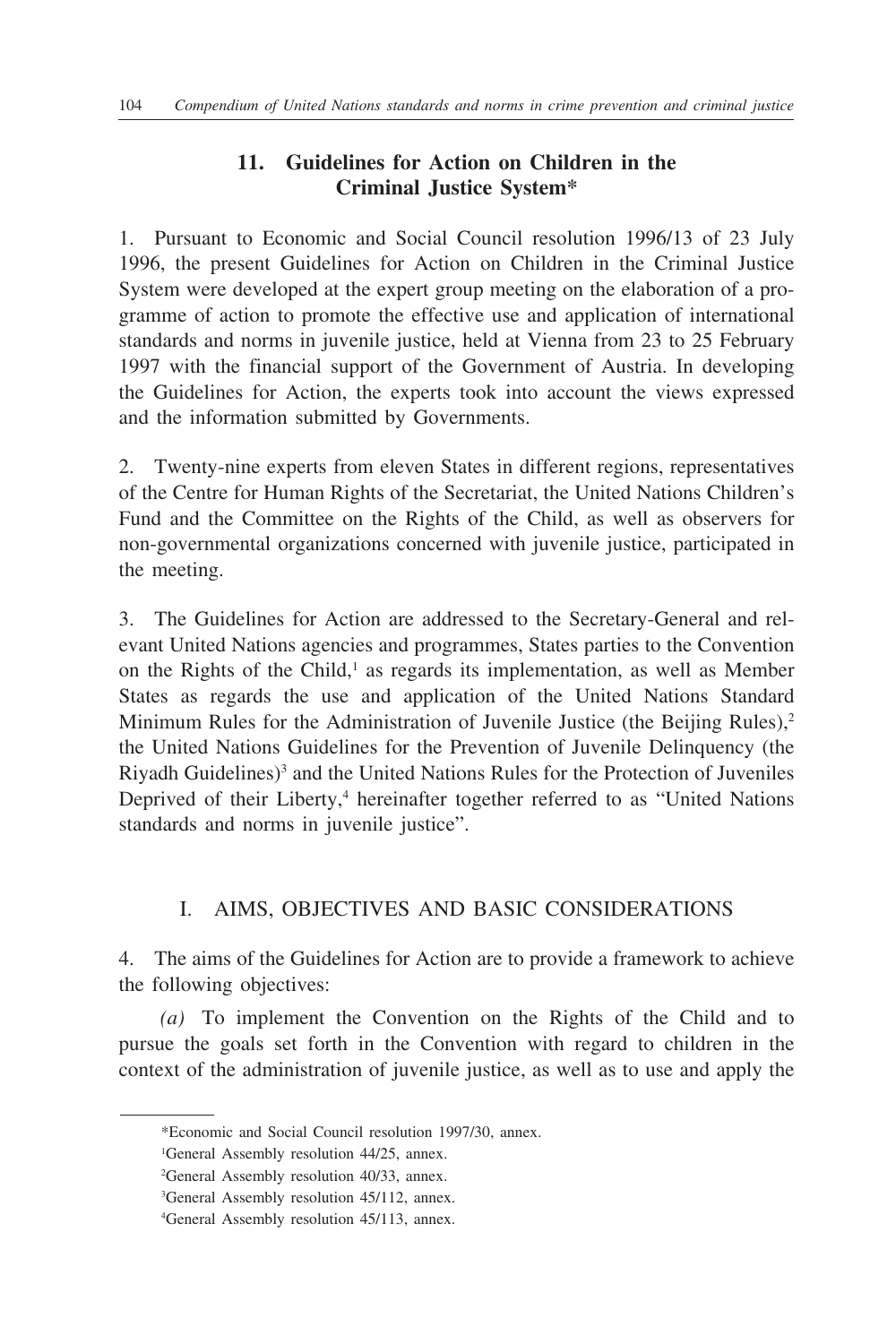United Nations standards and norms in juvenile justice and other related instruments, such as the Declaration of Basic Principles of Justice for Victims of Crime and Abuse of Power:<sup>5</sup>

*(b)* To facilitate the provision of assistance to States parties for the effective implementation of the Convention and related instruments.

5. In order to ensure effective use of the Guidelines for Action, improved cooperation between Governments, relevant entities of the United Nations system, non-governmental organizations, professional groups, the media, academic institutions, children and other members of civil society is essential.

6. The Guidelines for Action should be based on the principle that the responsibility for implementing the Convention clearly rests with the States parties thereto.

7. The basis for the use of the Guidelines for Action should be the recommendations of the Committee on the Rights of the Child.

8. In the use of the Guidelines for Action at both the international and national levels, consideration should be given to the following:

*(a)* Respect for human dignity, compatible with the four general principles underlying the Convention, namely: non-discrimination, including gender sensitivity, upholding the best interests of the child, the right to life, survival and development and respect for the views of the child;

*(b)* A rights-based orientation;

*(c)* A holistic approach to implementation through maximization of resources and efforts;

*(d)* The integration of services on an interdisciplinary basis;

- *(e)* The participation of children and concerned sectors of society;
- *(f)* The empowerment of partners through a developmental process;
- *(g)* Sustainability without continuing dependency on external bodies;
- *(h)* Equitable application and accessibility to those in greatest need;
- *(i)* Accountability and transparency of operations;

*(j)* Proactive responses based on effective preventive and remedial measures.

9. Adequate resources (human, organizational, technological, financial and information) should be allocated and utilized efficiently at all levels

<sup>5</sup> General Assembly resolution 40/34, annex.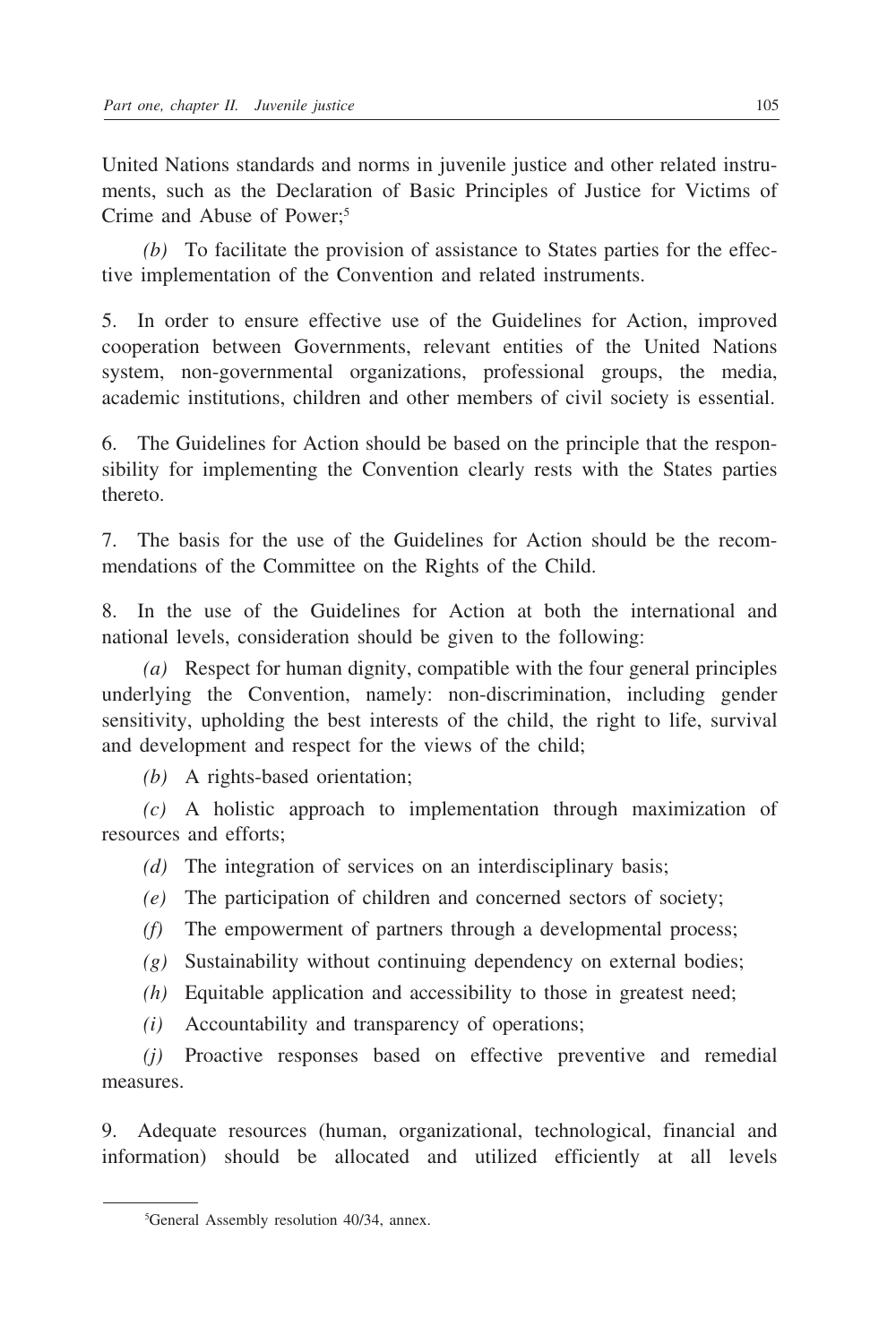(international, regional, national, provincial and local) and in collaboration with relevant partners, including Governments, United Nations entities, non-governmental organizations, professional groups, the media, academic institutions, children and other members of civil society, as well as other partners.

# II. PLANS FOR THE IMPLEMENTATION OF THE CONVENTION ON THE RIGHTS OF THE CHILD, THE PURSUIT OF ITS GOALS AND THE USE AND APPLICATION OF INTERNATIONAL STANDARDS AND NORMS IN JUVENILE JUSTICE

# *A. Measures of general application*

10. The importance of a comprehensive and consistent national approach in the area of juvenile justice should be recognized, with respect for the interdependence and indivisibility of all rights of the child.

11. Measures relating to policy, decision-making, leadership and reform should be taken, with the goal of ensuring that:

*(a)* The principles and provisions of the Convention on the Rights of the Child and the United Nations standards and norms in juvenile justice are fully reflected in national and local legislation policy and practice, in particular by establishing a child-oriented juvenile justice system that guarantees the rights of children, prevents the violation of the rights of children, promotes children's sense of dignity and worth and fully respects their age, stage of development and their right to participate meaningfully in and contribute to society;

*(b)* The relevant contents of the above-mentioned instruments are made widely known to children in language accessible to children. In addition, if necessary, procedures should be established to ensure that each and every child is provided with the relevant information on his or her rights set out in those instruments, at least from his or her first contact with the criminal justice system, and is reminded of his or her obligation to obey the law;

*(c)* Understanding on the part of the public and the media of the spirit, aims and principles of justice centred on the child is promoted in accordance with the United Nations standards and norms in juvenile justice.

### *B. Specific targets*

12. States should ensure the effectiveness of their birth registration programmes. In those instances where the age of the child involved in the justice system is unknown, measures should be taken to ensure that the true age of a child is ascertained by independent and objective assessment.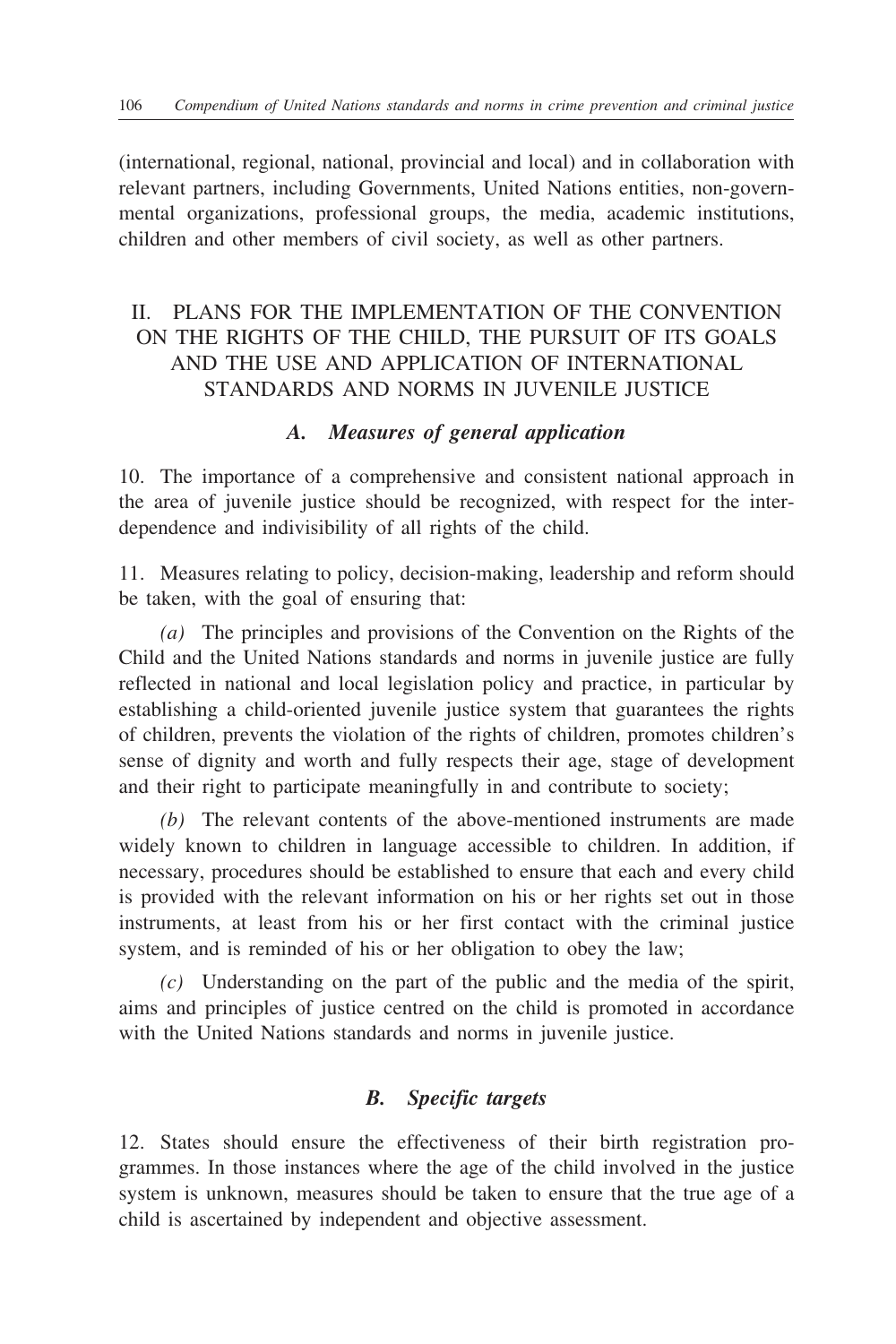13. Notwithstanding the age of criminal responsibility, civil majority and the age of consent as defined by national legislation, States should ensure that children benefit from all their rights, as guaranteed to them by international law and, specifically in this context, those set forth in articles 3, 37 and 40 of the Convention.

14. Particular attention should be given to the following points:

*(a)* There should be a comprehensive child-centred juvenile justice process;

*(b)* Independent expert or other types of panels should review existing and proposed juvenile justice laws and their impact on children;

*(c)* No child who is under the legal age of criminal responsibility should be subject to criminal charges;

*(d)* States should establish juvenile courts with primary jurisdiction over juveniles who commit criminal acts and special procedures should be designed to take into account the specific needs of children. As an alternative, regular courts should incorporate such procedures, as appropriate. Wherever necessary, national legislative and other measures should be considered to accord all the rights of and protection for the child, where the child is brought before a court other than a juvenile court, in accordance with articles 3, 37 and 40 of the **Convention** 

15. A review of existing procedures should be undertaken and, where possible, diversion or other alternative initiatives to the classical criminal justice systems should be developed to avoid recourse to the criminal justice systems for young persons accused of an offence. Appropriate steps should be taken to make available throughout the State a broad range of alternative and educative measures at the pre-arrest, pre-trial, trial and post-trial stages, in order to prevent recidivism and promote the social rehabilitation of child offenders. Whenever appropriate, mechanisms for the informal resolution of disputes in cases involving a child offender should be utilized, including mediation and restorative justice practices, in particular processes involving victims. In the various measures to be adopted, the family should be involved, to the extent that it operates in favour of the good of the child offender. States should ensure that alternative measures comply with the Convention and the United Nations standards and norms in juvenile justice, as well as other existing standards and norms in crime prevention and criminal justice, such as the United Nations Standard Minimum Rules for Non-custodial Measures (the Tokyo Rules),<sup>6</sup> with special regard to ensuring respect for due-process rules in applying such measures and for the principle of minimum intervention.

<sup>6</sup> General Assembly resolution 45/110, annex.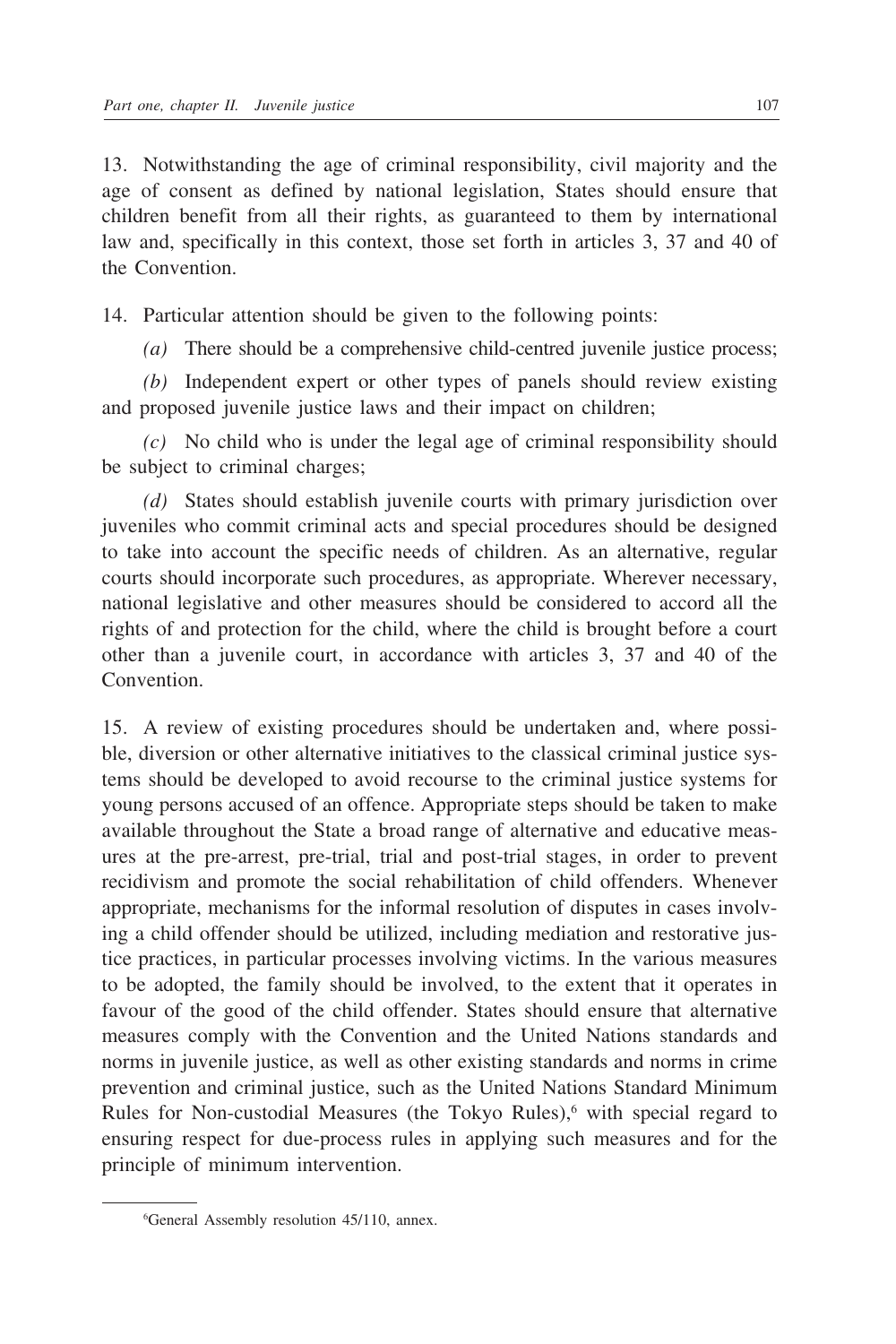16. Priority should be given to setting up agencies and programmes to provide legal and other assistance, such as interpretation services to children, if necessary, free of charge, and, in particular, to ensure that the right of every child to have access to such assistance from the moment that the child is detained is respected in practice.

17. Appropriate action should be ensured to alleviate the problem of children in need of special protection measures, such as children working or living on the streets or children permanently deprived of a family environment, children with disabilities, children of minorities, immigrants and indigenous peoples and other vulnerable groups of children.

18. The placement of children in closed institutions should be reduced. Such placement of children should only take place in accordance with the provisions of article 37 *(b)* of the Convention and as a matter of last resort and for the shortest period of time. Corporal punishment in the child justice and welfare systems should be prohibited.

19. The United Nations Rules for the Protection of Juveniles Deprived of their Liberty and article 37 *(d)* of the Convention also apply to any public or private setting from which the child cannot leave at will, by order of any judicial, administrative or other public authority.

20. In order to maintain a link between the detained child and his or her family and community and to facilitate his or her social reintegration, it is important to ensure easy access by relatives and persons who have a legitimate interest in the child to institutions where children are deprived of their liberty, unless the best interests of the child would suggest otherwise.

21. An independent body to monitor and report regularly on conditions in custodial facilities should be established, if necessary. Monitoring should take place within the framework of the United Nations standards and norms in juvenile justice, in particular the United Nations Rules for the Protection of Juveniles Deprived of their Liberty. States should permit children to communicate freely and confidentially with the monitoring bodies.

22. States should consider positively requests from concerned humanitarian, human rights and other organizations for access to custodial facilities, where appropriate.

23. In relation to children in the criminal justice system, due account should be taken of concerns raised by intergovernmental and non-governmental organizations and other interested parties, in particular systemic issues, including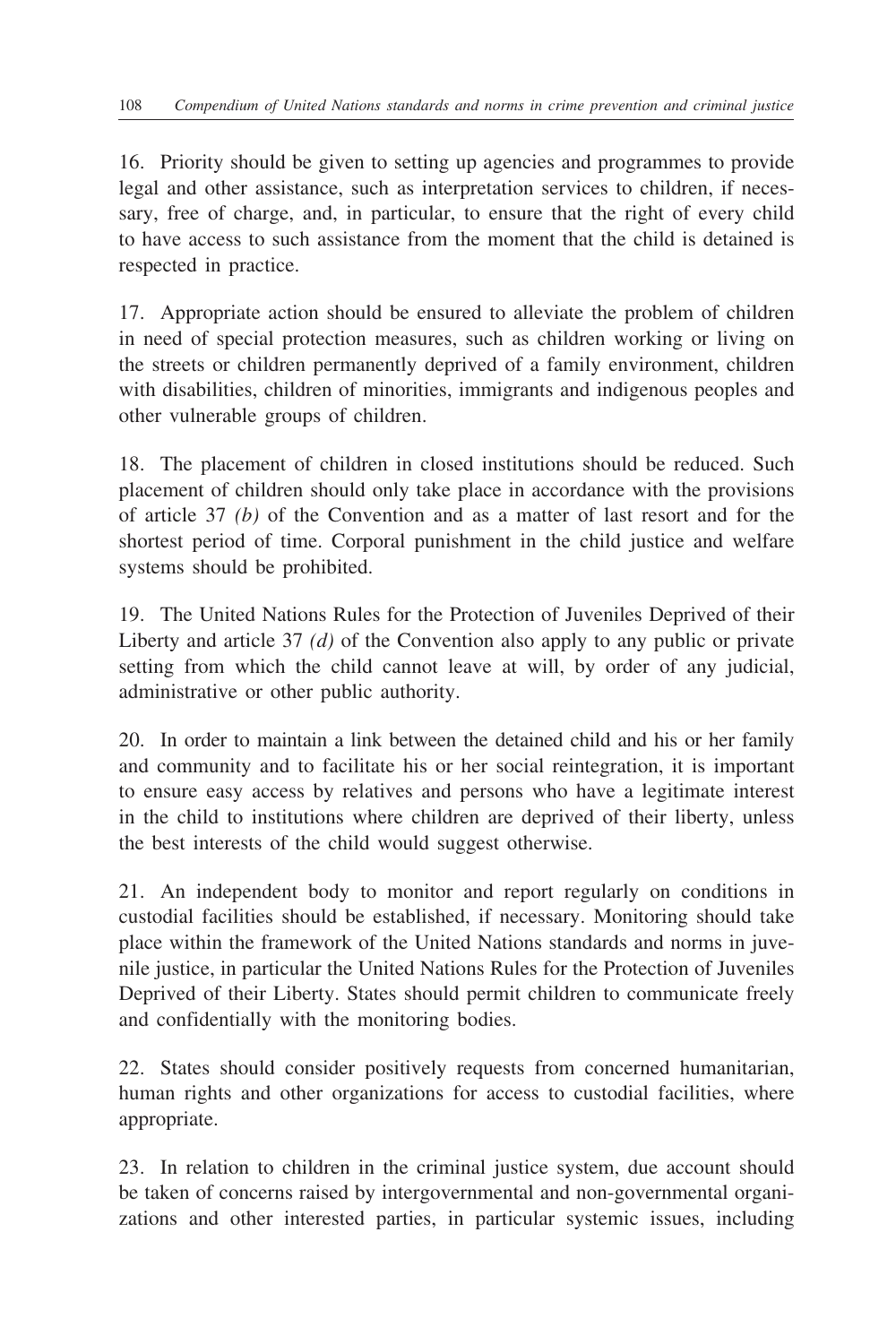inappropriate admissions and lengthy delays that have an impact on children deprived of their liberty.

24. All persons who have contact with or being responsible for children in the criminal justice system should receive education and training in human rights, the principles and provisions of the Convention and other United Nations standards and norms in juvenile justice as an integral part of their training programmes. Such persons include police and other law enforcement officials, judges and magistrates, prosecutors, lawyers and administrators, prison officers and other professionals working in institutions where children are deprived of their liberty, and health personnel, social workers, peacekeepers and other professionals concerned with juvenile justice.

25. In the light of existing international standards, States should establish mechanisms to ensure a prompt, thorough and impartial investigation into allegations against officials of deliberate violation of the fundamental rights and freedoms of children. States should equally ensure that those found responsible are duly sanctioned.

## *C. Measures to be taken at the international level*

26. Juvenile justice should be given due attention internationally, regionally and nationally, including within the framework of the United Nations systemwide action.

27. There is an urgent need for close cooperation between all bodies in this field, in particular, the Crime Prevention and Criminal Justice Division of the Secretariat, the Office of the United Nations High Commissioner for Human Rights/Centre for Human Rights, the Office of the United Nations High Commissioner for Refugees, the United Nations Children's Fund, the United Nations Development Programme, the Committee on the Rights of the Child, the International Labour Organization, the United Nations Educational, Scientific and Cultural Organization and the World Health Organization. In addition, the World Bank and other international and regional financial institutions and organizations, as well as non-governmental organizations and academic institutions, are invited to support the provision of advisory services and technical assistance in the field of juvenile justice. Cooperation should therefore be strengthened, in particular with regard to research, dissemination of information, training, the implementation and monitoring of the Convention and the use and application of existing standards, as well as with regard to the provision of technical advice and assistance programmes, for example, by making use of existing international networks on juvenile justice.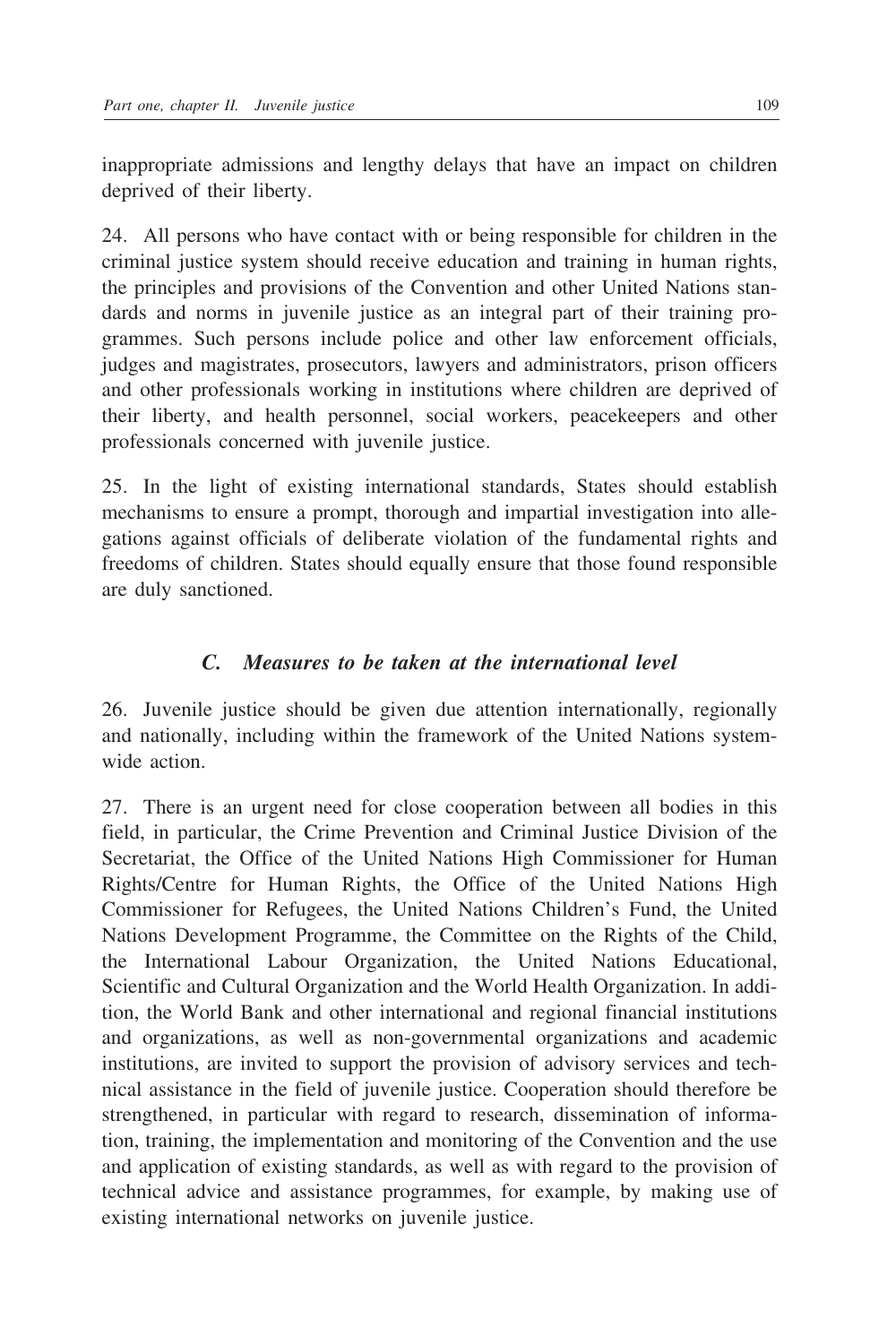28. The effective implementation of the Convention on the Rights of the Child, as well as the use and application of international standards through technical cooperation and advisory service programmes, should be ensured by giving particular attention to the following aspects related to protecting and promoting human rights of children in detention, strengthening the rule of law and improving the administration of the juvenile justice system:

*(a)* Assistance in legal reform;

*(b)* The strengthening of national capacities and infrastructures;

*(c)* Training programmes for police and other law enforcement officials, judges and magistrates, prosecutors, lawyers, administrators, prison officers and other professionals working in institutions where children are deprived of their liberty, health personnel, social workers, peacekeepers and other professionals concerned with juvenile justice;

*(d)* The preparation of training manuals;

*(e)* The preparation of information and education material to inform children about their rights in juvenile justice;

*(f)* Assistance with the development of information and management systems.

29. Close cooperation should be maintained between the Crime Prevention and Criminal Justice Division and the Department of Peacekeeping Operations of the Secretariat in view of the relevance of the protection of the rights of children in peacekeeping operations, including the problems of children and youth as victims and perpetrators of crime in peacebuilding and post-conflict or other emerging situations.

# *D. Mechanisms for the implementation of technical advice and assistance projects*

30. In accordance with articles 43, 44 and 45 of the Convention, the Committee on the Rights of the Child reviews the reports of States parties on the implementation of the Convention. According to article 44 of the Convention, these reports should indicate factors and difficulties, if any, affecting the degree of fulfilment of the obligations under the Convention.

31. States parties to the Convention are invited to provide in their initial and periodic reports comprehensive information, data and indicators on the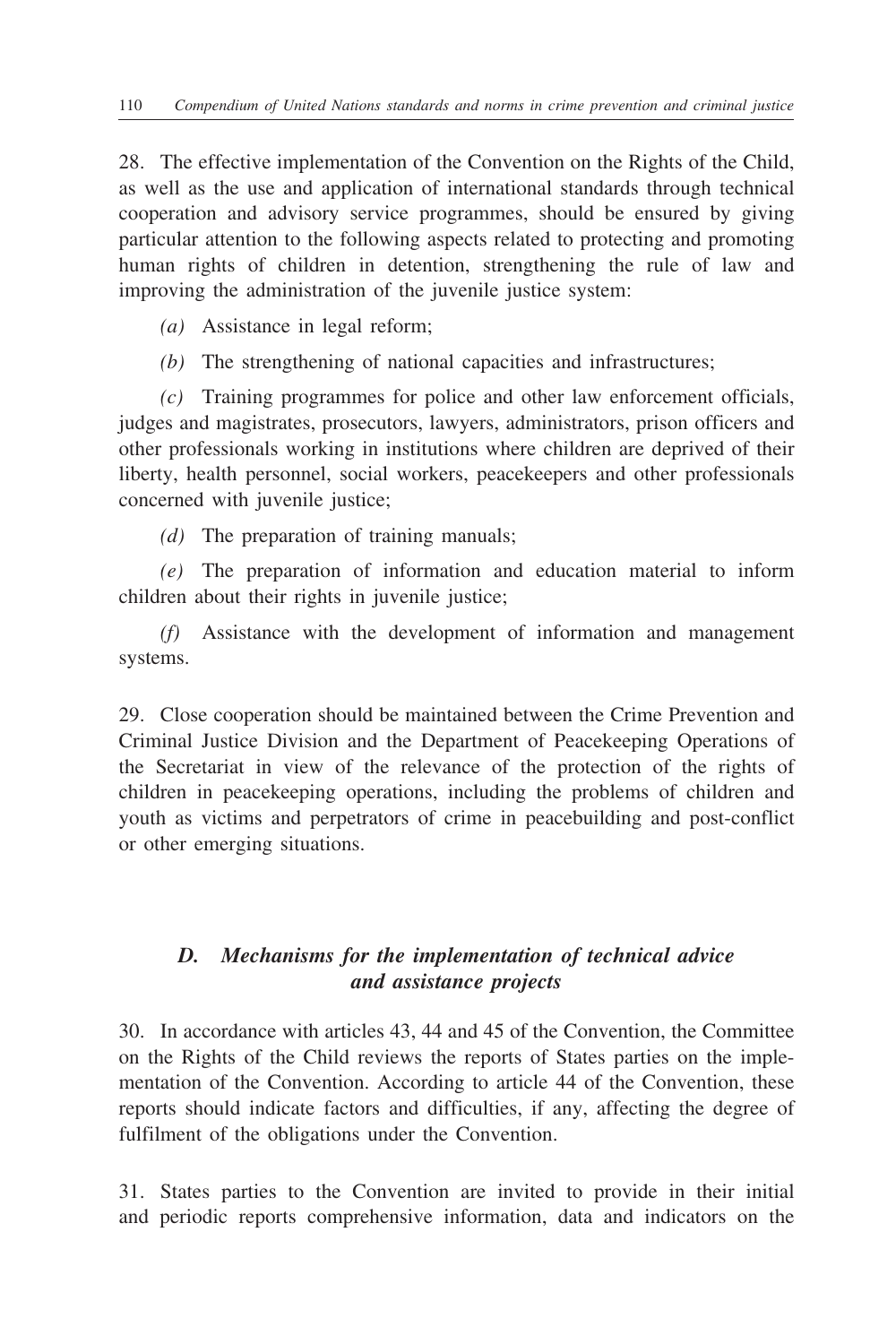implementation of the provisions of the Convention and on the use and application of the United Nations standards and norms in juvenile justice.7

32. As a result of the process of examining the progress made by States parties in fulfilling their obligations under the Convention, the Committee on the Rights of the Child may make suggestions and general recommendations to the States parties to ensure full compliance with the Convention (in accordance with article 45  $(d)$  of the Convention). In order to foster the effective implementation of the Convention and to encourage international cooperation in the area of juvenile justice, the Committee transmits, as it may consider appropriate, to the specialized agencies, the United Nations Children's Fund and other competent bodies any reports from States parties that contain a request, or indicate a need, for advisory services and technical assistance, together with observations and suggestions of the Committee, if any, on those requests or indications (in accordance with article 45 *(b)* of the Convention).

33. Accordingly, should a State party report and the review process by the Committee reveal any necessity to initiate reform in the area of juvenile justice, including through assistance by the United Nations technical advice and assistance programmes or those of the specialized agencies, the State party may request such assistance, including assistance from the Crime Prevention and Criminal Justice Division, the Centre for Human Rights and the United Nations Children's Fund.

34. In order to provide adequate assistance in response to those requests, a coordination panel on technical advice and assistance in juvenile justice should be established, to be convened at least annually by the Secretary-General. The panel will consist of representatives of the Crime Prevention and Criminal Justice Division, the Office of the United Nations High Commissioner for Human Rights/Centre for Human Rights, the United Nations Children's Fund, the United Nations Development Programme, the Committee on the Rights of the Child, the institutes comprising the United Nations Crime Prevention and Criminal Justice Programme network and other relevant United Nations entities, as well as other interested intergovernmental, regional and non-governmental organizations, including international networks on juvenile justice and academic institutions involved in the provision of technical advice and assistance, in accordance with paragraph 39 below.

<sup>7</sup> See the general guidelines regarding the form and contents of periodic reports to be submitted by States parties under article 44, paragraph 1 *(b),* of the Convention, adopted by the Committee at its 343rd meeting (thirteenth session), on 11 October 1996 (CRC/C/58); for a summary of the discussion on the topic (the administration of juvenile justice) of the special thematic day of the Committee on the Rights of the Child, see the report of the Committee on its tenth session (Geneva, 30 October-17 November 1995) (CRC/C/46), pp. 33-39.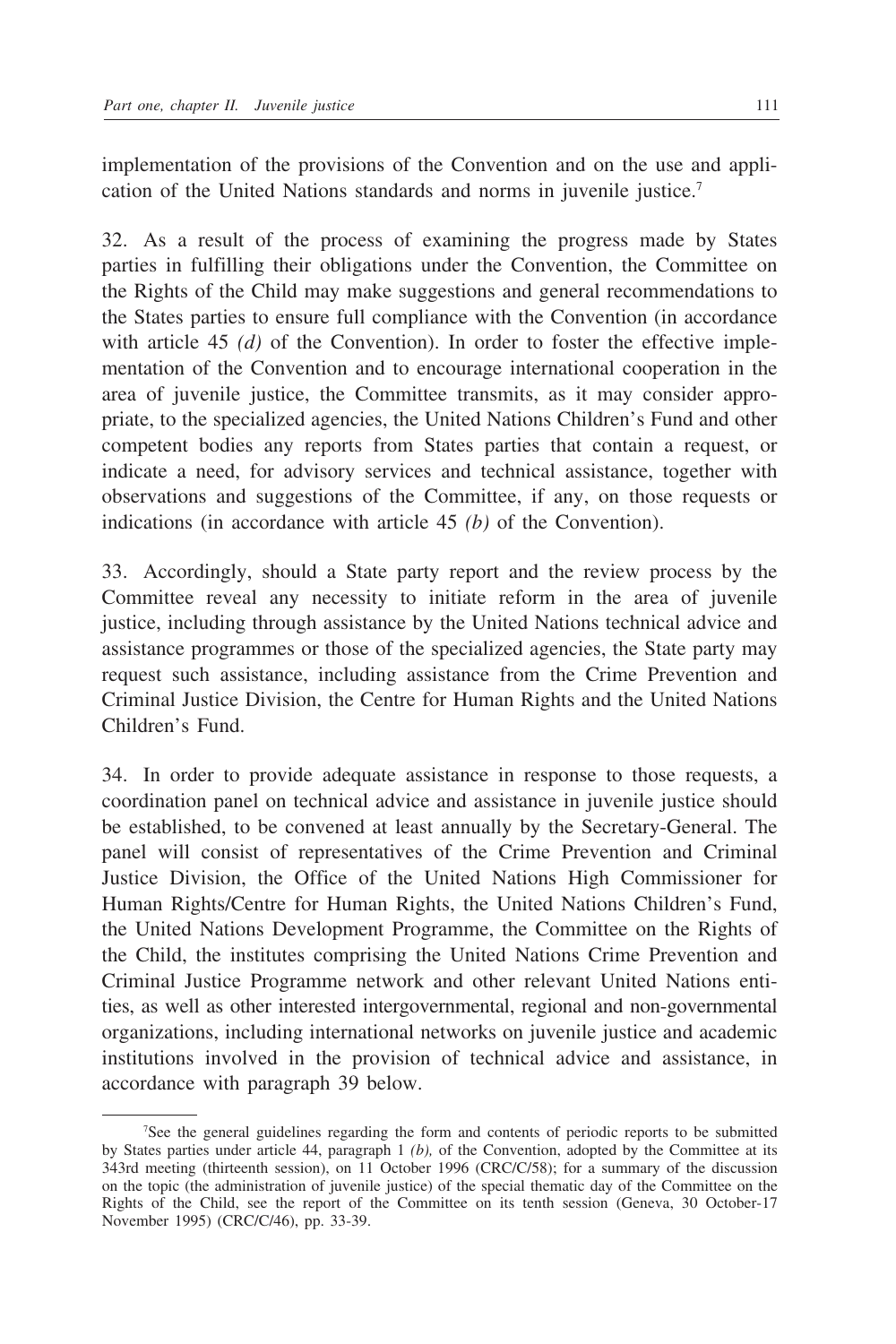35. Prior to the first meeting of the coordination panel, a strategy should be elaborated for addressing the issue of how to activate further international cooperation in the field of juvenile justice. The coordination panel should also facilitate the identification of common problems, the compilation of examples of good practice and the analysis of shared experiences and needs, which in turn would lead to a more strategic approach to needs assessment and to effective proposals for action. Such a compilation would allow for concerted advisory services and technical assistance in juvenile justice, including an early agreement with the Government requesting such assistance, as well as with all other partners having the capacity and the competence to implement the various segments of a country project, thus ensuring the most effective and problem-oriented action. This compilation should be developed continuously in close cooperation with all parties involved. It will take into account the possible introduction of diversion programmes and measures to improve the administration of juvenile justice, to reduce the use of remand homes and pre-trial detention, to improve the treatment of children deprived of their liberty and to create effective reintegration and recovery programmes.

36. Emphasis should be placed on formulating comprehensive prevention plans, as called for in the United Nations Guidelines for the Prevention of Juvenile Delinquency (the Riyadh Guidelines).3 Projects should focus on strategies to socialize and integrate all children and young persons successfully, in particular through the family, the community, peer groups, schools, vocational training and the world of work. These projects should pay particular attention to children in need of special protection measures, such as children working or living on the streets or children permanently deprived of a family environment, children with disabilities, children of minorities, immigrants and indigenous peoples and other vulnerable groups of children. In particular, the placement of these children in institutions should be proscribed as much as possible. Measures of social protection should be developed in order to limit the risks of criminalization for these children.

37. The strategy will also set out a coordinated process for the delivery of international advisory services and technical assistance to States parties to the Convention, on the basis of joint missions to be undertaken, whenever appropriate, by staff of the different organizations and agencies involved, with a view to devising longer-term technical assistance projects.

38. Important actors in the delivery of advisory services and technical assistance programmes at the country level are the United Nations resident coordinators, with significant roles to be played by the field offices of the Office of the United Nations High Commissioner for Human Rights/Centre for Human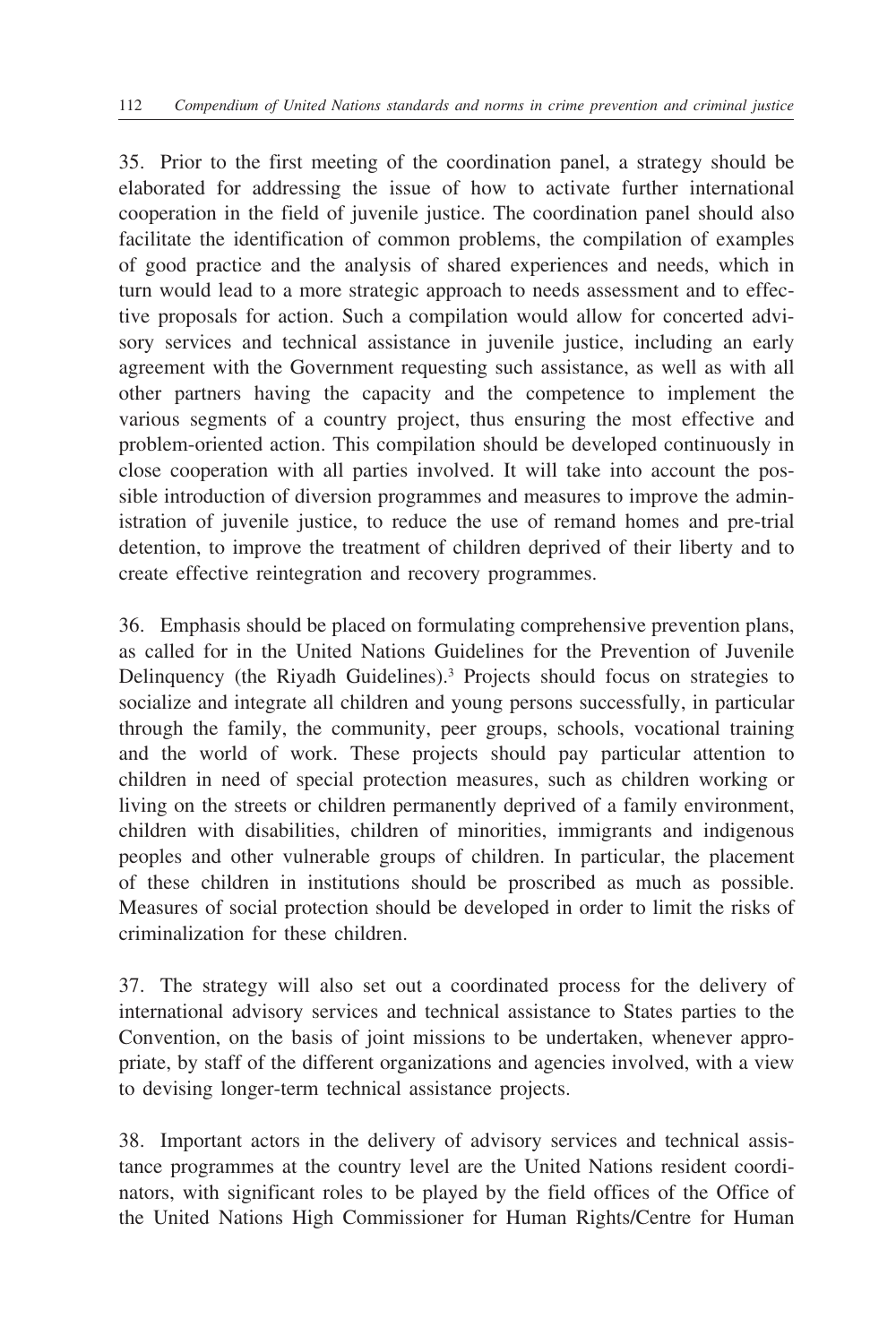Rights, the United Nations Children's Fund and the United Nations Development Programme. The vital nature of the integration of juvenile justice technical cooperation in country planning and programming, including through the United Nations country strategy note, is emphasized.

39. Resources must be mobilized for both the coordinating mechanism of the coordination panel and regional and country projects formulated to improve observance of the Convention. Resources for those purposes (see paragraphs 34 to 38 above) will come either from regular budgets or from extrabudgetary resources. Most of the resources for specific projects will have to be mobilized from external sources.

40. The coordination panel may wish to encourage, and in fact be the vehicle for, a coordinated approach to resource mobilization in this area. Such resource mobilization should be on the basis of a common strategy as contained in a programme document drawn up in support of a global programme in this area. All interested United Nations bodies and agencies as well as non-governmental organizations that have a demonstrated capacity to deliver technical cooperation services in this area should be invited to participate in such a process.

# *E. Further considerations for the implementation of country projects*

41. One of the obvious tenets in juvenile delinquency prevention and juvenile justice is that long-term change is brought about not only when symptoms are treated but also when root causes are addressed. For example, excessive use of juvenile detention will be dealt with adequately only by applying a comprehensive approach, which involves both organizational and managerial structures at all levels of investigation, prosecution and the judiciary, as well as the penitentiary system. This requires communication, inter alia, with and among police, prosecutors, judges and magistrates, authorities of local communities, administration authorities and with the relevant authorities of detention centres. In addition, it requires the will and ability to cooperate closely with each other.

42. To prevent further overreliance on criminal justice measures to deal with children's behaviour, efforts should be made to establish and apply programmes aimed at strengthening social assistance, which would allow for the diversion of children from the justice system, as appropriate, as well as improving the application of non-custodial measures and reintegration programmes. To establish and apply such programmes, it is necessary to foster close cooperation between the child justice sectors, different services in charge of law enforcement and the social welfare and education sectors.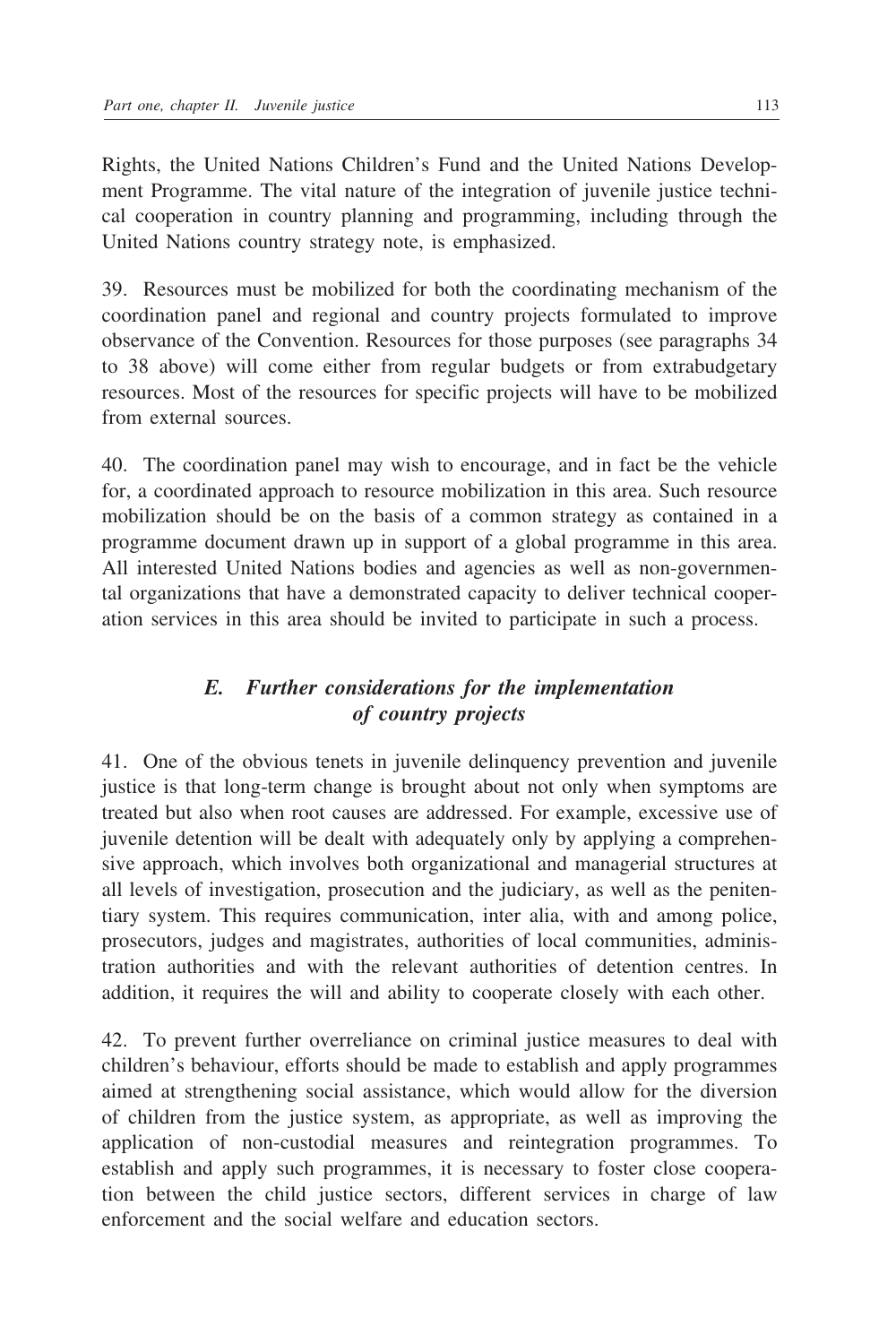# III. PLANS CONCERNED WITH CHILD VICTIMS AND WITNESSES

43. In accordance with the Declaration of Basic Principles of Justice for Victims of Crime and Abuse of Power,<sup>5</sup> States should undertake to ensure that child victims and witnesses are provided with appropriate access to justice and fair treatment, restitution, compensation and social assistance. If applicable, measures should be taken to prevent the settling of penal matters through compensation outside the justice system, when doing so is not in the best interests of the child.

44. Police, lawyers, the judiciary and other court personnel should receive training in dealing with cases where children are victims. States should consider establishing, if they have not yet done so, specialized offices and units to deal with cases involving offences against children. States should establish, as appropriate, a code of practice for the proper management of cases involving child victims.

45. Child victims should be treated with compassion and respect for their dignity. They are entitled to access to the mechanisms of justice and to prompt redress, as provided for by national legislation, for the harm they have suffered.

46. Child victims should have access to assistance that meets their needs, such as advocacy, protection, economic assistance, counselling, health and social services, social reintegration and physical and psychological recovery services. Special assistance should be given to those children who are disabled or ill. Emphasis should be placed upon family- and community-based rehabilitation rather than institutionalization.

47. Judicial and administrative mechanisms should be established and strengthened where necessary to enable child victims to obtain redress through formal or informal procedures that are prompt, fair and accessible. Child victims and/or their legal representatives should be informed accordingly.

48. Access should be allowed to fair and adequate compensation for all child victims of violations of human rights, specifically torture and other cruel, inhuman or degrading treatment or punishment, including rape and sexual abuse, unlawful or arbitrary deprivation of liberty, unjustifiable detention and miscarriage of justice. The legal representation needed to bring an action within an appropriate court or tribunal, as well as interpretation into the native language of the child, if necessary, should be available.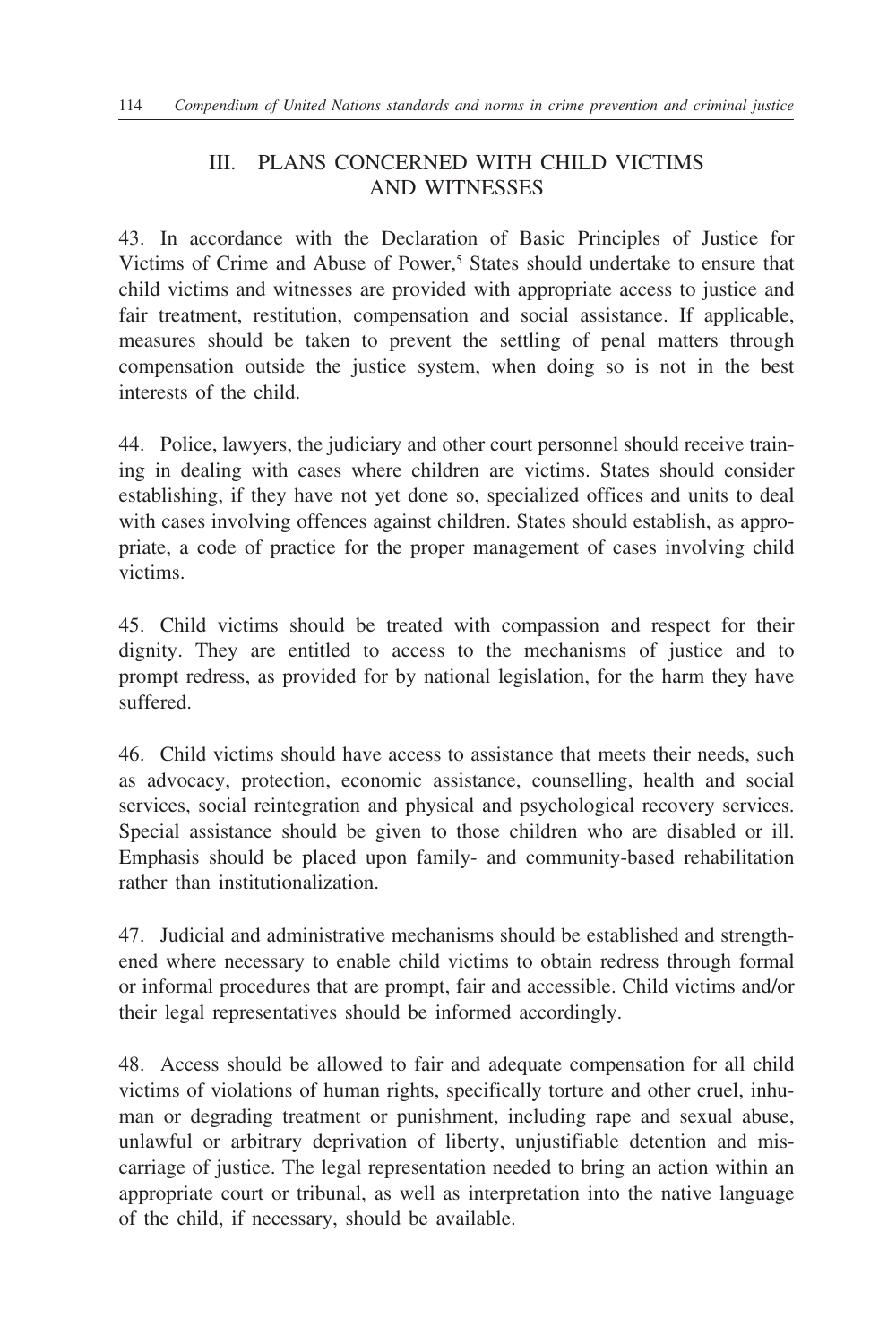49. Child witnesses need assistance in the judicial and administrative processes. States should review, evaluate and improve, as necessary, the situation for children as witnesses of crime in their evidential and procedural law to ensure that the rights of children are fully protected. In accordance with the different law traditions, practices and legal framework, direct contact should be avoided as far as possible between the child victim and the offender during the process of investigation and prosecution as well as during trial hearings. The identification of the child victim in the media should be prohibited, where necessary, to protect the privacy of the child. Where prohibition is contrary to the fundamental legal principles of Member States, such identification should be discouraged.

50. States should consider, if necessary, amendments to their penal procedural codes to allow for, inter alia, videotaping of testimony by the child and presentation of the videotaped testimony in court as an official piece of evidence. In particular, police, prosecutors, judges and magistrates should apply more child-friendly practices, for example, in police operations and interviews of child witnesses.

51. The responsiveness of judicial and administrative processes to the needs of child victims and witnesses should be facilitated by:

*(a)* Informing child victims of their role and the scope, timing and progress of the proceedings and of the disposition of their cases, especially where serious crimes are involved;

*(b)* Encouraging the development of child witness preparation schemes to familiarize children with the criminal justice process prior to giving evidence. Appropriate assistance should be provided to child victims and witnesses throughout the legal process;

*(c)* Allowing the views and concerns of child victims to be presented and considered at appropriate stages of the proceedings where their personal interests are affected, without prejudice to the accused and in accordance with the relevant national criminal justice system;

*(d)* Taking measures to minimize delays in the criminal justice process, protecting the privacy of child victims and witnesses and, where necessary, ensuring their safety from intimidation and retaliation.

52. Children displaced illegally or wrongfully retained across borders are, as a general principle, to be returned to the country of origin. Due attention should be paid to their safety and they should be treated humanely and should receive necessary assistance, pending their return. They should be returned promptly to ensure compliance with the Convention on the Rights of the Child.<sup>1</sup> Where the Hague Convention on the Civil Aspects of International Child Abduction of